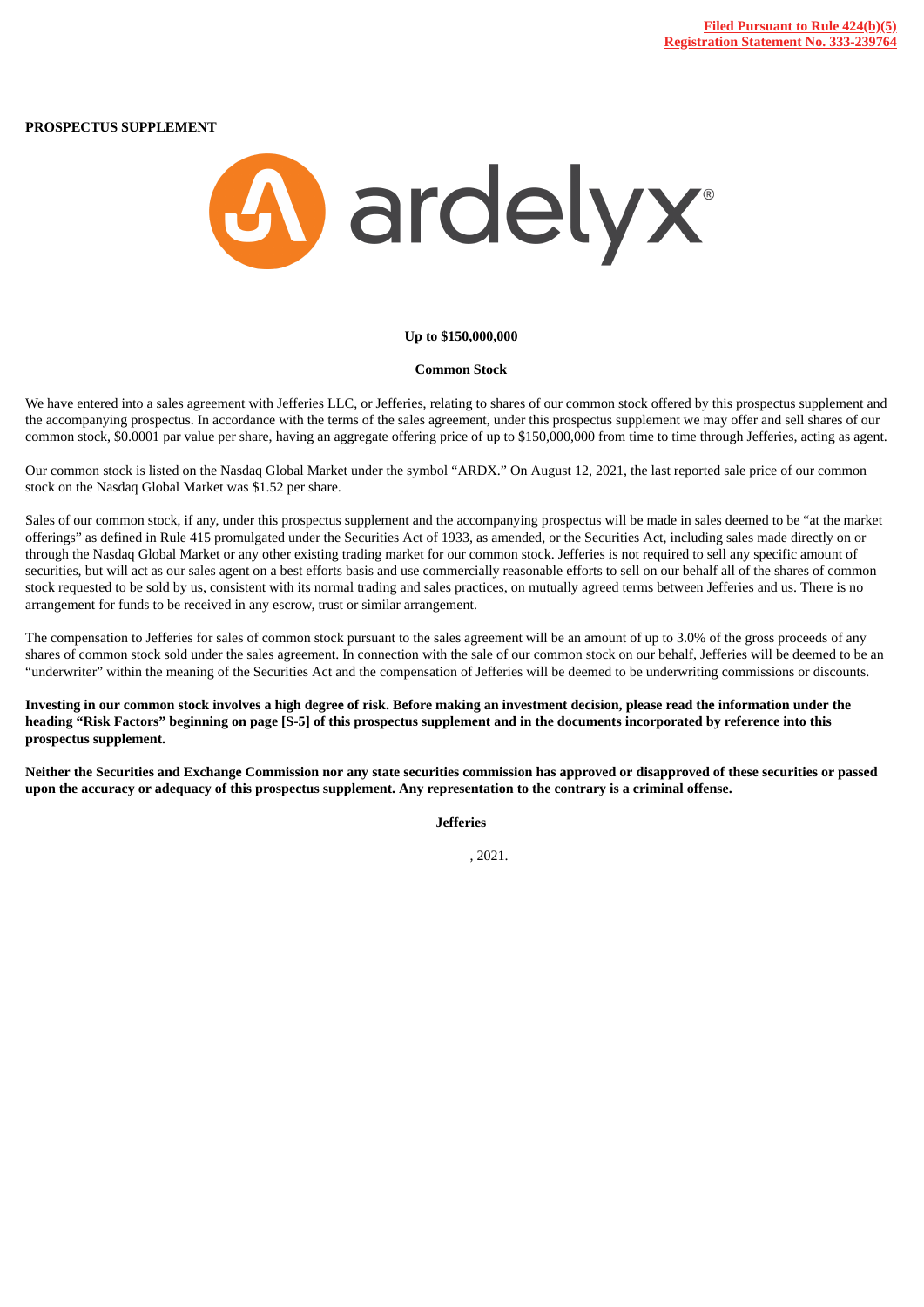# **TABLE OF CONTENTS**

<span id="page-1-0"></span>

| <b>Prospectus Supplement</b>                                           | Page           |
|------------------------------------------------------------------------|----------------|
| <b>ABOUT THIS PROSPECTUS SUPPLEMENT</b>                                | $S-1$          |
| <b>MARKET, INDUSTRY AND OTHER DATA</b>                                 | $S-2$          |
| PROSPECTUS SUPPLEMENT SUMMARY                                          | $S-2$          |
| <b>THE OFFERING</b>                                                    | $S-4$          |
| <b>RISK FACTORS</b>                                                    | $S-5$          |
| SPECIAL NOTE REGARDING FORWARD-LOOKING STATEMENTS                      | $S-6$          |
| <b>USE OF PROCEEDS</b>                                                 | $S-Z$          |
| <b>DILUTION</b>                                                        | $S-Z$          |
| <b>PLAN OF DISTRIBUTION</b>                                            | $S-9$          |
| <b>LEGAL MATTERS</b>                                                   | $S-10$         |
| <b>EXPERTS</b>                                                         | $S-10$         |
| <b>WHERE YOU CAN FIND MORE INFORMATION</b>                             | $S-10$         |
| <b>INFORMATION INCORPORATED BY REFERENCE</b>                           | $S-10$         |
| <b>Prospectus</b>                                                      |                |
| <b>ABOUT THIS PROSPECTUS</b>                                           | $\mathbf 1$    |
| <u>WHERE YOU CAN FIND MORE INFORMATION; INCORPORATION BY REFERENCE</u> | $\mathbf{1}$   |
| <b>ABOUT ARDELYX</b>                                                   | $\overline{3}$ |
| <b>RISK FACTORS</b>                                                    | $\overline{3}$ |
| <b>USE OF PROCEEDS</b>                                                 | $\overline{3}$ |
| <b>DESCRIPTION OF CAPITAL STOCK</b>                                    | $\overline{3}$ |
| DESCRIPTION OF DEBT SECURITIES                                         | $\overline{Z}$ |
| <b>DESCRIPTION OF WARRANTS</b>                                         | 14             |
| <b>DESCRIPTION OF UNITS</b>                                            | 15             |
| <b>GLOBAL SECURITIES</b>                                               | <b>16</b>      |
| <b>PLAN OF DISTRIBUTION</b>                                            | <u>19</u>      |
| <b>LEGAL MATTERS</b>                                                   | 20             |
| <b>EXPERTS</b>                                                         | 21             |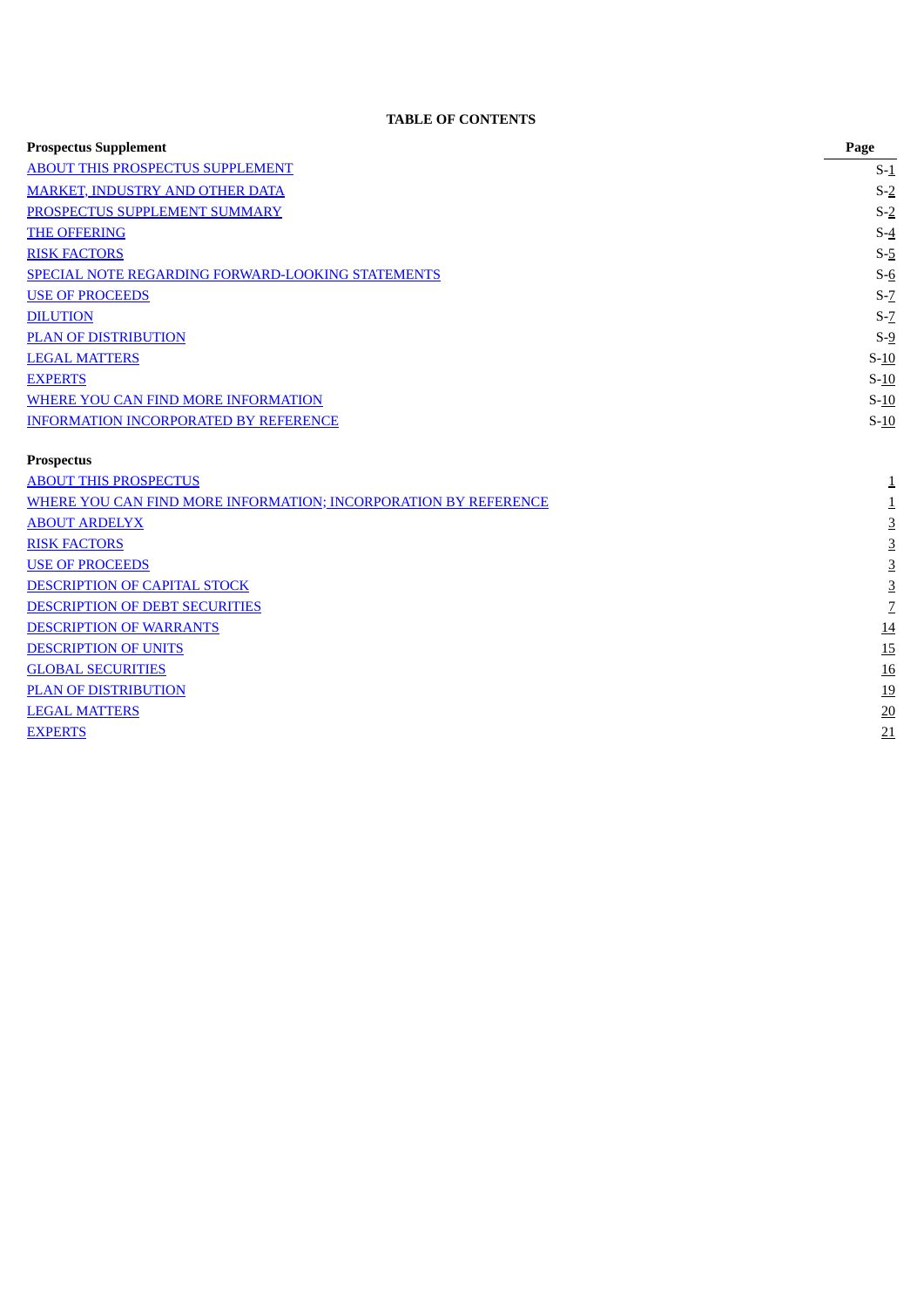## **ABOUT THIS PROSPECTUS SUPPLEMENT**

This prospectus supplement is part of a registration statement that we have filed with the U.S. Securities and Exchange Commission, or the SEC, utilizing a "shelf" registration process. By using a shelf registration statement, we may offer shares of our common stock having an aggregate offering price of up to \$150,000,000 from time to time under this prospectus supplement at prices and on terms to be determined by market conditions at the time of offering.

We provide information to you about this offering of shares of our common stock in two separate documents that are bound together: (1) this prospectus supplement, which describes the specific details regarding this offering; and (2) the accompanying prospectus, which provides general information, some of which may not apply to this offering. Generally, when we refer to this "prospectus," we are referring to both documents combined. If information in this prospectus supplement is inconsistent with the accompanying prospectus, you should rely on this prospectus supplement. However, if any statement in one of these documents is inconsistent with a statement in another document having a later date—for example, a document incorporated by reference in this prospectus supplement—the statement in the document having the later date modifies or supersedes the earlier statement as our business, financial condition, results of operations and prospects may have changed since the earlier dates.

We have not, and Jefferies has not, authorized anyone to provide any information other than that contained in or incorporated by reference in this prospectus supplement, the accompanying prospectus and any free writing prospectus prepared by or on behalf of us or to which we have referred you. We and Jefferies take no responsibility for, and can provide no assurance as to the reliability of, any other information that others may give you. We are not, and Jefferies is not, making an offer to sell or soliciting an offer to buy our securities in any jurisdiction where an offer or solicitation is not authorized or in which the person making that offer or solicitation is not qualified to do so or to anyone to whom it is unlawful to make an offer or solicitation. You should assume that the information appearing in this prospectus supplement, the accompanying prospectus, the documents incorporated by reference into this prospectus, and in any free writing prospectus that we may authorize for use in connection with this offering, is accurate only as of the date of those respective documents. Our business, financial condition, results of operations and prospects may have changed since those dates. You should read this prospectus supplement, the accompanying prospectus, the documents incorporated by reference into this prospectus supplement, and any free writing prospectus that we may authorize for use in connection with this offering, in their entirety before making an investment decision. You should also read and consider the information in the documents to which we have referred you in the sections of this prospectus supplement entitled "Where You Can Find More Information" and "Information Incorporated by Reference."

We are offering to sell, and seeking offers to buy, shares of common stock only in jurisdictions where offers and sales are permitted. The distribution of this prospectus supplement and the accompanying prospectus and the offering of the common stock in certain jurisdictions may be restricted by law. Persons outside the United States who come into possession of this prospectus supplement and the accompanying prospectus must inform themselves about, and observe any restrictions relating to, the offering of the common stock and the distribution of this prospectus supplement and the accompanying prospectus outside the United States. This prospectus supplement and the accompanying prospectus do not constitute, and may not be used in connection with, an offer to sell, or a solicitation of an offer to buy, any securities offered by this prospectus supplement and the accompanying prospectus by any person in any jurisdiction in which it is unlawful for such person to make such an offer or solicitation.

When we refer to "Ardelyx" "we," "our," "us" and the "Company" in this prospectus, we mean Ardelyx, Inc., unless otherwise specified. When we refer to "you," we mean the holders of common stock of the Company.

<span id="page-2-0"></span>Ardelyx<sup>®</sup> and IBSRELA® and our logo are some of our trademarks used in this prospectus supplement and the accompanying prospectus. This prospectus supplement and the accompanying prospectus also include trademarks, tradenames, and service marks that are the property of other organizations. Solely for convenience, our trademarks and tradenames referred to in this prospectus supplement and the accompanying prospectus may appear without the ® and ™ symbols, but those references are not intended to indicate, in any way, that we will not assert, to the fullest extent under applicable law, our rights, or the right of the applicable licensor to these trademarks and tradenames.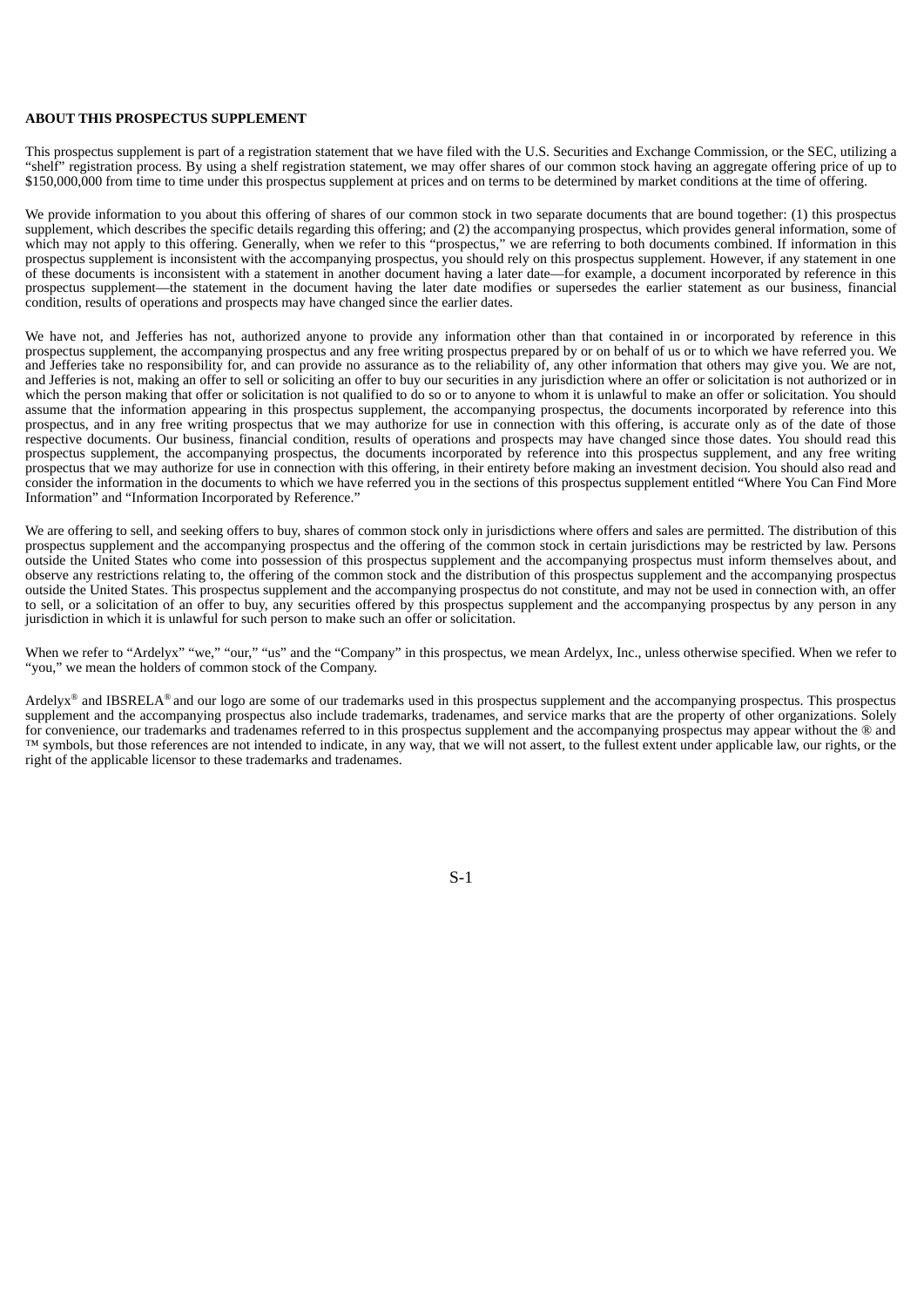## **MARKET, INDUSTRY AND OTHER DATA**

This prospectus supplement and accompanying prospectus, including the information incorporated by reference herein, contains estimates, projections and other information concerning our industry, our business, and the markets for certain drugs, including data regarding the estimated size of those markets, their projected growth rates and the incidence of certain medical conditions. Information that is based on estimates, forecasts, projections or similar methodologies is inherently subject to uncertainties and actual events or circumstances may differ materially from events and circumstances reflected in this information. Unless otherwise expressly stated, we obtained this industry, business, market and other data from reports, research surveys, studies and similar data prepared by third parties, industry, medical and general publications, government data and similar sources. In some cases, we do not expressly refer to the sources from which this data is derived. In that regard, when we refer to one or more sources of this type of data in any paragraph, you should assume that other data of this type appearing in the same paragraph is derived from the same sources, unless otherwise expressly stated or the context otherwise requires.

# <span id="page-3-0"></span>**PROSPECTUS SUPPLEMENT SUMMARY**

This summary provides a general overview of selected information and does not contain all of the information you should consider before buying our common stock. Therefore, you should read the entire prospectus supplement and accompanying prospectus and any free writing prospectus that we have authorized for use in connection with this offering carefully, including the information incorporated by reference, before deciding to invest in our common stock. Investors should carefully consider the information set forth under "Risk Factors" beginning on page [S-5] and the "Risk Factors" section, as well as our audited financial statements and related notes thereto, included in our Annual Report on Form 10-K for the year ended December 31, 2020 as well as our Quarterly Report on Form 10-Q for the quarterly period ended June 30, 2021 and any subsequent Quarterly Report on Form 10-Q incorporated by *reference herein.*

#### **Ardelyx, Inc.**

#### **Overview**

We are a biopharmaceutical company focused on the discovery, development, and commercialization of innovative first-in-class medicines to improve treatment for people with kidney and cardiorenal diseases. This includes patients with chronic kidney disease, or CKD, on dialysis suffering from elevated serum phosphorus, or hyperphosphatemia; and CKD patients and/or heart failure patients with elevated serum potassium, or hyperkalemia. Tenapanor has a unique mechanism of action and acts locally in the gut to inhibit the sodium hydrogen exchanger 3, or NHE3. This results in the tightening of the epithelial cell junctions, thereby significantly reducing paracellular uptake of phosphate, the primary pathway of phosphate absorption.

Our portfolio is led by the development of tenapanor, a first-in-class medicine for the control of serum phosphorus in adult patients with CKD on dialysis. Tenapanor for the control of serum phosphorus has a unique mechanism of action and acts locally in the gut to inhibit the NHE3. This results in the tightening of the epithelial cell junctions, thereby significantly reducing paracellular uptake of phosphate, the primary pathway of phosphate absorption. On July 28, 2021, we received a Complete Response Letter, or CRL, from the U.S. Food and Drug Administration, or FDA regarding our New Drug Application, or NDA, for the control of serum phosphorus in adult patients with CKD on dialysis. According to the CRL, while the FDA agrees "that the submitted data provide substantial evidence that tenapanor is effective in reducing serum phosphorus in CKD patients on dialysis," the FDA characterizes the magnitude of the treatment effect as "small and of unclear clinical significance." Additionally, the FDA noted that for the application to be approved, we will need "to conduct an additional adequate and well-controlled trial demonstrating a clinically relevant treatment effect on serum phosphorus or an effect on the clinical outcome thought to be caused by hyperphosphatemia in CKD patients on dialysis." There were no safety, clinical pharmacology/biopharmaceutics, chemistry, manufacturing, and controls or non-clinical issues identified in the CRL. We intend to request a Type A meeting as soon as possible to discuss the CRL and determine potential paths forward for the approval of tenapanor for the control of serum phosphorus in adult patients with CKD on dialysis.

We have exclusive rights to tenapanor in the U.S. and we have established agreements with Kyowa Kirin Co., Ltd. in Japan, Shanghai Fosun Pharmaceutical Industrial Development Co. Ltd. in China and Knight Therapeutics, Inc. in Canada for the development and commercialization of tenapanor for certain indications in their respective territories.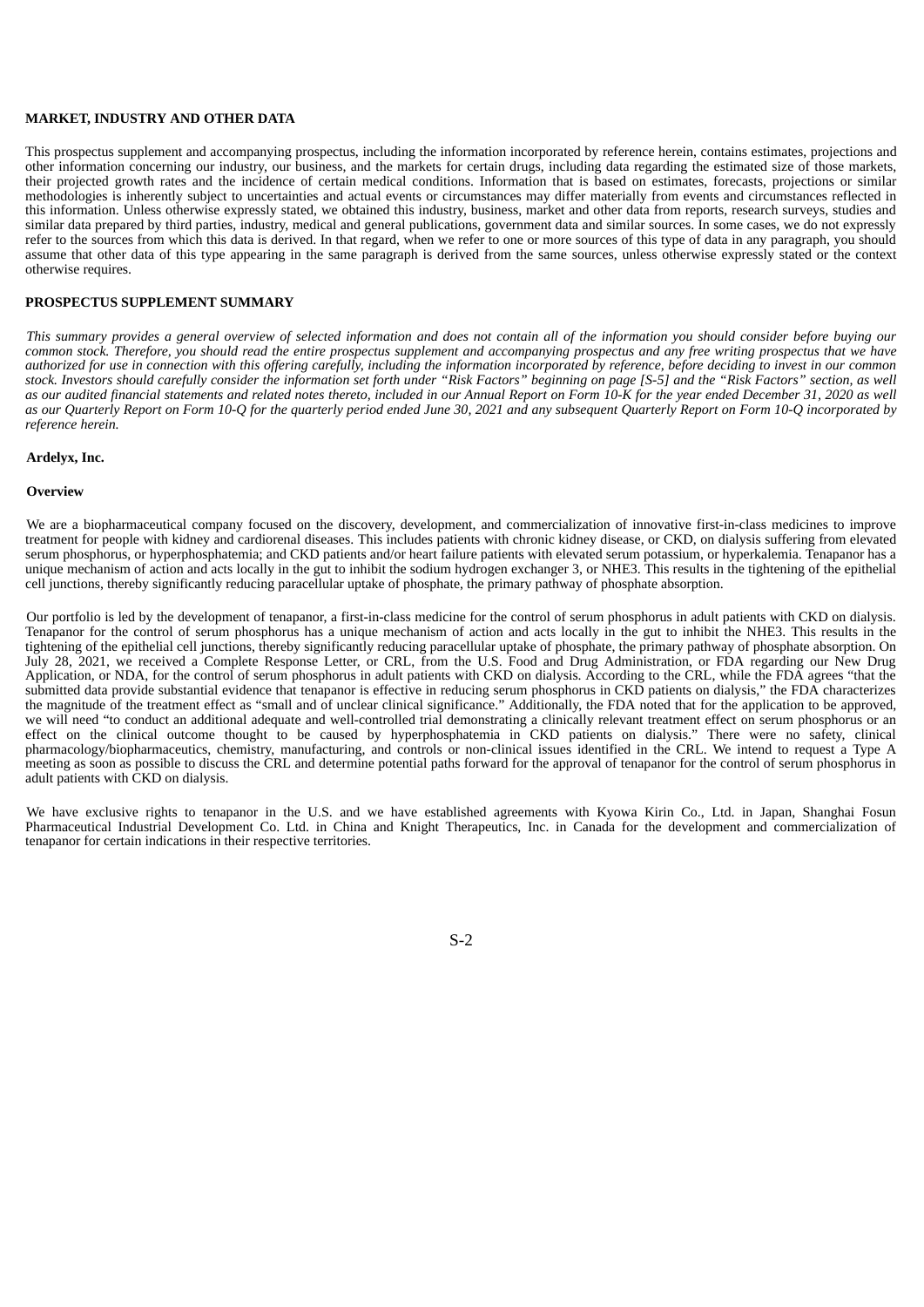In December 2019, we reported statistically significant topline efficacy results from our second monotherapy Phase 3 clinical trial, the PHREEDOM trial, which evaluated tenapanor for the control of serum phosphorus in adult patients with CKD on dialysis. The PHREEDOM trial followed a successful monotherapy Phase 3 clinical trial completed in 2017, the BLOCK trial, which achieved statistical significance for the primary endpoint. The only adverse event reported in these Phase 3 trials in greater than 5% of patients was diarrhea, with an incidence rate of 52% in the PHREEDOM trial and 39% in the BLOCK trial, with most incidences in each trial being mild to moderate in nature. PHREEDOM is a one-year study with a 26-week open-label treatment period and a 12-week double-blind, placebo-controlled randomized withdrawal period followed by a 14-week open-label safety extension period. An active safety control group, for safety analysis only, received sevelamer, open-label, for the entire 52-week study period. Patients completing the PHREEDOM trial from both the tenapanor arm and the sevelamer active safety control arm had the option to participate in NORMALIZE, an ongoing open-label 18 month extension study.

In June 2020, we announced positive results from a planned interim data analysis from our ongoing NORMALIZE extension study evaluating tenapanor, as monotherapy or in combination with sevelamer, to achieve serum phosphorus levels in the normal range  $(2.5 - 4.5 \text{ mg/dL})$  in patients with CKD on dialysis. The NORMALIZE extension study allowed patients from our PHREEDOM study to continue therapy with tenapanor and enabled those patients in the PHREEDOM safety control arm receiving sevelamer carbonate to transition to tenapanor. The data from the planned interim analysis demonstrated that the use of tenapanor as monotherapy or in combination with sevelamer carbonate produces a significant phosphorus-lowering effect with a mean serum phosphorous reduction of 2.33 mg/dL, from a mean baseline phosphorus of 7.27 mg/dL at the beginning of the PHREEDOM trial to a mean of 4.94 mg/dL at the time of this analysis. Of the 171 patients in this interim analysis who completed up to 9 months of treatment in this extension study, up to 47.4% achieved a normal serum phosphorus level, and of those, the majority were on tenapanor alone or tenapanor with low dose sevelamer of three or fewer sevelamer tablets per day. These data represent a 58% improvement in the rate of patients who achieve a normal serum phosphorus level, as compared to current treatment practice data as reported in the April 2020 Dialysis Outcomes Practice Patterns Study, or DOPPS, Practice Monitor. The DOPPS data demonstrate that, with currently available treatments, only 30% of patients have serum phosphorous levels less than 4.6 mg/dL. The only adverse event reported in greater than 5% of patients in NORMALIZE was diarrhea, with an incidence rate of 23.3%.

In September 2019, we reported positive results from the AMPLIFY trial, a Phase 3 study evaluating tenapanor in adult patients with CKD on dialysis who had uncontrolled hyperphosphatemia despite phosphate binder treatment. In this trial, approximately twice the number of patients achieved the serum phosphorus treatment goal of less than 5.5 mg/dL with tenapanor and phosphate binders versus phosphate binders alone. The only adverse event with a placebo-adjusted rate greater than 3% was diarrhea, with an incidence rate of 43%, with most being mild to moderate in nature.

In June 2020, our partner KKC, a Japan-based global specialty pharmaceutical company exclusively developing tenapanor in Japan, presented results from a Phase 2 trial of tenapanor at the European Renal Association-European Dialysis and Transplant Association annual meeting, or ERA-EDTA 2020. The trial was designed to evaluate if, with tenapanor, patients with hyperphosphatemia undergoing hemodialysis could achieve at least a 30% decrease in mean pill burden while maintaining their serum phosphorus level. The study results were statistically significant, with 71.6% (p<0.001) of patients achieving at least a 30% reduction in mean pill burden. The overall mean reduction in phosphate binder usage was 80% (reduction from 14.7 to 3.0 pills per day), while maintaining serum phosphorus control. The mean phosphorus level of patients entering the study on treatment with binders was 5.2 mg/dL at baseline and 4.7 mg/dL at the end of the 26-week study.

Tenapanor is the first therapy for phosphate management that blocks phosphorus absorption at the primary pathway of uptake. It is not a phosphate binder. Tenapanor is a novel, potent, small molecule, that has been shown in phase 3 studies to treat hyperphosphatemia as monotherapy and as a dual mechanism approach.

In addition to the development of tenapanor for hyperphosphatemia, we have developed tenapanor for the treatment of patients with irritable bowel syndrome with constipation, or IBS-C. In September 2019, we received FDA approval of IBSRELA® (tenapanor) for the treatment of IBS-C in adults. IBS- $\check{C}$  is a burdensome gastrointestinal disorder. It is characterized by significant abdominal pain, constipation, straining during bowel movements, bloating and/or gas.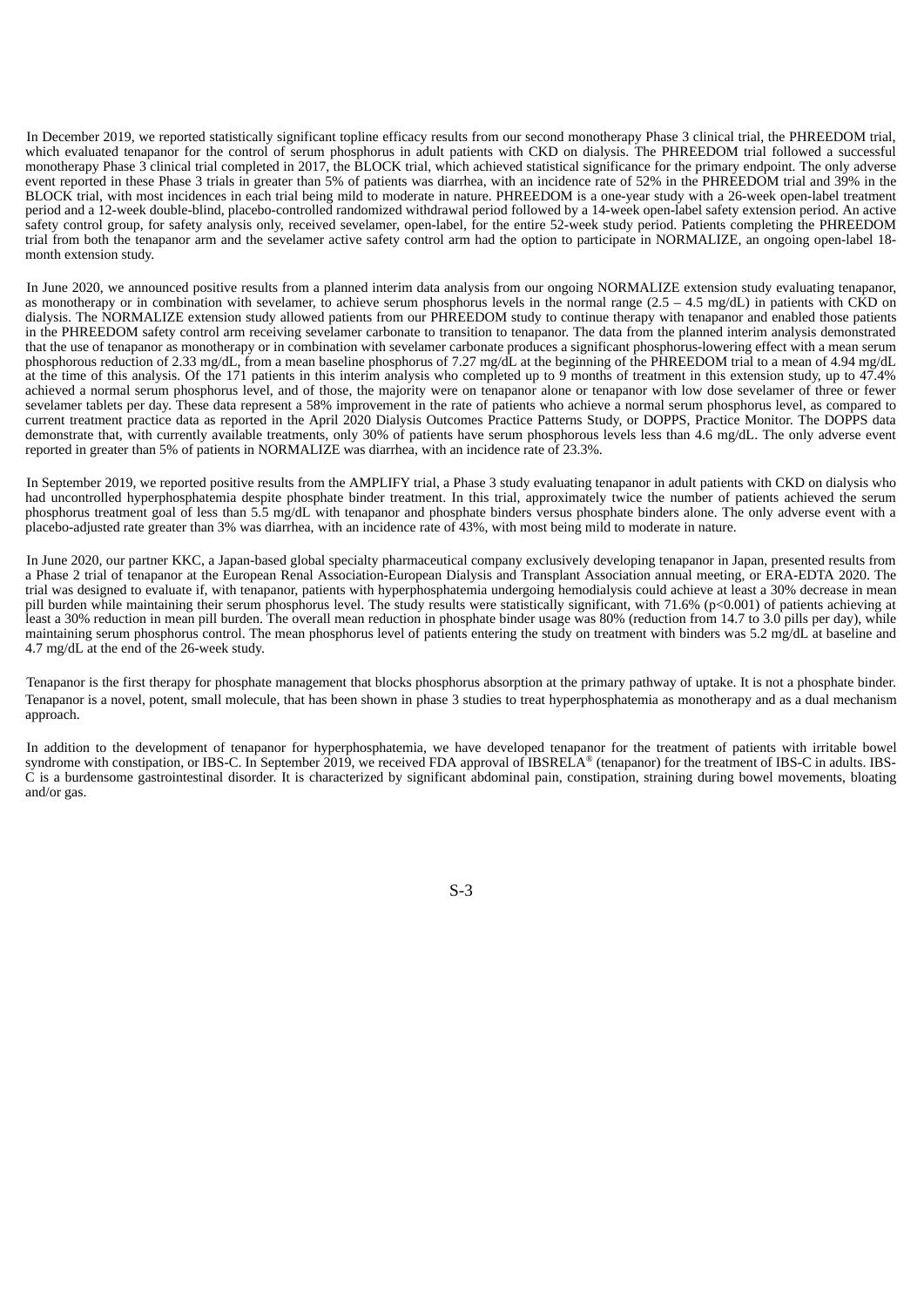We are also advancing a small molecule potassium secretagogue program, RDX013, for the potential treatment of hyperkalemia. Hyperkalemia is a common problem in patients with heart and kidney disease, particularly in patients taking common blood pressure medications known as renin-angiotensinaldosterone system, or RAAS, inhibitors. Similar to what we have done with tenapanor in developing a non-binder approach for the treatment of elevated serum phosphate levels, RDX013 is designed to target the underlying biological mechanisms of potassium secretion to lower elevated potassium. While currently available therapies are all ion exchange agents, RDX013 is a first in class approach that exerts its effects by amplifying the underlying pathways of potassium secretion in the colon.

We have an ongoing discovery program targeting the inhibition of intestinal bicarbonate exchange for the treatment of metabolic acidosis, a highly prevalent comorbidity in CKD patients that is strongly correlated with disease progression and adverse outcomes. We have identified lead compounds that are potent, selective and proprietary inhibitors of bicarbonate secretion.

## **Corporate Information**

We were founded in October 2007 as a Delaware corporation under the name Nteryx, Inc. We changed our name to Ardelyx, Inc. in June 2008. Our principal executive offices are located at 34175 Ardenwood Blvd., Fremont, CA 94555 and 400 Fifth Avenue, Suite 210, Waltham, MA 02451, and our telephone number is (510) 745-1700. Our website address is *www.ardelyx.com*. The information on, or that can be accessed through, our website is not part of this prospectus supplement and is not incorporated by reference herein. We have included our website address as an inactive textual reference only.

# <span id="page-5-0"></span>**THE OFFERING**

| Common stock offered by us                         | Shares of our common stock having an aggregate offering price of up to<br>\$150,000,000.                                                                                                                                                                                                                                                                                                                                            |
|----------------------------------------------------|-------------------------------------------------------------------------------------------------------------------------------------------------------------------------------------------------------------------------------------------------------------------------------------------------------------------------------------------------------------------------------------------------------------------------------------|
| Common stock to be outstanding after this offering | Up to $201,651,227$ shares (as more fully described in the notes following<br>this table), assuming sales of 98,684,210 shares of our common stock in<br>this offering at an offering price of \$1.52 per share, which was the last<br>reported sale price of our common stock on the Nasdaq Global Market on<br>August 12, 2021. The actual number of shares issued will vary depending<br>on the sales price under this offering. |
| Manner of offering                                 | "At the market offering" that may be made from time to time through our<br>sales agent, Jefferies LLC. See "Plan of Distribution" on page [S-9].                                                                                                                                                                                                                                                                                    |
| Use of Proceeds                                    | We intend to use the net proceeds from this offering, if any, for general<br>corporate purposes, which may include, among other things, increasing our<br>working capital and funding research and development, and capital<br>expenditures. See "Use of Proceeds" on page [S-7].                                                                                                                                                   |
| <b>Risk Factors</b>                                | You should read the "Risk Factors" section of this prospectus supplement<br>and in the documents incorporated by reference in this prospectus<br>supplement for a discussion of factors to consider before deciding to<br>purchase shares of our common stock.                                                                                                                                                                      |
| Symbol on the Nasdaq Global Market                 | "ARDX"                                                                                                                                                                                                                                                                                                                                                                                                                              |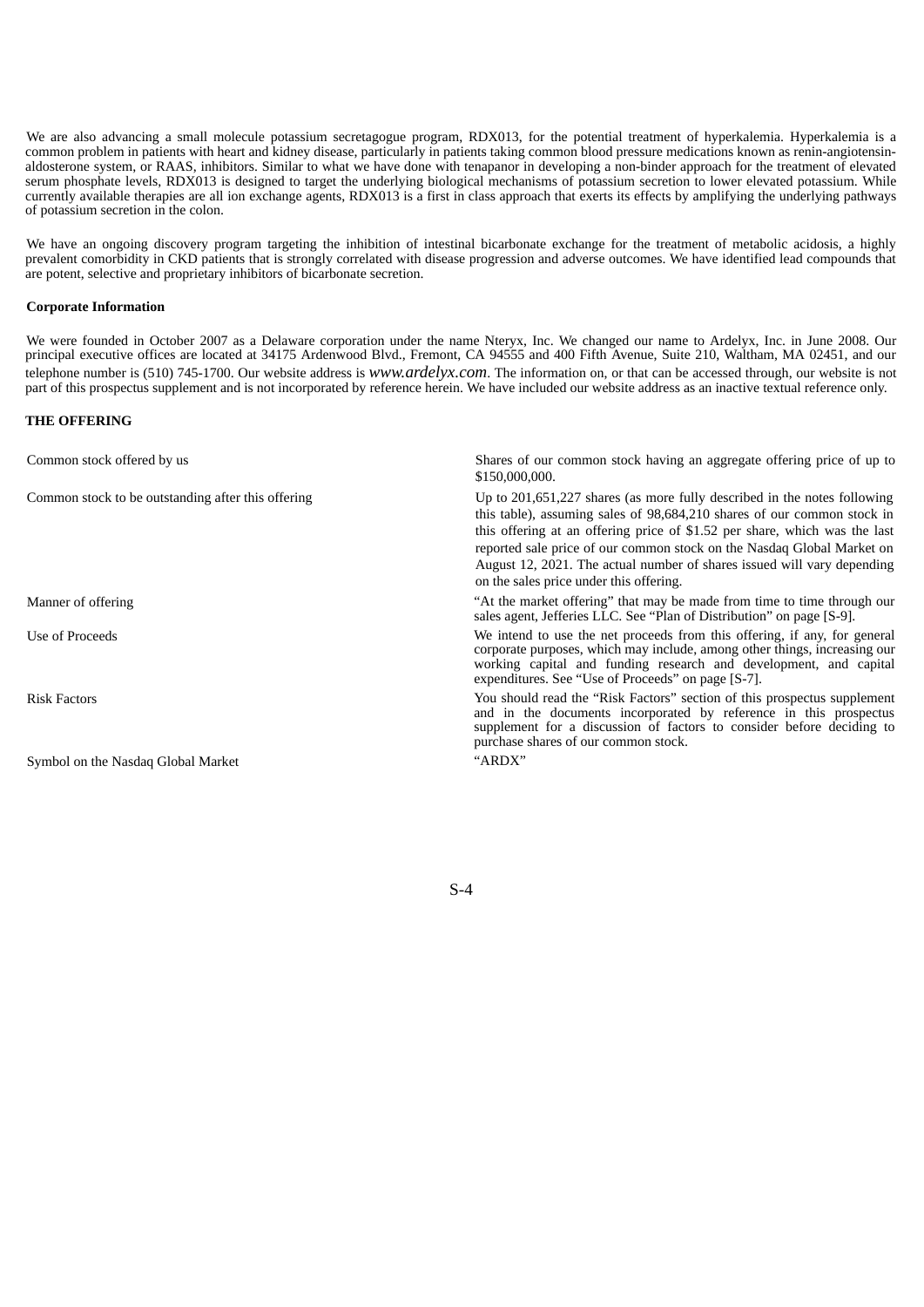The number of shares of common stock to be outstanding after this offering is based on 102,967,017 shares of common stock outstanding as of June 30, 2021, and excludes, in each case as of June 30, 2021:

- 12,511,376 shares of common stock issuable upon the exercise of outstanding stock options having a weighted-average exercise price of \$6.76 per share;
- 1,135,251 shares of common stock issuable upon the settlement of outstanding restricted stock units;
- 1,939,153 shares of common stock reserved for issuance pursuant to future awards under our 2014 Equity Incentive Award Plan, as well as any automatic increases in the number of shares of our common stock reserved for future issuance under this plan;
- 1,183,438 shares of common stock reserved for future issuance under our Employee Stock Purchase Plan, as well as any automatic increases in the number of shares of our common stock reserved for future issuance under this plan; and
- 848,063 shares of common stock reserved for issuance pursuant to future awards under our 2016 Employment Commencement Inducement Plan.

Unless otherwise stated, all information contained in this prospectus supplement reflects an assumed public offering price of \$1.52 per share, which was the last reported sale price of our common stock on the Nasdaq Global Market on August 12, 2021.

# <span id="page-6-0"></span>**RISK FACTORS**

You should consider carefully the risks described below and discussed under the section captioned "Risk Factors" contained in our quarterly report for the quarterly period ended June 30, 2021, as updated by our subsequent filings under the Securities Exchange Act of 1934, as amended, or the Exchange Act, each of which is incorporated by reference in this prospectus supplement in their entirety, together with other information in this prospectus supplement, and the information and documents incorporated by reference in this prospectus supplement, and any free writing prospectus that we have authorized for use in connection with this offering before you make a decision to invest in our common stock. If any of the following events actually occur, our business, operating results, prospects or financial condition could be materially and adversely affected. This could cause the trading price of our common stock to decline and you may lose all or part of your investment. The risks described below are not the only ones that we face. Additional risks not presently known to us or that we currently deem immaterial may also affect our business operations. To the extent the COVID-19 pandemic adversely affects our business and financial results, it may also have the effect of heightening many of the risks in this "Risk Factors" section and those contained in the documents *incorporated by reference herein.*

# **Additional Risks Relating to this Offering**

## Our management team may invest or spend the proceeds of this offering in ways with which you may not agree or in ways which may not yield a *significant return.*

Our management will have broad discretion over the use of proceeds from this offering. We intend to use the net proceeds, if any, from this offering for general corporate purposes, which may include, among other things, increasing our working capital and funding research and development, and capital expenditures. Our management will have considerable discretion in the application of the net proceeds, and you will not have the opportunity, as part of your investment decision, to assess whether the proceeds are being used appropriately. The net proceeds may be used for corporate purposes that do not increase our operating results or enhance the value of our common stock.

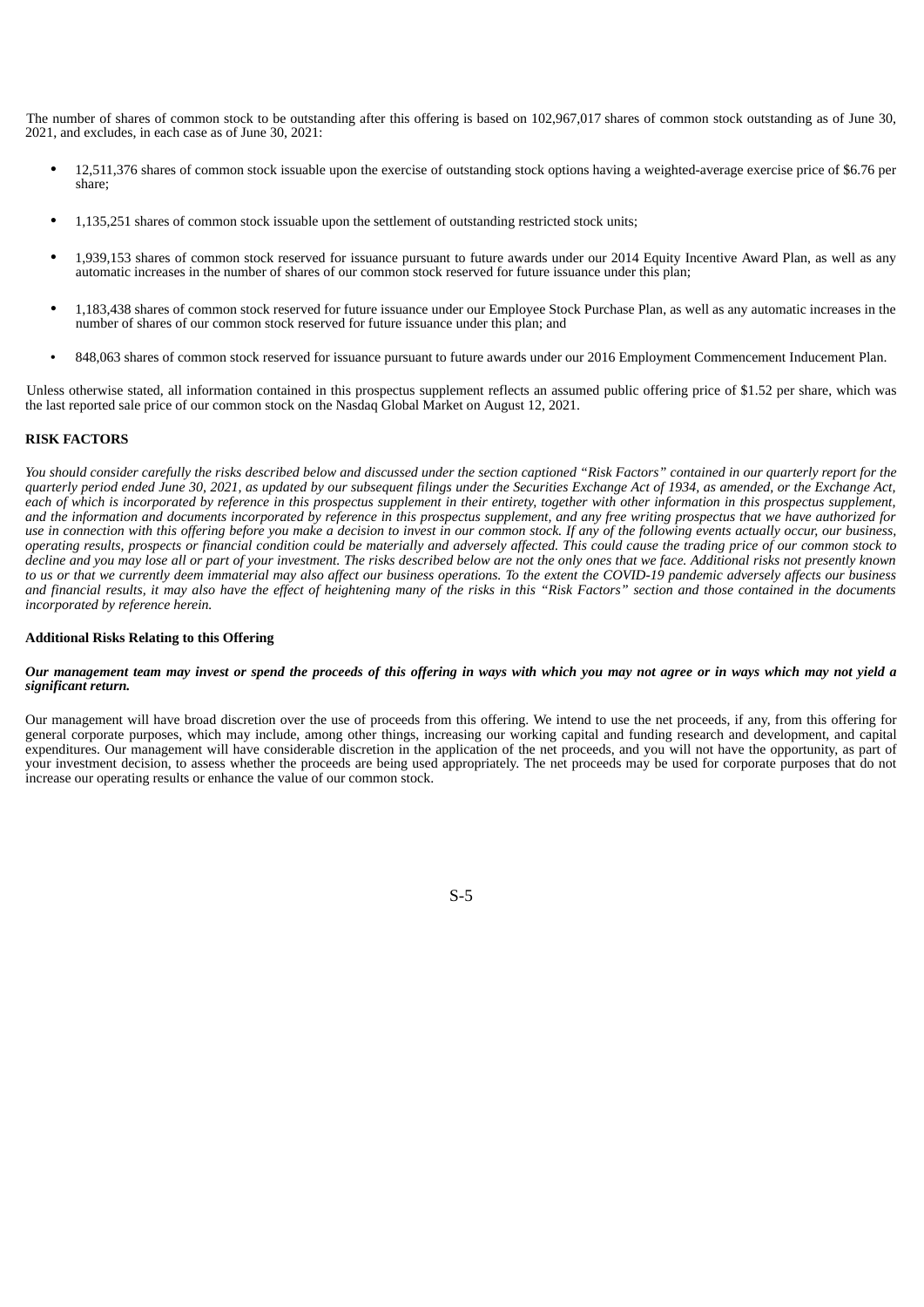## You may experience immediate and substantial dilution in the net tangible book value per share of the common stock you purchase.

The price per share of our common stock being offered may be higher than the net tangible book value per share of our common stock outstanding prior to this offering. Assuming that an aggregate of 98,684,210 shares are sold at a price of \$1.52 per share, the last reported sale price of our common stock on the Nasdaq Global Market on August 12, 2021, for aggregate proceeds of \$150.0 million in this offering, and after deducting commissions and estimated aggregate offering expenses payable by us, you will suffer immediate and substantial dilution of \$0.21 per share, representing the difference between the as adjusted net tangible book value per share of our common stock as of June 30, 2021 after giving effect to this offering and the assumed offering price. See the section entitled "Dilution" below for a more detailed discussion of the dilution you will incur if you purchase common stock in this offering.

#### *You may experience future dilution as a result of future equity offerings.*

In order to raise additional capital, we may in the future offer additional shares of our common stock or other securities convertible into or exchangeable for our common stock. We cannot assure you that we will be able to sell shares or other securities in any other offering at a price per share that is equal to or greater than the price per share paid by investors in this offering, and investors purchasing shares or other securities in the future could have rights superior to existing stockholders. The price per share at which we sell additional shares of our common stock or other securities convertible into or exchangeable for our common stock in future transactions may be higher or lower than the price per share in this offering. As of June 30, 2021, 17,617,281 shares of common stock were either subject to outstanding options or restricted stock unit awards, or reserved for future issuance under our equity incentive plans are eligible for sale in the public market to the extent permitted by the provisions of various vesting schedules.

## <span id="page-7-0"></span>**SPECIAL NOTE REGARDING FORWARD-LOOKING STATEMENTS**

Unless the context requires otherwise, in this prospectus supplement the terms "Ardelyx", "we," "us," "our" and "the Company" refer to Ardelyx, Inc.

This prospectus supplement, the accompanying prospectus, including the documents incorporated by reference herein and therein, and any free writing prospectus that we have authorized for use in connection with this offering contain forward-looking statements that involve risks and uncertainties. Any statements contained or incorporated by reference herein that are not statements of historical facts may be deemed to be forward-looking statements. In some cases, you can identify forward-looking statements by terminology such as "aim," "anticipate," "assume," "believe," "continue," "could," "due," "estimate," "expect," "goal," "intend," "may," "objective," "plan," "predict," "potential," "positioned," "seek," "should," "target," "will," "would," and other similar expressions that are predictions of or indicate future events and future trends, or the negative of these terms or other comparable terminology. These forward-looking statements include, but are not limited to, statements about:

- our expectations regarding our planned interactions and communications with the FDA and our plans and expectations as to the possibility of determining a pathway to approval of our NDA for tenapanor for the control of serum phosphorus in adult patients with chronic kidney disease on dialysis;
- our expectations regarding our plans for and our participation in the commercialization of tenapanor for the control of serum phosphorus in adult patients with chronic kidney disease, or CKD, on dialysis, including our expectations regarding our plans to build our own sales and marketing organization to market and sell tenapanor for such indication;
- our expectations regarding the potential market size and the size of the patient populations for our product candidates;
- our plans with respect to RDX013 and to our pre-clinical programs;
- our ability to identify and validate targets and novel drug candidates using our proprietary drug discovery and design platform including the Ardelyx Primary Enterocyte and Colonocyte Culture System, or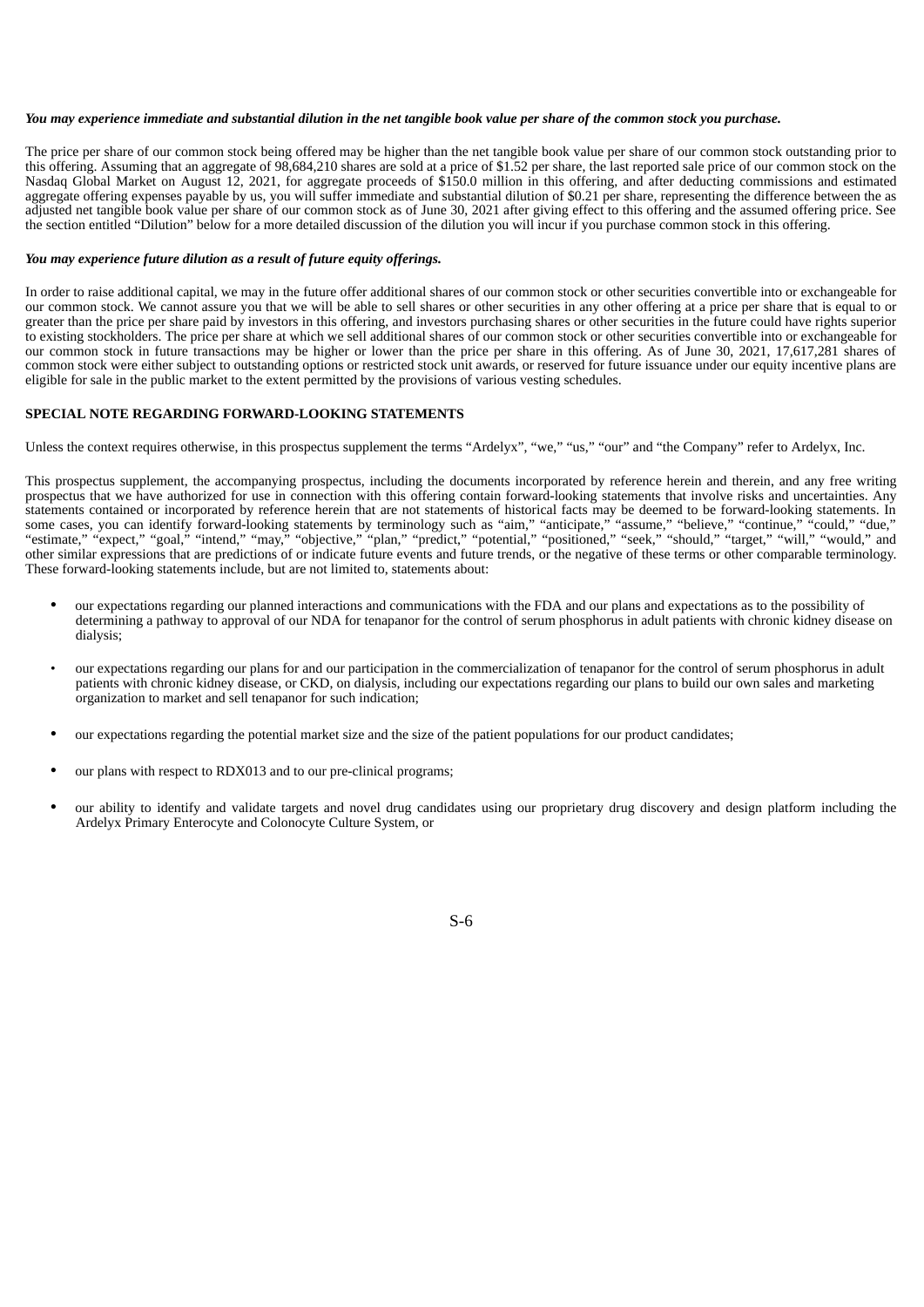APECCS, or any other proprietary drug discovery and design platform we develop for the identification, screening, testing, design and development of new product candidates for the treatment of renal diseases;

- the implementation of our business model and strategic plans for our business, product candidates and technology;
- estimates of our expenses, future revenue, capital requirements, our needs for additional financing and our ability to obtain additional capital;
- our financial performance; and
- developments and projections relating to our competitors and our industry.

These forward-looking statements are based on management's current expectations, estimates, forecasts and projections about our business and the industry in which we operate and management's beliefs and assumptions and are not guarantees of future performance or development and involve known and unknown risks, uncertainties and other factors that are in some cases beyond our control. As a result, any or all of our forward-looking statements in, or incorporated by reference in, this prospectus supplement may turn out to be inaccurate. Factors that may cause actual results to differ materially from current expectations include, among other things, those listed under "Risk Factors" and elsewhere in this prospectus supplement, the accompanying prospectus, and the documents incorporated by reference herein and the discussion in our Annual Report on Form 10-K for the year ended December 31, 2020 and in our Quarterly Report on Form 10-Q for the quarterly period ended June 30, 2021, as amended, in each of "Risk Factors" and "Management's Discussion and Analysis of Financial Condition and Results of Operations." Potential investors are urged to consider these factors carefully in evaluating the forward-looking statements. These forward-looking statements speak only as of the date of this prospectus supplement, the accompanying prospectus and the documents incorporated by reference herein and therein, and any free writing prospectus, as applicable. Except as required by law, we assume no obligation to update or revise these forward-looking statements for any reason, even if new information becomes available in the future. You should, however, review the factors and risks we describe in the reports we will file from time to time with the SEC after the date of this prospectus supplement. See "Where You Can Find More Information."

# <span id="page-8-0"></span>**USE OF PROCEEDS**

The amount of proceeds from this offering will depend upon the number of shares of our common stock sold and the market price at which they are sold. There can be no assurance that we will be able to sell any shares under or fully utilize the sales agreement with Jefferies as a source of financing. We intend to use the net proceeds, if any, from this offering for general corporate purposes, which may include, among other things, activities for the development and potential commercialization of tenanpanor for the control of serum phosphorus in chronic kidney disease, or CKD, patients on dialysis, as well as for clinical trials and nonclinical studies for other product candidates, and for general corporate purposes and working capital.

The amounts and timing of our actual expenditures will depend on numerous factors, including the activities in which we elect to engage in order to continue to seek approval for our NDA for tenapanor for the control of serum phosphorus in adult CKD patients on dialysis, our clinical, pre-commercial and commercial activities with respect to tenapanor, the timing of potential future milestone payments from our current and future collaboration partners, as well as the amount of cash used in our operations and the amount and timing of payments under our loan and security agreement with Solar Capital Ltd. and Western Alliance Bank. We therefore cannot estimate with certainty the amount of net proceeds to be used for the purposes described above. We may find it necessary or advisable to use the net proceeds for other purposes, and we will have broad discretion in the application of the net proceeds. Pending the uses described above, we plan to invest the net proceeds, if any, from this offering in interest-bearing investment-grade securities, certificates of deposit or government securities.

## <span id="page-8-1"></span>**DILUTION**

Our historical net tangible book value as of June 30, 2021 was approximately \$117.6 million, or \$1.14 per share. Our net tangible book value represents total tangible assets less total liabilities and convertible preferred stock, all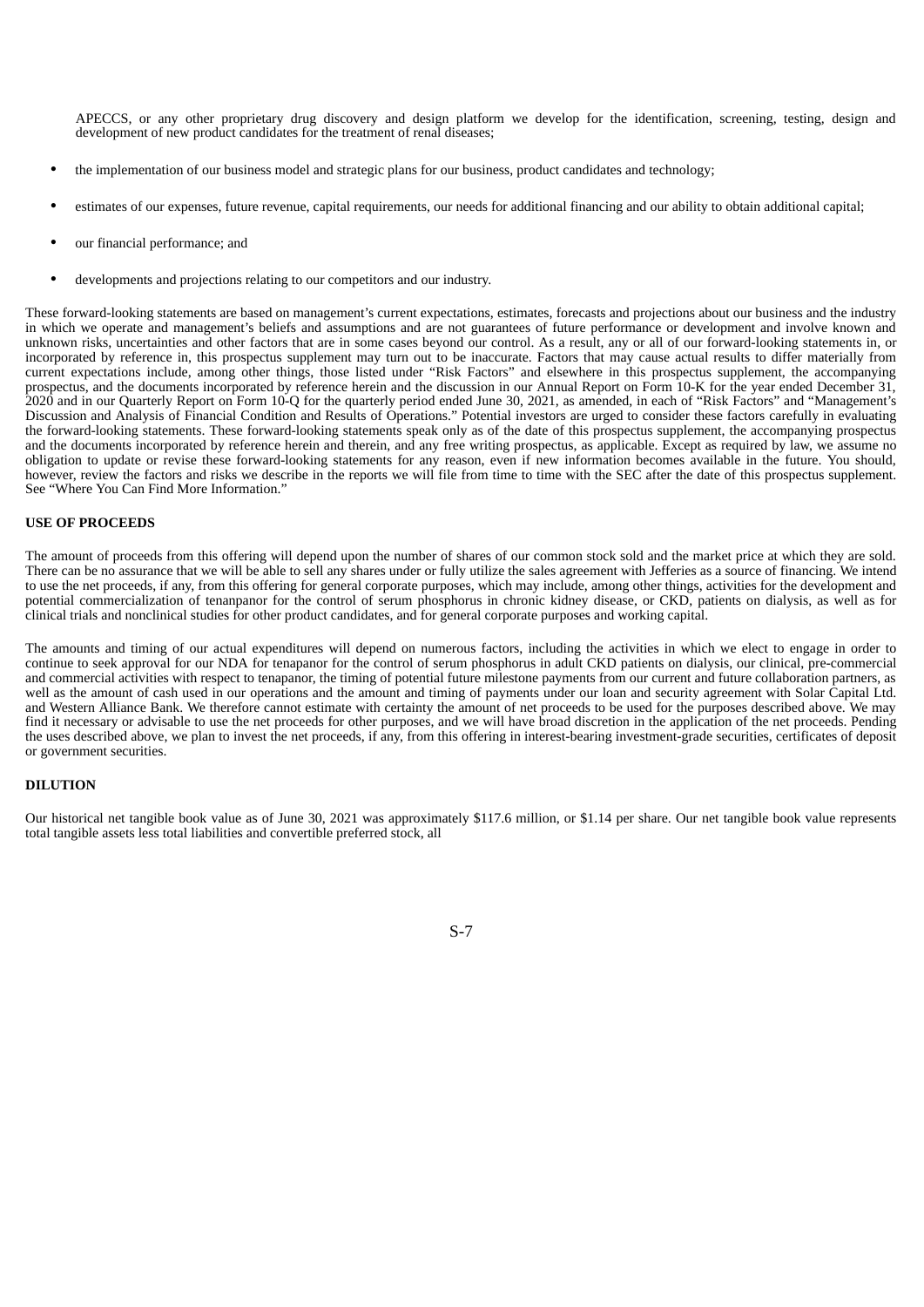divided by the number of shares of common stock outstanding on June 30, 2021. Dilution in net tangible book value per share represents the difference between the amount per share paid by purchasers of shares of common stock in this offering and the as adjusted net tangible book value per share of our common stock immediately after giving effect to this offering.

After giving effect to the sale of our common stock in the aggregate amount of \$150.0 million in this offering at an assumed offering price of \$1.52, the last reported sale price of our common stock on the Nasdaq Global Market on August 12, 2021, and after deducting commissions and estimated aggregate offering expenses payable by us, our as adjusted net tangible book value as of June 30, 2021 would have been approximately \$264.4 million, or \$1.31 per share. This represents an immediate increase in net tangible book value of \$0.17 per share to existing stockholders and immediate dilution in net tangible book value of \$0.21 per share to new investors purchasing our common stock in this offering. The following table illustrates this dilution on a per share basis:

| Assumed public offering price per share                           |      |  |
|-------------------------------------------------------------------|------|--|
| Net tangible book value per share as of June 30, 2021             | 1.14 |  |
| Increase per share attributable to new investors                  | 0.17 |  |
| As adjusted net tangible book value per share after this offering |      |  |
| Dilution per share to new investors                               |      |  |

The shares sold in this offering, if any, will be sold from time to time at various prices. An increase of \$1.00 per share in the price at which the shares are sold from the assumed offering price of \$1.52 per share shown in the table above, assuming all of our common stock in the aggregate amount of \$150.0 million is sold at that price, would cause our as adjusted net tangible book value per share after the offering to be \$1.63 per share and would increase the dilution in net tangible book value per share to new investors to \$0.89 per share, after deducting commissions and estimated aggregate offering expenses payable by us. A decrease of \$1.00 per share in the price at which the shares are sold from the assumed offering price of \$1.52 per share shown in the table above, assuming all of our common stock in the aggregate amount of \$150.0 million is sold at that price, would cause our as adjusted net tangible book value per share after the offering to be \$0.68 per share and would would result in an increase of \$0.16 in net tangible book value per share to new investors, after deducting commissions and estimated aggregate offering expenses payable by us. This information is supplied for illustrative purposes only.

To the extent that outstanding options are exercised or outstanding restricted stock awards vest, investors purchasing our common stock in this offering will experience further dilution. In addition, we may choose to raise additional capital due to market conditions or strategic considerations even if we believe we have sufficient funds for our current or future operating plans. To the extent that we raise additional capital through the sale of equity or convertible debt securities, the issuance of these securities could result in further dilution to our stockholders.

The above discussion and table are based on 102,967,017 shares of common stock outstanding as of June 30, 2021, and excludes, in each case as of June 30, 2021:

- 12,511,376 shares of common stock issuable upon the exercise of outstanding stock options having a weighted-average exercise price of \$6.76 per share;
- 1,135,251 shares of common stock issuable upon the settlement of outstanding restricted stock units;
- 1,939,153 shares of common stock reserved for issuance pursuant to future awards under our 2014 Equity Incentive Award Plan, as well as any automatic increases in the number of shares of our common stock reserved for future issuance under this plan;
- 1,183,438 shares of common stock reserved for future issuance under our Employee Stock Purchase Plan, as well as any automatic increases in the number of shares of our common stock reserved for future issuance under this plan; and
- 848,063 shares of common stock reserved for issuance pursuant to future awards under our 2016 Employment Commencement Inducement Plan.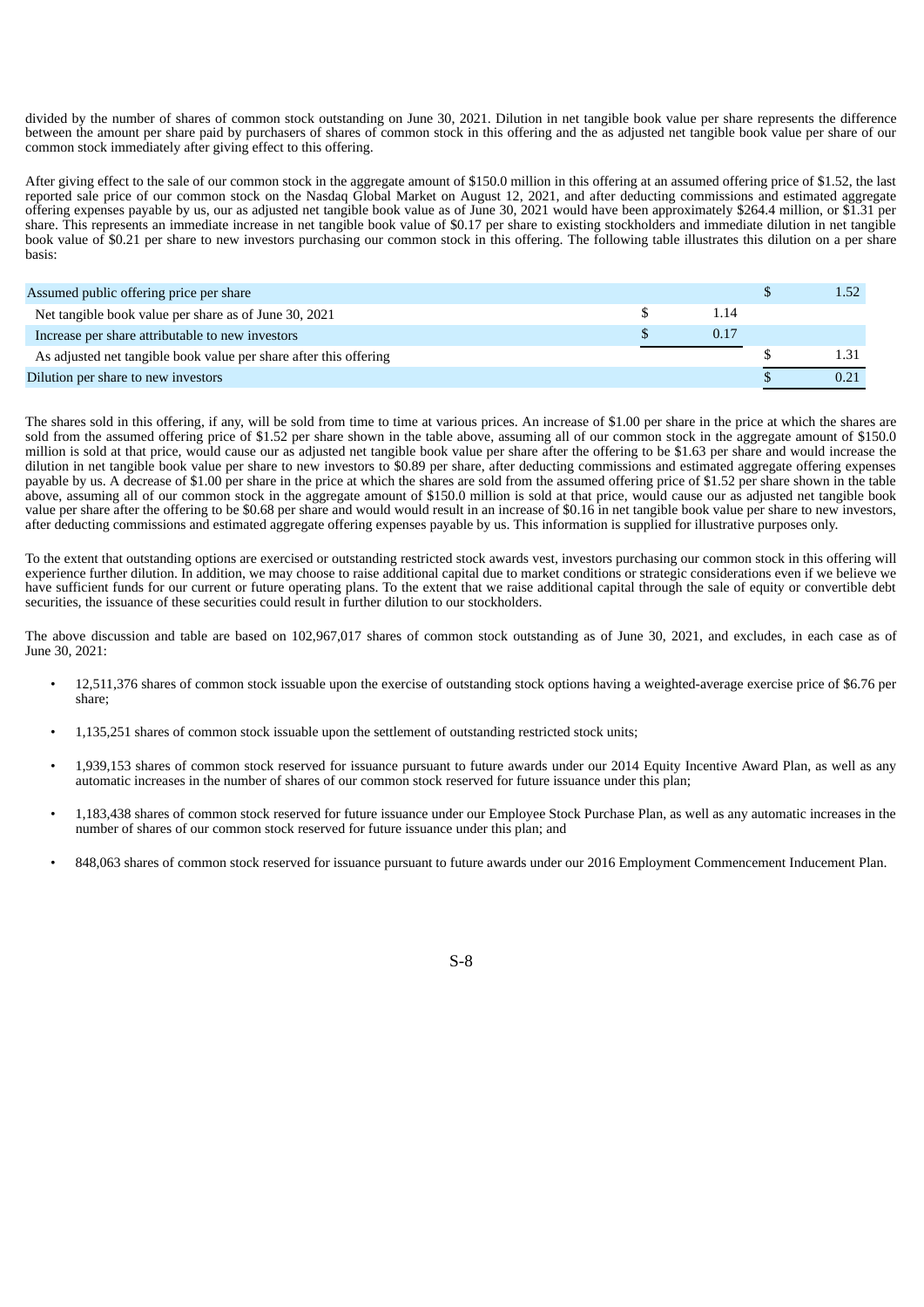# <span id="page-10-0"></span>**PLAN OF DISTRIBUTION**

We have entered into a sales agreement with Jefferies, under which we may offer and sell up to \$150,000,000 of our shares of common stock from time to time through Jefferies acting as agent. Sales of our shares of common stock, if any, under this prospectus supplement and the accompanying prospectus will be made by any method that is deemed to be an "at the market offering" as defined in Rule 415(a)(4) under the Securities Act.

Each time we wish to issue and sell our shares of common stock under the sales agreement, we will notify Jefferies of the number of shares to be issued, the dates on which such sales are anticipated to be made, any limitation on the number of shares to be sold in any one day and any minimum price below which sales may not be made. Once we have so instructed Jefferies, unless Jefferies declines to accept the terms of such notice, Jefferies has agreed to use its commercially reasonable efforts consistent with its normal trading and sales practices to sell such shares up to the amount specified on such terms. The obligations of Jefferies under the sales agreement to sell our shares of common stock are subject to a number of conditions that we must meet.

The settlement of sales of shares between us and Jefferies is generally anticipated to occur on the second trading day following the date on which the sale was made. Sales of our shares of common stock as contemplated in this prospectus supplement will be settled through the facilities of The Depository Trust Company or by such other means as we and Jefferies may agree upon. There is no arrangement for funds to be received in an escrow, trust or similar arrangement.

We will pay Jefferies a commission of up to 3.0% of the aggregate gross proceeds we receive from each sale of our shares of common stock. Because there is no minimum offering amount required as a condition to close this offering, the actual total public offering amount, commissions and proceeds to us, if any, are not determinable at this time. In addition, we have agreed to reimburse Jefferies for the fees and disbursements of its counsel, payable upon execution of the sales agreement, in an amount not to exceed \$50,000, in addition to certain ongoing disbursements of its legal counsel. We estimate that the total expenses for the offering, excluding any commissions or expense reimbursement payable to Jefferies under the terms of the sales agreement, will be approximately \$140,000. The remaining sale proceeds, after deducting any other transaction fees, will equal our net proceeds from the sale of such shares.

Jefferies will provide written confirmation to us before the open on the Nasdaq Global Market on the day following each day on which our shares of common stock are sold under the sales agreement. Each confirmation will include the number of shares sold on that day, the aggregate gross proceeds of such sales and the proceeds to us.

In connection with the sale of our shares of common stock on our behalf, Jefferies will be deemed to be an "underwriter" within the meaning of the Securities Act, and the compensation of Jefferies will be deemed to be underwriting commissions or discounts. We have agreed to indemnify Jefferies against certain civil liabilities, including liabilities under the Securities Act. We have also agreed to contribute to payments Jefferies may be required to make in respect of such liabilities.

The offering of our shares of common stock pursuant to the sales agreement will terminate upon the earlier of (i) the sale of all shares of common stock subject to the sales agreement and (ii) the termination of the sales agreement as permitted therein. We and Jefferies may each terminate the sales agreement at any time upon ten trading days' prior notice.

This summary of the material provisions of the sales agreement does not purport to be a complete statement of its terms and conditions. A copy of the sales agreement is filed as an exhibit to the registration statement of which this prospectus supplement forms a part.

Jefferies and its affiliates have provided, and may in the future provide, various investment banking, commercial banking, financial advisory and other financial services for us and our affiliates, for which services they have received, and may in the future receive customary fees. In the course of its business, Jefferies may actively trade our securities for its own account or for the accounts of customers, and, accordingly, Jefferies may at any time hold long or short positions in such securities.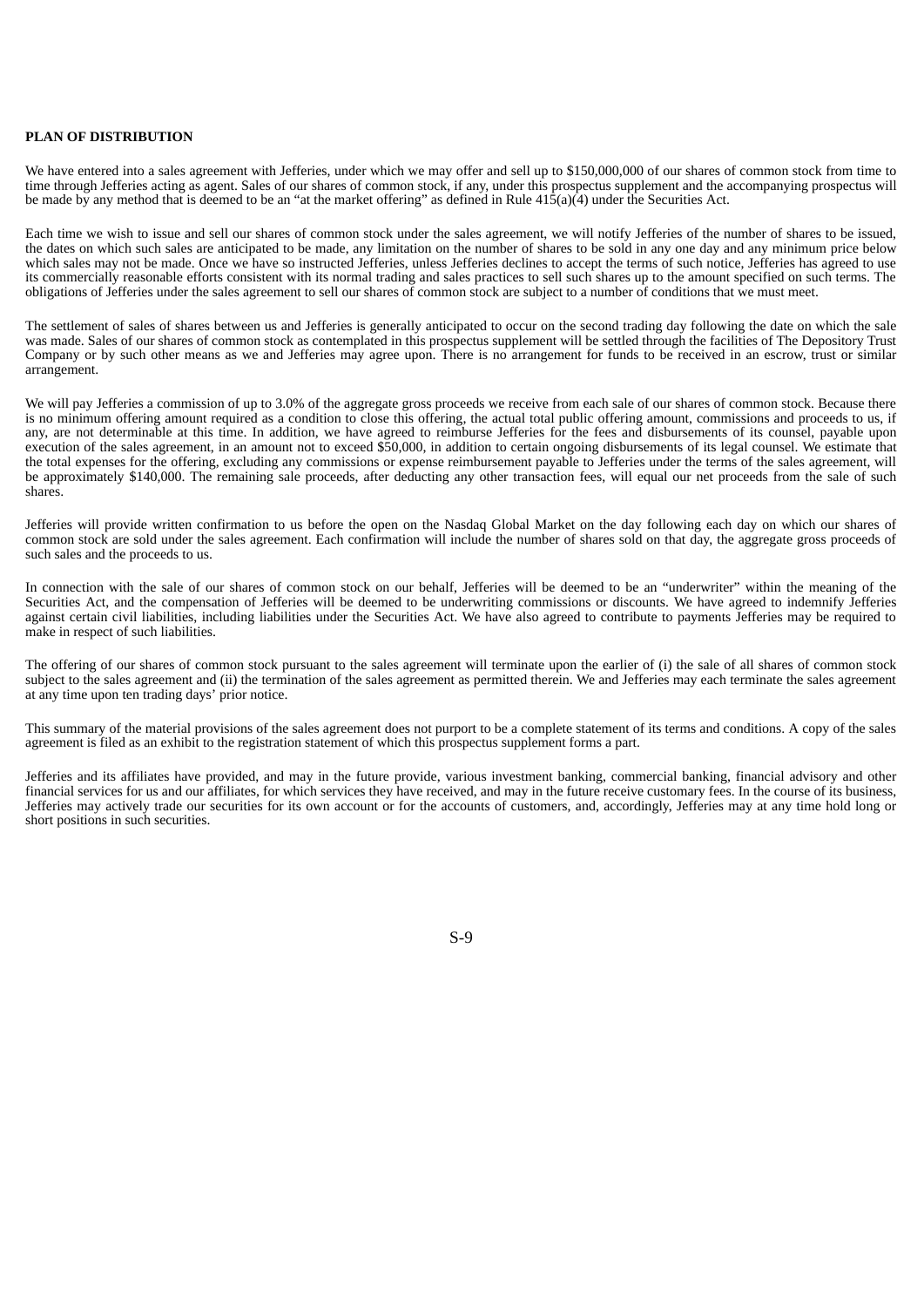A prospectus supplement and the accompanying prospectus in electronic format may be made available on a website maintained by Jefferies, and Jefferies may distribute the prospectus supplement and the accompanying prospectus electronically.

# <span id="page-11-0"></span>**LEGAL MATTERS**

The validity of the issuance of the securities offered hereby will be passed upon by our counsel, Latham & Watkins LLP, Menlo Park, California. Jefferies LLC is being represented in connection with this offering by Davis Polk & Wardwell LLP, Menlo Park, California.

## <span id="page-11-1"></span>**EXPERTS**

Ernst & Young LLP, independent registered public accounting firm, has audited our financial statements included in our Annual Report on Form 10-K for the year ended December 31, 2020 as set forth in their report, which is incorporated by reference in this prospectus and elsewhere in the registration statement. Our financial statements are incorporated by reference in reliance on Ernst & Young LLP's report, given on their authority as experts in accounting and auditing.

# <span id="page-11-2"></span>**WHERE YOU CAN FIND MORE INFORMATION**

We have filed with the SEC a registration statement on Form S-3 under the Securities Act, of which this prospectus forms a part. The rules and regulations of the SEC allow us to omit from this prospectus supplement and the accompanying prospectus certain information included in the registration statement. For further information about us and the securities we are offering under this prospectus supplement and the accompanying prospectus, you should refer to the registration statement and the exhibits and schedules filed with the registration statement. With respect to the statements contained in this prospectus supplement and the accompanying prospectus regarding the contents of any agreement or any other document, in each instance, the statement is qualified in all respects by the complete text of the agreement or document, a copy of which has been filed as an exhibit to the registration statement.

We file reports, proxy statements and other information with the SEC under the Exchange Act. The SEC maintains an Internet website that contains reports, proxy statements and other information about issuers, like us, that file electronically with the SEC. The address of that website is *www.sec.gov*.

# <span id="page-11-3"></span>**INFORMATION INCORPORATED BY REFERENCE**

The SEC allows us to "incorporate by reference" the information we file with them which means that we can disclose important information to you by referring you to those documents instead of having to repeat the information in this prospectus supplement and the accompanying prospectus. The information incorporated by reference is considered to be part of this prospectus supplement and the accompanying prospectus, and later information that we file with the SEC will automatically update and supersede this information. Any statement contained in a previously filed document incorporated by reference will be deemed to be modified or superseded for purposes of this prospectus to the extent that a statement contained in this prospectus modifies or replaces that statement. We incorporate by reference our documents listed below and any future filings made by us with the SEC under Sections 13(a), 13(c), 14 or 15(d) of the Securities Exchange Act of 1934, as amended, which we refer to as the "Exchange Act" in this prospectus, between the date of this prospectus and the termination of the offering of the securities described in this prospectus. We are not, however, incorporating by reference any documents or portions thereof, whether specifically listed below or filed in the future, that are not deemed "filed" with the SEC, including any Compensation Committee report and performance graph or any information furnished pursuant to Items 2.02 or 7.01 of Form 8-K or related exhibits furnished pursuant to Item 9.01 of Form 8-K.

We incorporate by reference the documents set forth below that have previously been filed with the SEC:

- our Annual Report on Form 10-K for the year ended [December](https://www.sec.gov/ix?doc=/Archives/edgar/data/1437402/000155837021002500/ardx-20201231x10k.htm) 31, 2020, filed with the SEC on March 8, 2021;
- the information specifically [incorporated](https://www.sec.gov/Archives/edgar/data/1437402/000114036121015380/nc10023793x1_def14a.htm) by reference into our Annual Report on Form 10-K for the year ended December 31, 2020 from our Definitive Proxy Statement on Schedule 14A filed with the SEC on [April](https://www.sec.gov/Archives/edgar/data/1437402/000114036121015380/nc10023793x1_def14a.htm) 30, [2021](https://www.sec.gov/Archives/edgar/data/1437402/000114036121015380/nc10023793x1_def14a.htm);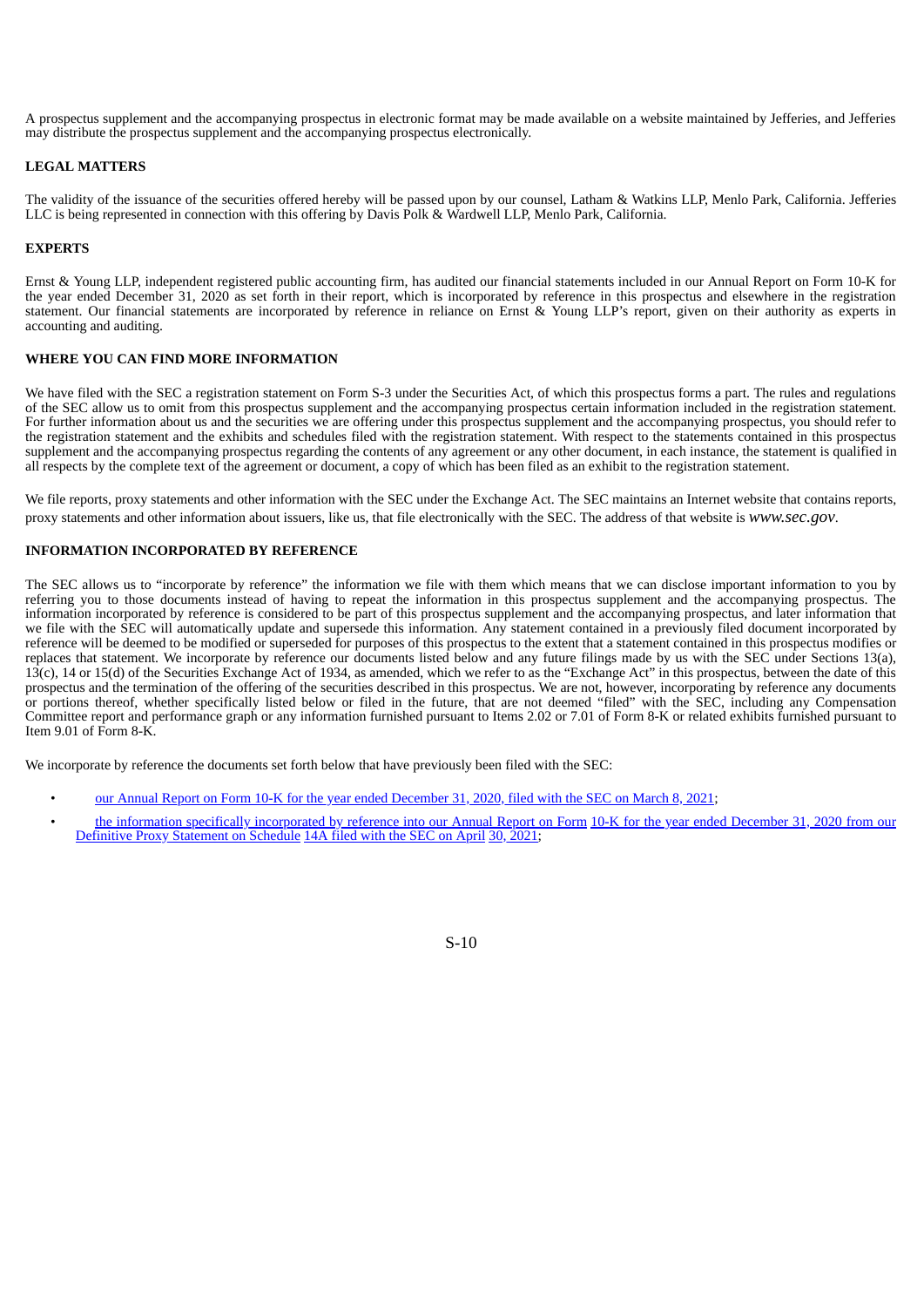- our [Quarterly](http://www.sec.gov/ix?doc=/Archives/edgar/data/1437402/000162828021016912/ardx-20210630.htm) Report on Form 10-Q for the quarter ended June 30, 2021 filed with the SEC on [August](http://www.sec.gov/ix?doc=/Archives/edgar/data/1437402/000162828021016912/ardx-20210630.htm) 13, 2021;
- our Current Reports on Form 8-K filed with the SEC on [October](https://www.sec.gov/ix?doc=/Archives/edgar/data/1437402/000155837020011468/ardx-20201009x8k.htm) 14, 2020, [November](https://www.sec.gov/ix?doc=/Archives/edgar/data/1437402/000155837020013740/ardx-20201112x8k.htm) 12, 2020, [March](https://www.sec.gov/ix?doc=/Archives/edgar/data/1437402/000155837021002966/ardx-20210311x8k.htm) 15, [2021](https://www.sec.gov/ix?doc=/Archives/edgar/data/1437402/000155837021005447/ardx-20210429x8k.htm), May 3, [2021,](https://www.sec.gov/ix?doc=/Archives/edgar/data/1437402/000162828021012532/ardx-20210616.htm) June 21, 2021, July 19, 2021, July 30, [2021](http://www.sec.gov/ix?doc=/Archives/edgar/data/1437402/000162828021014943/ardx-20210728.htm) and [August](http://www.sec.gov/ix?doc=/Archives/edgar/data/1437402/000162828021015215/ardx-20210729.htm) 3, 2021; and
- the description of our common stock contained in our [registration](https://www.sec.gov/Archives/edgar/data/1437402/000119312514230441/d740908d8a12b.htm) statement on Form 8-A filed with the [SEC](https://www.sec.gov/Archives/edgar/data/1437402/000119312514230441/d740908d8a12b.htm) on June 9, 2014, including any [amendments](https://www.sec.gov/Archives/edgar/data/1437402/000119312514230441/d740908d8a12b.htm) or reports filed for the purpose of updating such description.

These documents may also be accessed on our website at *www.ardelyx.com*. Except as otherwise specifically incorporated by reference in this prospectus supplement and the accompanying prospectus, information contained in, or accessible through, our website is not a part of this prospectus supplement and the accompanying prospectus.

We will furnish without charge to you, upon written or oral request, a copy of any or all of the documents incorporated by reference, including exhibits to these documents by writing or telephoning us at the following address:

> Ardelyx, Inc. 400 Fifth Avenue, Suite 210 Waltham, MA 02451 (510) 745-1700 Attention: Chief Legal and Administrative Officer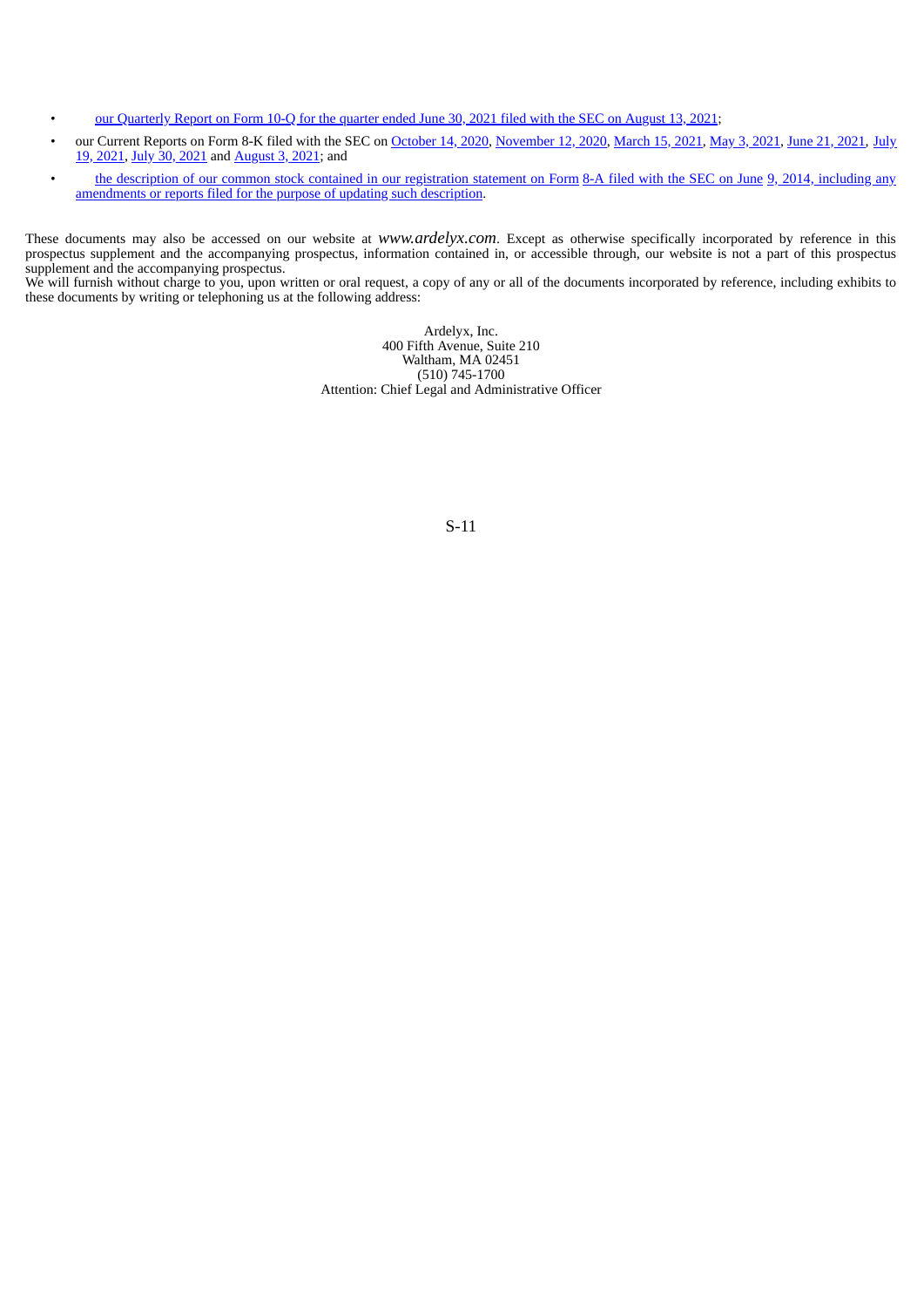**PROSPECTUS**

# **\$250,000,000**

A ardelyx<sup>®</sup>

**Common Stock Preferred Stock Debt Securities Warrants Units**

We may offer and sell up to \$250,000,000 in the aggregate of the securities identified above from time to time in one or more offerings. This prospectus provides you with a general description of the securities.

Each time we offer and sell securities, we will provide a supplement to this prospectus that contains specific information about the offering and the amounts, prices and terms of the securities. The supplement may also add, update or change information contained in this prospectus with respect to that offering. You should carefully read this prospectus and the applicable prospectus supplement before you invest in any of our securities.

We may offer and sell the securities described in this prospectus and any prospectus supplement to or through one or more underwriters, dealers and agents, or directly to purchasers, or through a combination of these methods. If any underwriters, dealers or agents are involved in the sale of any of the securities, their names and any applicable purchase price, fee, commission or discount arrangement between or among them will be set forth, or will be calculable from the information set forth, in the applicable prospectus supplement. See the sections of this prospectus entitled "About this Prospectus" and "Plan of Distribution" for more information. No securities may be sold without delivery of this prospectus and the applicable prospectus supplement describing the method and terms of the offering of such securities.

### INVESTING IN OUR SECURITIES INVOLVES RISKS. SEE THE "RISK FACTORS" ON PAGE 5 OF THIS PROSPECTUS AND ANY **SIMILAR SECTION CONTAINED IN THE APPLICABLE PROSPECTUS SUPPLEMENT CONCERNING FACTORS YOU SHOULD CONSIDER BEFORE INVESTING IN OUR SECURITIES.**

Our common stock is listed on the Nasdaq Global Market under the symbol "ARDX." On July 7, 2020, the last reported sale price of our common stock on the Nasdaq Global Market was \$7.01 per share.

Neither the Securities and Exchange Commission nor any state securities commission has approved or disapproved of these securities or passed upon the adequacy or accuracy of this prospectus. Any representation to the contrary is a criminal offense.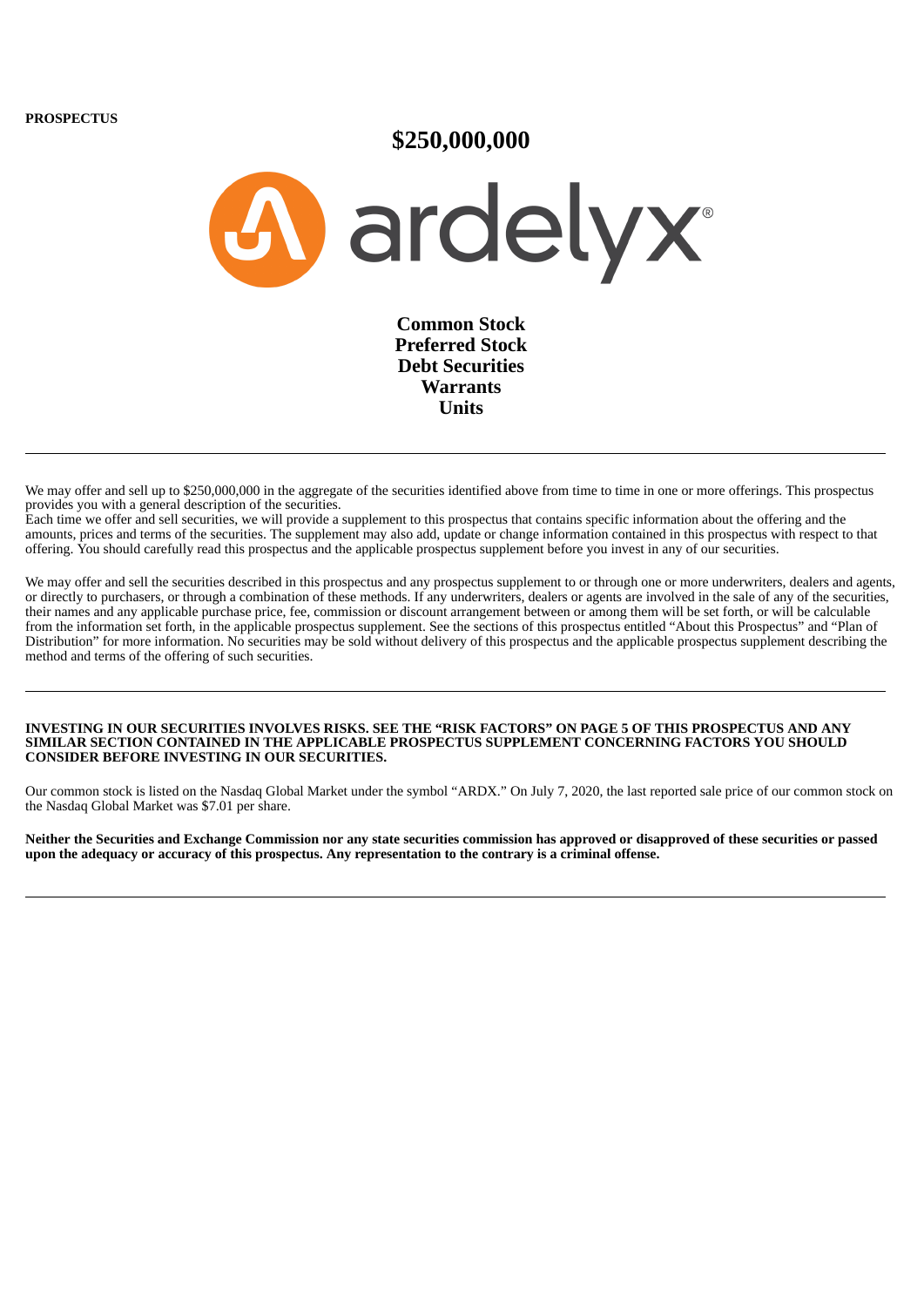# **The date of this prospectus is , 2020.**

# **TABLE OF CONTENTS**

<span id="page-14-0"></span>

| <b>ABOUT THIS PROSPECTUS</b>                                    | ᆂ         |
|-----------------------------------------------------------------|-----------|
| WHERE YOU CAN FIND MORE INFORMATION; INCORPORATION BY REFERENCE |           |
| <b>ABOUT ARDELYX</b>                                            | 3         |
| <b>RISK FACTORS</b>                                             |           |
| <b>USE OF PROCEEDS</b>                                          | 3         |
| <b>DESCRIPTION OF CAPITAL STOCK</b>                             |           |
| <b>DESCRIPTION OF DEBT SECURITIES</b>                           |           |
| <b>DESCRIPTION OF WARRANTS</b>                                  | <u>14</u> |
| <b>DESCRIPTION OF UNITS</b>                                     | <u>15</u> |
| <b>GLOBAL SECURITIES</b>                                        | 16        |
| <b>PLAN OF DISTRIBUTION</b>                                     | <u>19</u> |
| <b>LEGAL MATTERS</b>                                            | 20        |
| <b>EXPERTS</b>                                                  | 21        |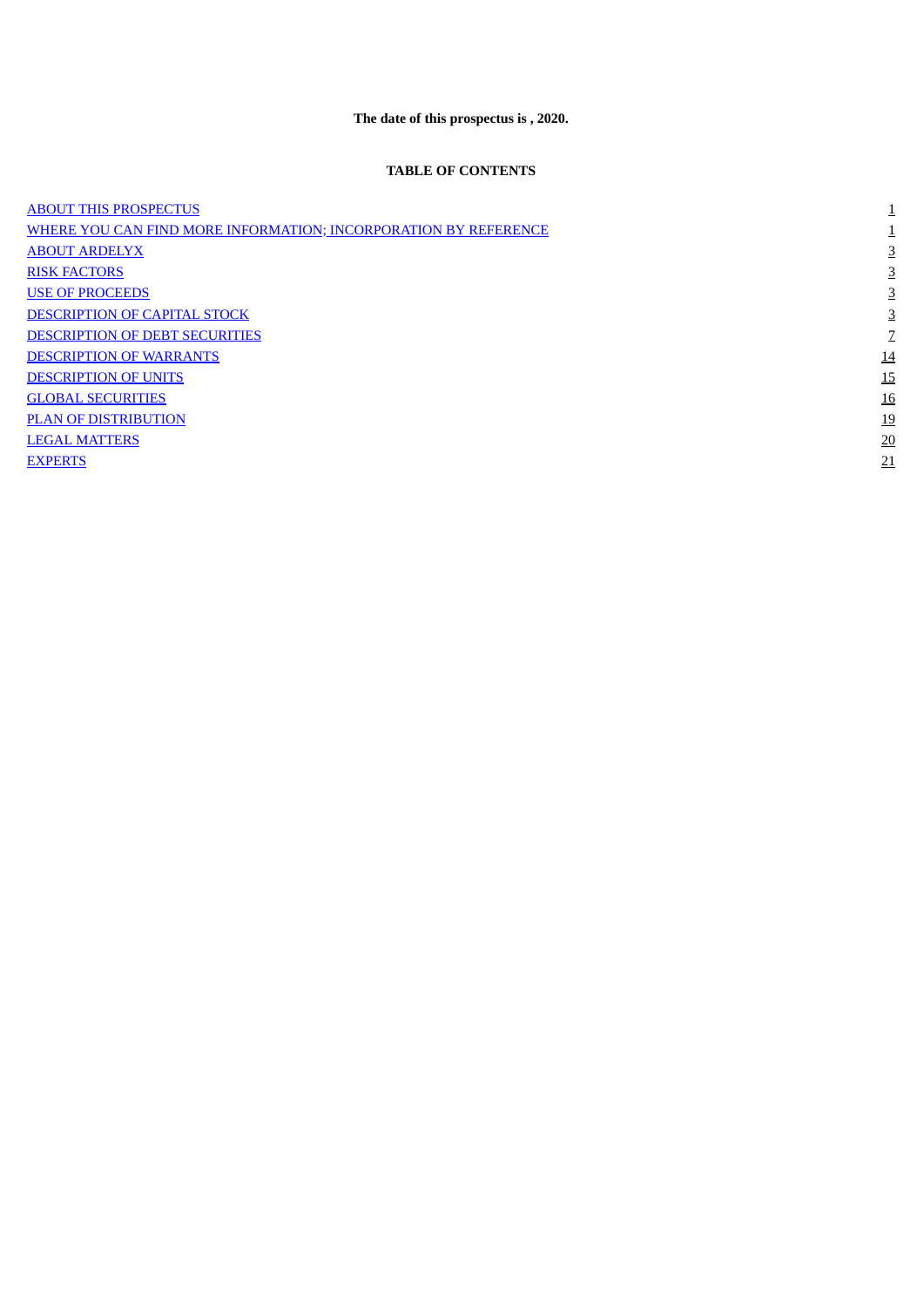#### **ABOUT THIS PROSPECTUS**

This prospectus is part of a registration statement that we filed with the U.S. Securities and Exchange Commission, or the SEC, using a "shelf" registration process. By using a shelf registration statement, we may sell securities from time to time and in one or more offerings up to a total dollar amount of \$250,000,000 as described in this prospectus. Each time that we offer and sell securities, we will provide a prospectus supplement to this prospectus that contains specific information about the securities being offered and sold and the specific terms of that offering. We may also authorize one or more free writing prospectuses to be provided to you that may contain material information relating to these offerings. The prospectus supplement or free writing prospectus may also add, update or change information contained in this prospectus with respect to that offering. If there is any inconsistency between the information in this prospectus and the applicable prospectus supplement or free writing prospectus, you should rely on the prospectus supplement or free writing prospectus, as applicable. Before purchasing any securities, you should carefully read both this prospectus and the applicable prospectus supplement (and any applicable free writing prospectuses), together with the additional information described under the heading "Where You Can Find" More Information; Incorporation by Reference.'

We have not authorized anyone to provide you with any information or to make any representations other than those contained in, or incorporated by reference in, this prospectus, any applicable prospectus supplement or any free writing prospectuses prepared by or on behalf of us or to which we have referred you. We take no responsibility for, and can provide no assurance as to the reliability of, any other information that others may give you. We will not make an offer to sell these securities in any jurisdiction where the offer or sale is not permitted. You should assume that the information appearing in this prospectus and the applicable prospectus supplement to this prospectus is accurate only as of the date on its respective cover, that the information appearing in any applicable free writing prospectus is accurate only as of the date of that free writing prospectus, and that any information incorporated by reference is accurate only as of the date of the document incorporated by reference, unless we indicate otherwise. Our business, financial condition, results of operations and prospects may have changed since those dates. This prospectus incorporates by reference, and any prospectus supplement or free writing prospectus may contain and incorporate by reference, market data and industry statistics and forecasts that are based on independent industry publications and other publicly available information. Although we believe these sources are reliable, we do not guarantee the accuracy or completeness of this information and we have not independently verified this information.

In addition, the market and industry data and forecasts that may be included or incorporated by reference in this prospectus, any prospectus supplement or any applicable free writing prospectus may involve estimates, assumptions and other risks and uncertainties and are subject to change based on various factors, including those discussed under the heading "Risk Factors" contained in this prospectus, the applicable prospectus supplement and any applicable free writing prospectus, and under similar headings in other documents that are incorporated by reference into this prospectus. Accordingly, investors should not place undue reliance on this information.

When we refer to "Ardelyx," "we," "our," "us" and the "Company" in this prospectus, we mean Ardelyx, Inc., unless otherwise specified. When we refer to "you," we mean the potential holders of the applicable series of securities.

Ardelyx® and our logo are some of our trademarks used in this prospectus. This prospectus also includes trademarks, tradenames, and service marks that are the property of other organizations. Solely for convenience, our trademarks and tradenames referred to in this prospectus appear without the ® and ™ symbols, but those references are not intended to indicate, in any way, that we will not assert, to the fullest extent under applicable law, our rights, or the right of the applicable licensor to these trademarks and tradenames.

# **WHERE YOU CAN FIND MORE INFORMATION; INCORPORATION BY REFERENCE**

## <span id="page-15-0"></span>**Available Information**

We file reports, proxy statements and other information with the SEC. The SEC maintains a website that contains reports, proxy and information statements and other information about issuers, such as us, who file electronically with the SEC. The address of that website is *http://www.sec.gov*.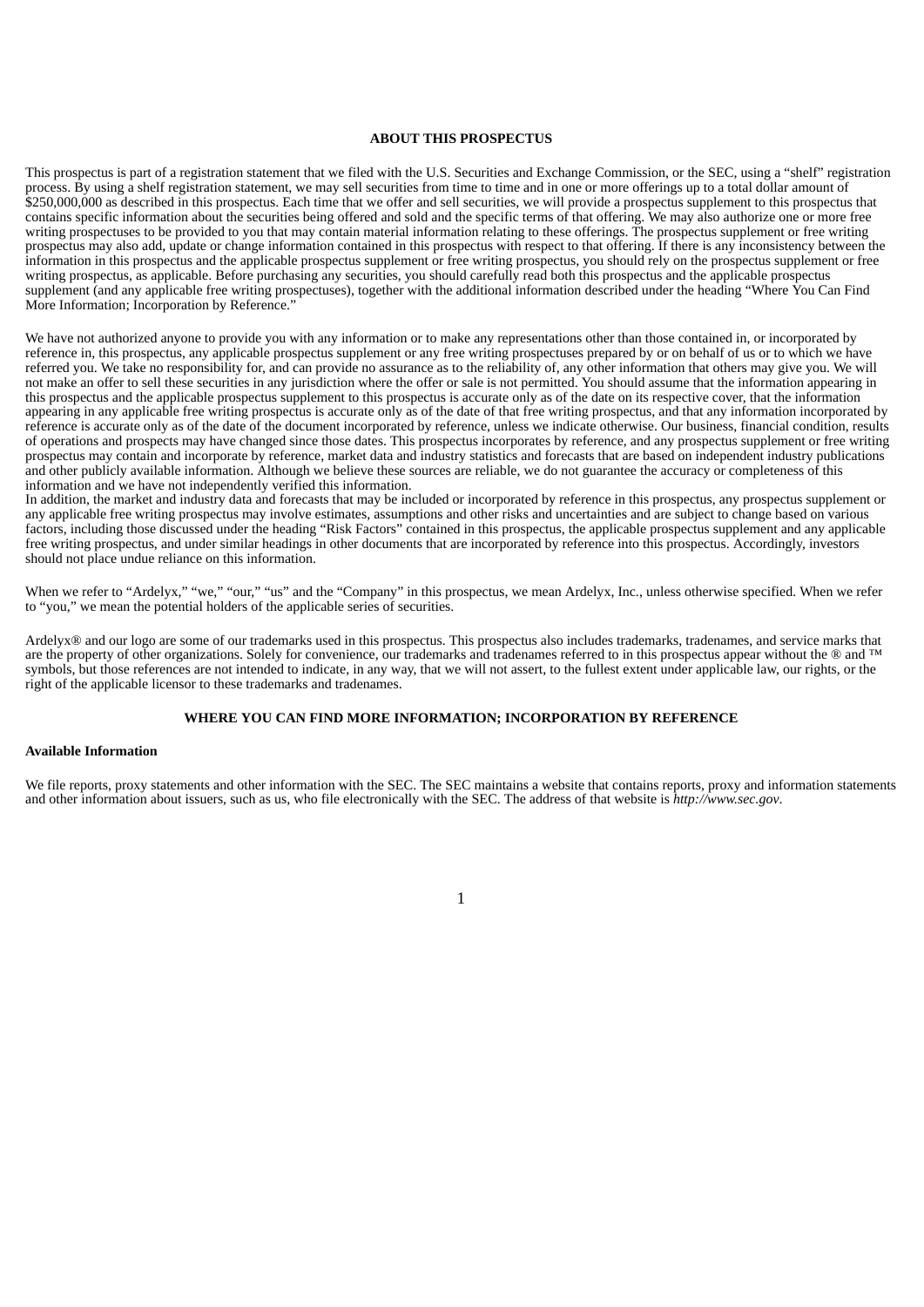Our website address is *www.ardelyx.com*. The information on, or accessible through, our website, however, is not, and should not be deemed to be, a part of this prospectus or any prospectus supplement. We have included our website address as an inactive textual reference only.

This prospectus and any prospectus supplement are part of a registration statement that we filed with the SEC and do not contain all of the information in the registration statement. The full registration statement may be obtained from the SEC or us, as provided below. Forms of the indenture and other documents establishing the terms of the offered securities are or may be filed as exhibits to the registration statement or documents incorporated by reference in the registration statement. Statements in this prospectus or any prospectus supplement about these documents are summaries and each statement is qualified in all respects by reference to the document to which it refers. You should refer to the actual documents for a more complete description of the relevant matters.

## **Incorporation by Reference**

The SEC's rules allow us to "incorporate by reference" information into this prospectus, which means that we can disclose important information to you by referring you to another document filed separately with the SEC. The information incorporated by reference is deemed to be part of this prospectus, and subsequent information that we file with the SEC will automatically update and supersede that information. Any statement contained in this prospectus or a previously filed document incorporated by reference will be deemed to be modified or superseded for purposes of this prospectus to the extent that a statement contained in this prospectus or a subsequently filed document incorporated by reference modifies or replaces that statement.

We incorporate by reference our documents listed below and any future filings made by us with the SEC under Sections 13(a), 13(c), 14 or 15(d) of the Securities Exchange Act of 1934, as amended, which we refer to as the "Exchange Act" in this prospectus, between the date of this prospectus and the termination of the offering of the securities described in this prospectus. We are not, however, incorporating by reference any documents or portions thereof, whether specifically listed below or filed in the future, that are not deemed "filed" with the SEC, including any Compensation Committee report and performance graph or any information furnished pursuant to Items 2.02 or 7.01 of Form 8‑K or related exhibits furnished pursuant to Item 9.01 of Form 8‑K.

This prospectus and any accompanying prospectus supplement incorporate by reference the documents set forth below that have previously been filed with the  $SFC$ 

- our Annual Report on Form 10‑K for the year ended December 31, 2019, filed with the SEC on March 6, 2020;
- the information specifically incorporated by reference into our Annual Report on Form 10‑K for the year ended December 31, 2019 from our Definitive Proxy Statement on Schedule 14A filed with the SEC on April 27, 2020;
- our Quarterly Report on Form 10‑Q for the quarter ended March 31, 2020 filed with the SEC on May 7, 2020;
- our Current Reports on Form 8‑K filed with the SEC on January 13, 2020, March 17, 2020 and June 10, 2020; and
- the description of our common stock contained in our registration statement on Form 8‑A filed with the SEC on June 9, 2014, including any amendments or reports filed for the purpose of updating such description.

All reports and other documents we subsequently file pursuant to Section 13(a), 13(c), 14 or 15(d) of the Exchange Act prior to the termination of this offering, including all such documents we may file with the SEC after the date of the initial registration statement and prior to the effectiveness of the registration statement, but excluding any information furnished to, rather than filed with, the SEC, will also be incorporated by reference into this prospectus and deemed to be part of this prospectus from the date of the filing of such reports and documents.

You may request a free copy of any of the documents incorporated by reference in this prospectus (other than exhibits, unless they are specifically incorporated by reference in the documents) by writing or telephoning us at the following address:

2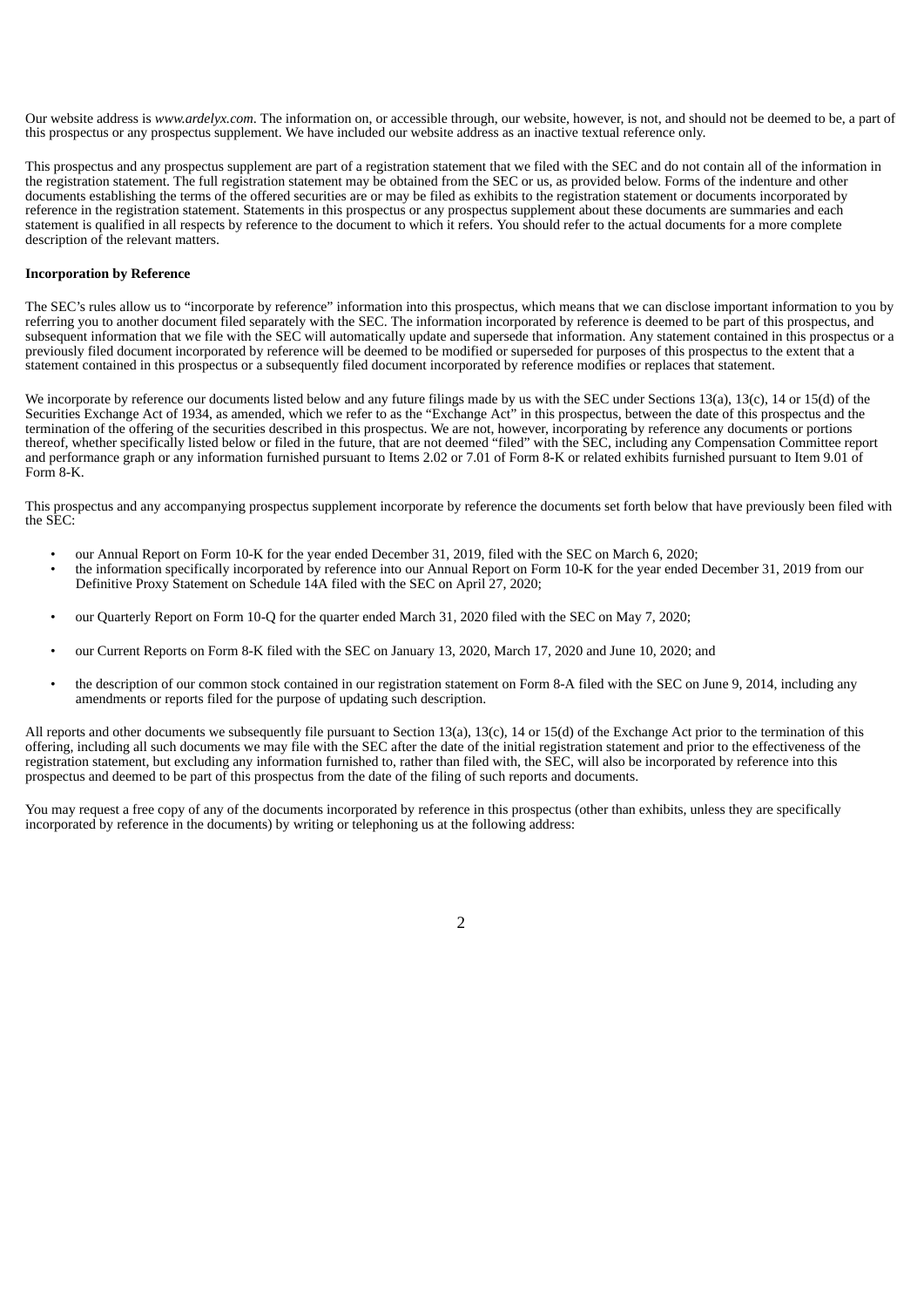#### Ardelyx, Inc. 34175 Ardenwood Blvd. Fremont, CA 94555 (510)745‑1700 Attention: Chief Legal and Administrative Officer

Exhibits to the filings will not be sent, however, unless those exhibits have specifically been incorporated by reference in this prospectus and any accompanying prospectus supplement.

## **ABOUT ARDELYX**

<span id="page-17-0"></span>We are a specialized biopharmaceutical company focused on developing first-in-class medicines to improve treatment for people with kidney and cardiovascular diseases. This includes patients with chronic kidney disease, or CKD, on dialysis suffering from elevated serum phosphorus, or hyperphosphatemia; and CKD patients and/or heart failure patients with elevated serum potassium, or hyperkalemia. Our lead program is tenapanor, a firstin-class medicine for which we submitted a New Drug Application, or NDA, in June 2020 for the control of serum phosphorus in adult patients with CKD on dialysis. Tenapanor has a unique mechanism of action and acts locally in the gut to inhibit the sodium hydrogen exchanger 3, or NHE3. This results in the tightening of the epithelial cell junctions, thereby significantly reducing paracellular uptake of phosphate, the primary pathway of phosphate absorption.

We were founded in October 2007 as a Delaware corporation under the name Nteryx, Inc. Our principal executive offices are located at 34175 Ardenwood Blvd., Fremont, CA 94555, and our telephone number is (510) 745-1700. Our website address is *www.ardelyx.com*. The information on, or that can be accessed through, our website is not part of this prospectus and is not incorporated by reference herein. We have included our website address as an inactive textual reference only. References in this prospectus to "we," "us," "our," "our company" or "Ardelyx" refer to Ardelyx, Inc.

#### **RISK FACTORS**

<span id="page-17-1"></span>Investment in any securities offered pursuant to this prospectus and the applicable prospectus supplement involves risks. You should carefully consider the risk factors included in our most recent Annual Report on Form 10‑K, our most recent Quarterly Report on Form 10‑Q and any subsequent Quarterly Reports on Form 10‑Q or Current Reports on Form 8‑K we file after the date of this prospectus, and all other information contained or incorporated by reference into this prospectus, as updated by our subsequent filings under the Exchange Act, and the risk factors and other information contained in the applicable prospectus supplement and any applicable free writing prospectus before acquiring any of such securities. The occurrence of any of these risks might cause you to lose all or part of your investment in the offered securities.

# **USE OF PROCEEDS**

<span id="page-17-3"></span><span id="page-17-2"></span>We intend to use the net proceeds from the sale of the securities as set forth in the applicable prospectus supplement.

## **DESCRIPTION OF CAPITAL STOCK**

The following description of our capital stock is not complete and may not contain all the information you should consider before investing in our capital stock. This description is summarized from, and qualified in its entirety by reference to, our certificate of incorporation, which has been publicly filed with the SEC. See "Where You Can Find More Information; Incorporation by Reference." For a complete description, you should refer to our amended and restated certificate of incorporation and amended and restated bylaws, copies of which are incorporated by reference as exhibits to the registration *statement of which this prospectus is a part.*

## **General**

Our amended and restated certificate of incorporation authorizes 300,000,000 shares of common stock, \$0.0001 par value per share, and 5,000,000 shares of preferred stock, \$0.0001 par value per share.

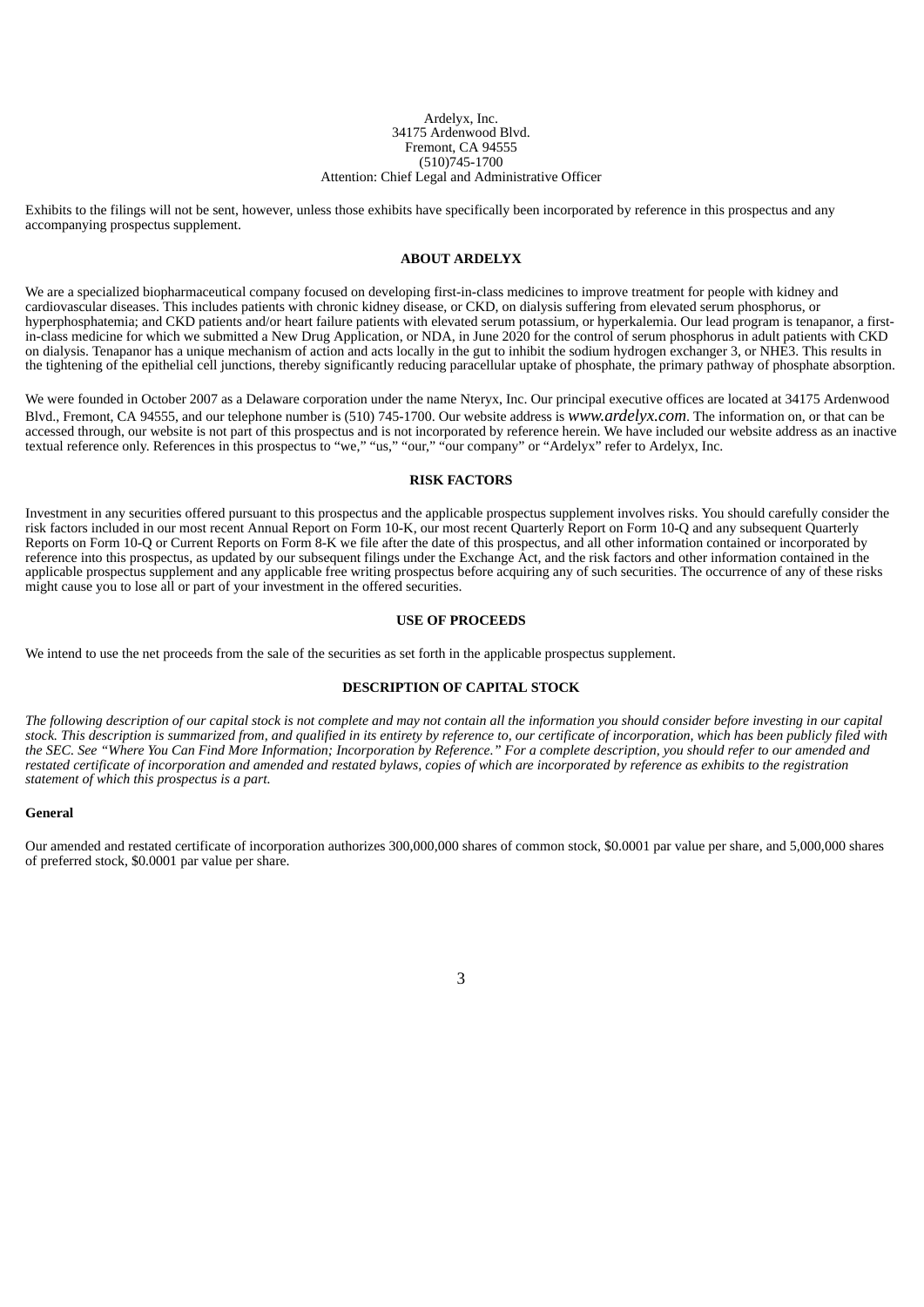# **Common Stock**

#### *Voting Rights*

Each holder of our common stock is entitled to one vote for each share on all matters submitted to a vote of the stockholders, including the election of directors. Our stockholders do not have cumulative voting rights in the election of directors. Accordingly, holders of a majority of the voting shares are able to elect all of the directors. In addition, the affirmative vote of holders of 66 2/3% of the voting power of all of the then outstanding voting stock will be required to take certain actions, including amending certain provisions of our amended and restated certificate of incorporation, such as the provisions relating to amending our amended and restated bylaws, the classified board and director liability.

#### *Dividends*

Subject to preferences that may be applicable to any then outstanding preferred stock, holders of our common stock are entitled to receive dividends, if any, as may be declared from time to time by our board of directors out of legally available funds.

#### *Liquidation*

In the event of our liquidation, dissolution or winding up, holders of our common stock will be entitled to share ratably in the net assets legally available for distribution to stockholders after the payment of all of our debts and other liabilities and the satisfaction of any liquidation preference granted to the holders of any then outstanding shares of preferred stock.

#### *Rights and Preferences*

Holders of our common stock have no preemptive, conversion, subscription or other rights, and there are no redemption or sinking fund provisions applicable to our common stock. The rights, preferences and privileges of the holders of our common stock are subject to and may be adversely affected by the rights of the holders of shares of any series of our preferred stock that we may designate in the future.

#### *Fully Paid and Nonassessable.*

All of our outstanding shares of common stock are, and the shares of common stock to be issued in this offering will be, fully paid and nonassessable.

## **Preferred Stock**

Our board of directors has the authority, without further action by our stockholders, to issue up to 5,000,000 shares of preferred stock in one or more series and to fix the rights, preferences, privileges and restrictions thereof. These rights, preferences and privileges could include dividend rights, conversion rights, voting rights, terms of redemption, liquidation preferences, sinking fund terms and the number of shares constituting, or the designation of, such series, any or all of which may be greater than the rights of common stock. The issuance of our preferred stock could adversely affect the voting power of holders of common stock and the likelihood that such holders will receive dividend payments and payments upon our liquidation. In addition, the issuance of preferred stock could have the effect of delaying, deferring or preventing a change in control of our company or other corporate action. No shares of preferred stock are outstanding, and we have no present plan to issue any shares of preferred stock.

## Anti-Takeover Effects of Provisions of our Amended and Restated Certificate of Incorporation, our Amended and Restated Bylaws and Delaware **Law**

Some provisions of Delaware law and our amended and restated certificate of incorporation and our amended and restated bylaws could make the following transactions more difficult: acquisition of us by means of a tender offer; acquisition of us by means of a proxy contest or otherwise; or removal of our incumbent officers and directors. It is possible that these provisions could make it more difficult to accomplish or could deter transactions that stockholders may otherwise consider to be in their best interest or in our best interests, including transactions that might result in a premium over the market price for our shares.

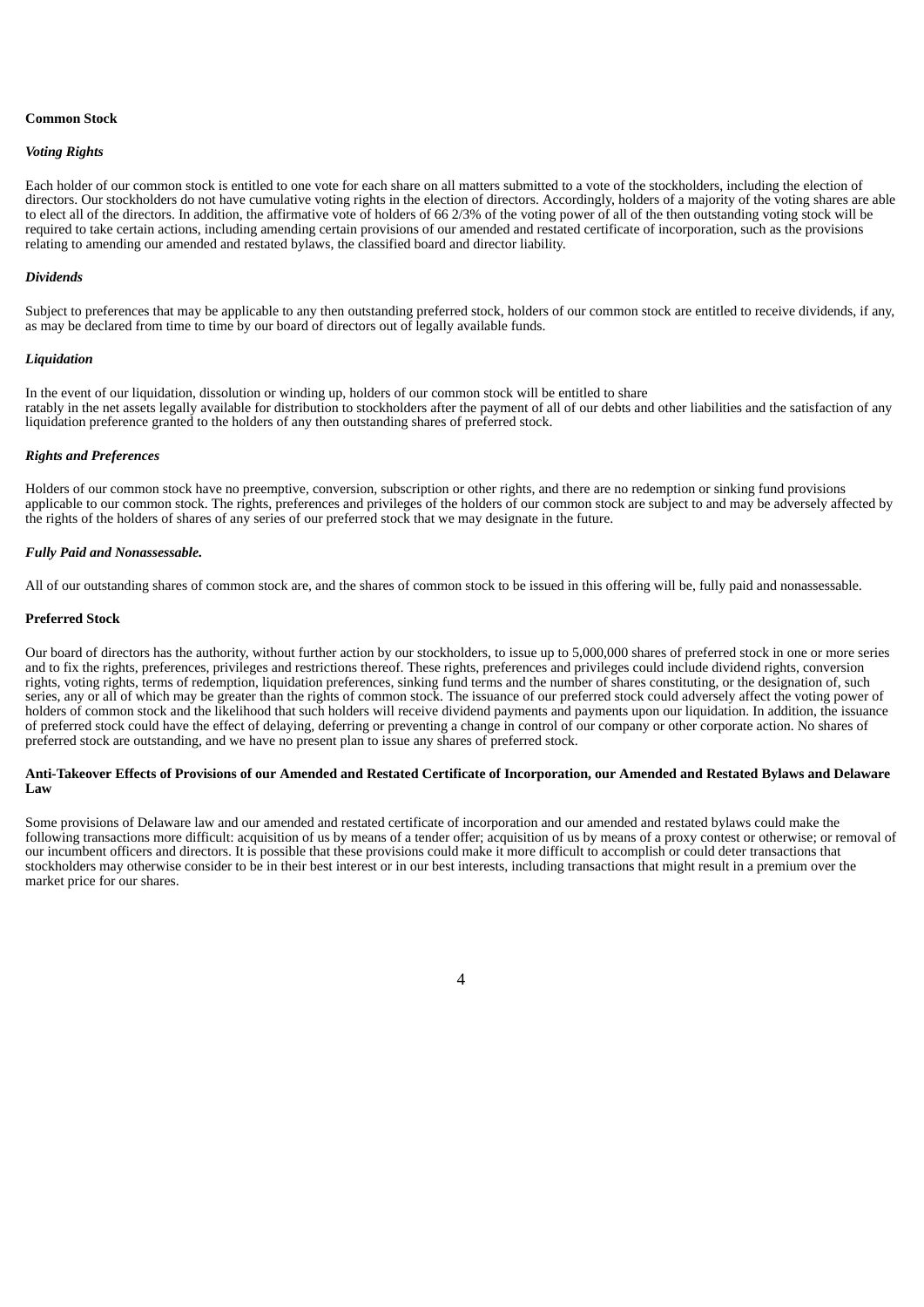These provisions, summarized below, are expected to discourage coercive takeover practices and inadequate takeover bids. These provisions are also designed to encourage persons seeking to acquire control of us to first negotiate with our board of directors. We believe that the benefits of increased protection of our potential ability to negotiate with the proponent of an unfriendly or unsolicited proposal to acquire or restructure us outweigh the disadvantages of discouraging these proposals because negotiation of these proposals could result in an improvement of their terms.

### *Delaware Anti-Takeover Statute*

We are subject to the provisions of Section 203 of the Delaware General Corporation Law. Under Section 203, we would generally be prohibited from engaging in any business combination with any interested stockholder for a period of three years following the time that this stockholder became an interested stockholder unless:

- prior to this time, the board of directors of the corporation approved either the business combination or the transaction that resulted in the stockholder becoming an interested stockholder;
- upon consummation of the transaction that resulted in the stockholder becoming an interested stockholder, the interested stockholder owned at least 85% of the voting stock of the corporation outstanding at the time the transaction commenced, excluding shares owned by persons who are directors and also officers, and by employee stock plans in which employee participants do not have the right to determine confidentially whether shares held subject to the plan will be tendered in a tender or exchange offer; or
- at or subsequent to such time, the business combination is approved by the board of directors and authorized at an annual or special meeting of stockholders, and not by written consent, by the affirmative vote of at least 66 2/3% of the outstanding voting stock that is not owned by the interested stockholder.

Under Section 203, a "business combination" includes:

- any merger or consolidation involving the corporation and the interested stockholder;
- any sale, transfer, pledge or other disposition of 10% or more of the assets of the corporation involving the interested stockholder;
- any transaction that results in the issuance or transfer by the corporation of any stock of the corporation to the interested stockholder, subject to limited exceptions;
- any transaction involving the corporation that has the effect of increasing the proportionate share of the stock of any class or series of the corporation beneficially owned by the interested stockholder; or
- the receipt by the interested stockholder of the benefit of any loans, advances, guarantees, pledges or other financial benefits provided by or through the corporation.

In general, Section 203 defines an interested stockholder as an entity or person beneficially owning 15% or more of the outstanding voting stock of the corporation and any entity or person affiliated with or controlling or controlled by such entity or person.

## *Undesignated Preferred Stock*

The ability to authorize undesignated preferred stock makes it possible for our board of directors to issue preferred stock with voting or other rights or preferences that could impede the success of any attempt to change control of us. These and other provisions may have the effect of deterring hostile takeovers or delaying changes in control or management of our company.

5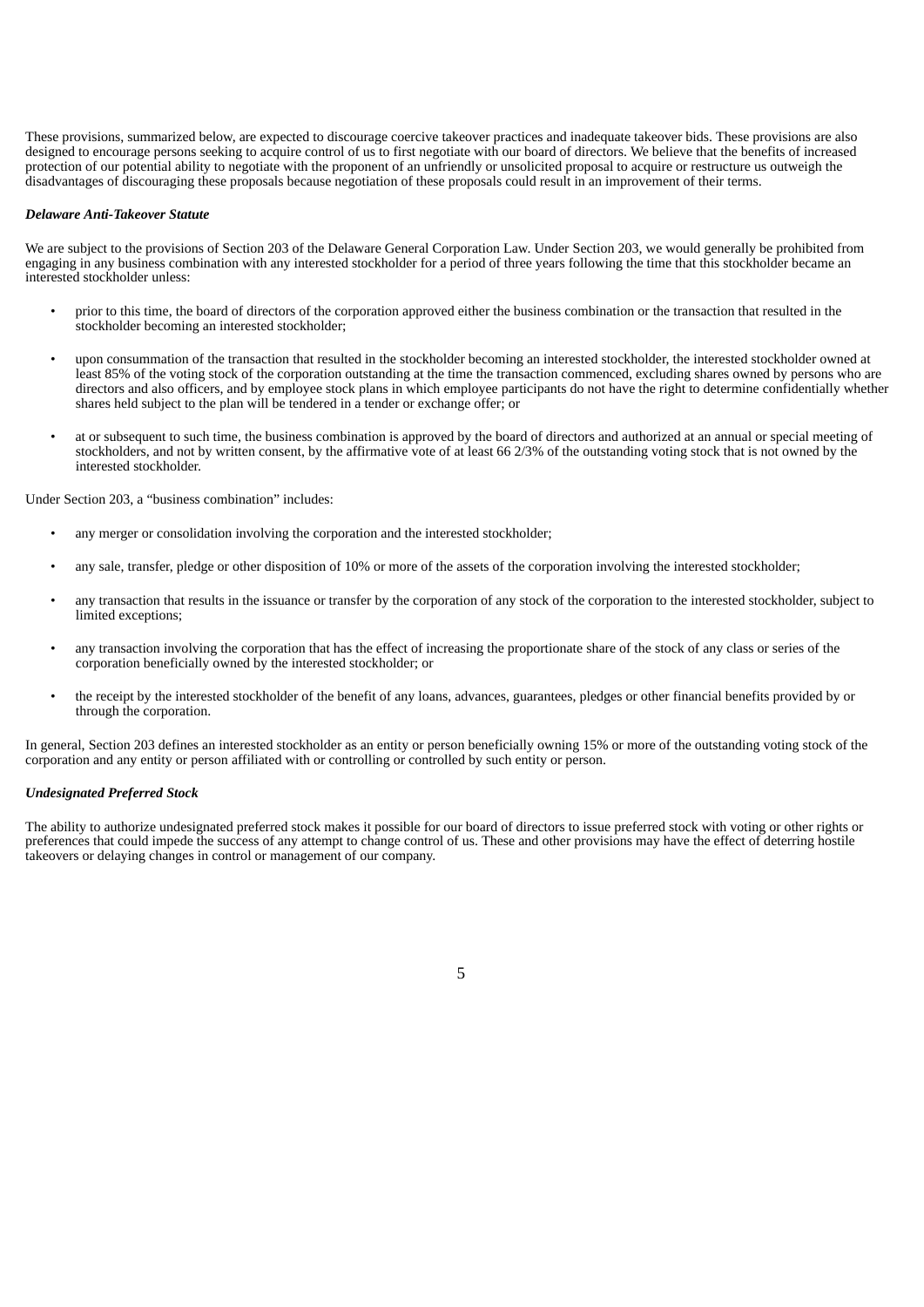# *Special Stockholder Meetings*

Our amended and restated bylaws provide that a special meeting of stockholders may be called only by our chairman of the board of directors, Chief Executive Officer or President, or by a resolution adopted by a majority of our board of directors.

## *Requirements for Advance Notification of Stockholder Nominations and Proposals*

Our amended and restated bylaws establish advance notice procedures with respect to stockholder proposals and the nomination of candidates for election as directors, other than nominations made by or at the direction of the board of directors or a committee of the board of directors.

#### *Elimination of Stockholder Action by Written Consent*

Our amended and restated certificate of incorporation eliminates the right of stockholders to act by written consent without a meeting.

## *Classified Board; Election and Removal of Directors; Filling Vacancies*

Our board of directors is divided into three classes. The directors in each class will serve for a three-year term, one class being elected each year by our stockholders, with staggered three-year terms. Only one class of directors will be elected at each annual meeting of our stockholders, with the other classes continuing for the remainder of their respective three-year terms. Because our stockholders do not have cumulative voting rights, our stockholders holding a majority of the shares of common stock outstanding will be able to elect all of our directors. Our amended and restated certificate of incorporation provides for the removal of any of our directors only for cause and requires at least a 66 2/3% stockholder vote. Furthermore, any vacancy on our board of directors, however occurring, including a vacancy resulting from an increase in the size of our board, may only be filled by a resolution of the board of directors unless the board of directors determines that such vacancies shall be filled by the stockholders. This system of electing and removing directors and filling vacancies may tend to discourage a third party from making a tender offer or otherwise attempting to obtain control of us, because it generally makes it more difficult for stockholders to replace a majority of the directors.

## *Choice of Forum*

Our amended and restated certificate of incorporation provides that the Court of Chancery of the State of Delaware will be the exclusive forum for any derivative action or proceeding brought on our behalf; any action asserting a breach of fiduciary duty, or other wrongdoing by, any of our directors, officers, employees or stockholders; any action asserting a claim against us or any of our directors, officers or employees arising pursuant to the Delaware General Corporation Law, our amended and restated certificate of incorporation or our amended and restated bylaws; any action to interpret, apply, enforce or determine the validity of our amended and restated certificate of incorporation or our amended and restated bylaws; or any action asserting a claim against us or any of our directors, officers or employees that is governed by the internal affairs doctrine. Although our amended and restated certificate of incorporation contains the choice of forum provision described above, it is possible that a court could find that such a provision is inapplicable for a particular claim or action or that such provision is unenforceable.

# *Amendment of Charter Provisions*

The amendment of any of the above provisions, except for the provision making it possible for our board of directors to issue preferred stock, would require approval by holders of at least 66 2/3% of the voting power of our then outstanding voting stock.

The provisions of the Delaware General Corporation Law, our amended and restated certificate of incorporation and our amended and restated bylaws could have the effect of discouraging others from attempting hostile takeovers and, as a consequence, they may also inhibit temporary fluctuations in the market price of our Common Stock that often result from actual or rumored hostile takeover attempts. These provisions may also have the effect of preventing changes in our management. It is possible that these provisions could make it more difficult to accomplish transactions that stockholders may otherwise deem to be in their best interests.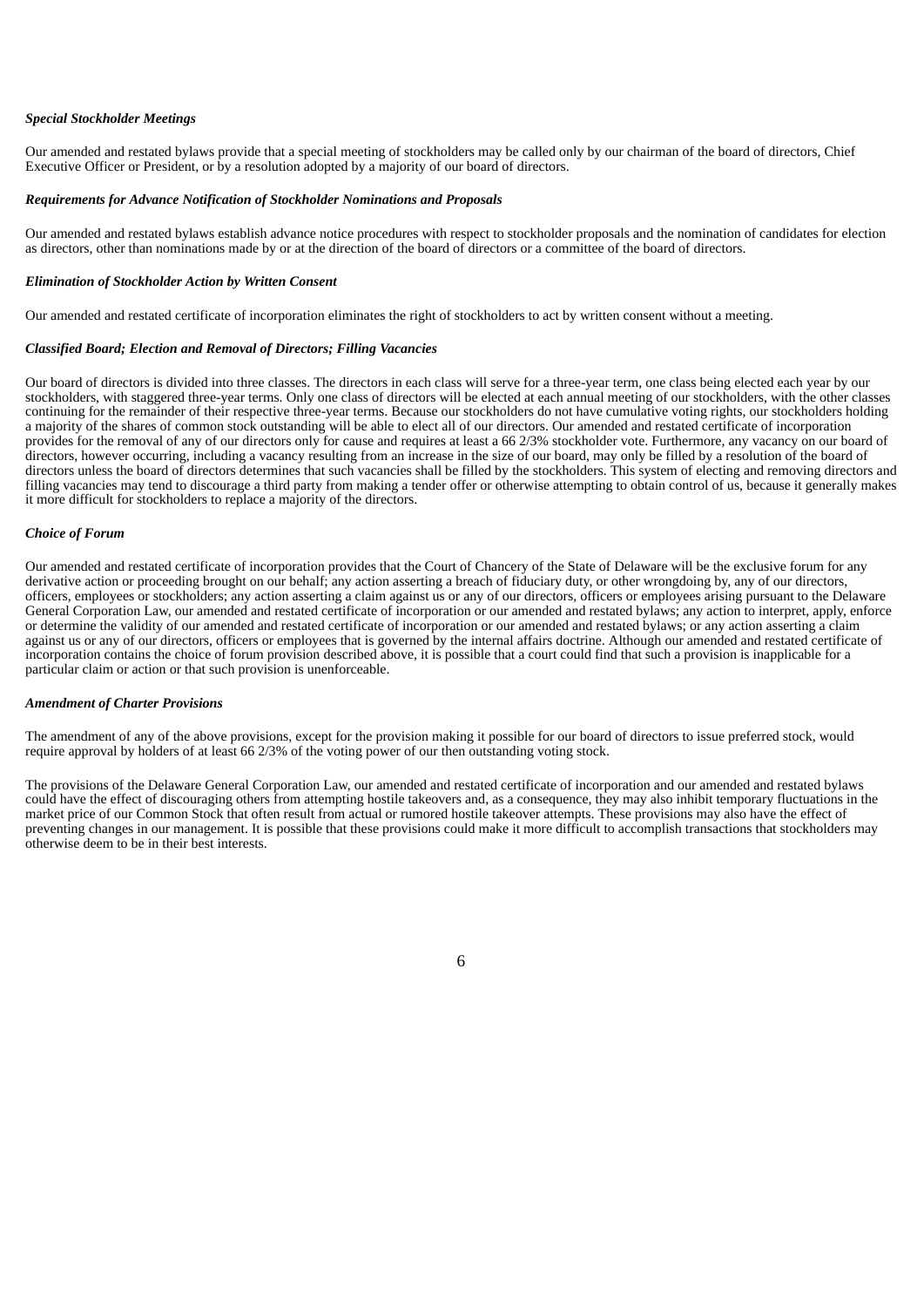## **Limitations of Liability and Indemnification Matters**

Our amended and restated certificate of incorporation contains provisions that limit the liability of our directors for monetary damages for breach of fiduciary duty as a director to the fullest extent permitted by Delaware law. Consequently, our directors will not be personally liable to us or our stockholders for monetary damages for any breach of fiduciary duties as directors, except liability for:

- any breach of the director's duty of loyalty to us or our stockholders;
- any act or omission not in good faith or that involves intentional misconduct or a knowing violation of law;
- unlawful payments of dividends or unlawful stock repurchases or redemptions as provided in Section 174 of the Delaware General Corporation Law; or
- any transaction from which the director derived an improper personal benefit.

Our amended and restated certificate of incorporation and amended and restated bylaws provide that we are required to indemnify our directors and officers, in each case to the fullest extent permitted by Delaware law. Our amended and restated bylaws also provide that we are obligated to advance expenses incurred by a director or officer in advance of the final disposition of any action or proceeding, and permit us to secure insurance on behalf of any officer, director, employee or other agent for any liability arising out of his or her actions in that capacity regardless of whether we would otherwise be permitted to indemnify him or her under Delaware law. We have entered and expect to continue to enter into agreements to indemnify our directors, executive officers and other employees as determined by our board of directors. With specified exceptions, these agreements provide for indemnification for related expenses including, among other things, attorneys' fees, judgments, fines and settlement amounts incurred by any of these individuals in any action or proceeding. We believe that these bylaw provisions and indemnification agreements are necessary to attract and retain qualified persons as directors and officers. We also maintain directors' and officers' liability insurance.

The limitation of liability and indemnification provisions in our amended and restated certificate of incorporation and amended and restated bylaws may discourage stockholders from bringing a lawsuit against our directors and officers for breach of their fiduciary duty. They may also reduce the likelihood of derivative litigation against our directors and officers, even though an action, if successful, might benefit us and our stockholders. Further, a stockholder's investment may be adversely affected to the extent that we pay the costs of settlement and damage.

## **The Nasdaq Global Market Listing**

Our common stock is listed on the Nasdaq Global Market under the symbol "ARDX."

## **Transfer Agent and Registrar**

The transfer agent and registrar for our common stock is American Stock Transfer & Trust Company, LLC. The transfer agent and registrar's address is 6201 15th Avenue, Brooklyn, New York 11219.

## **DESCRIPTION OF DEBT SECURITIES**

<span id="page-21-0"></span>The following description, together with the additional information we include in any applicable prospectus supplement or free writing prospectus, summarizes certain general terms and provisions of the debt securities that we may offer under this prospectus. When we offer to sell a particular series of debt securities, we will describe the specific terms of the series in a supplement to this prospectus. We will also indicate in the supplement to what extent the general terms and provisions described in this prospectus apply to a particular series of debt securities.

We may issue debt securities either separately, or together with, or upon the conversion or exercise of or in exchange for, other securities described in this prospectus. Debt securities may be our senior, senior subordinated or subordinated obligations and, unless otherwise specified in a supplement to this prospectus, the debt securities will be our direct, unsecured obligations and may be issued in one or more series.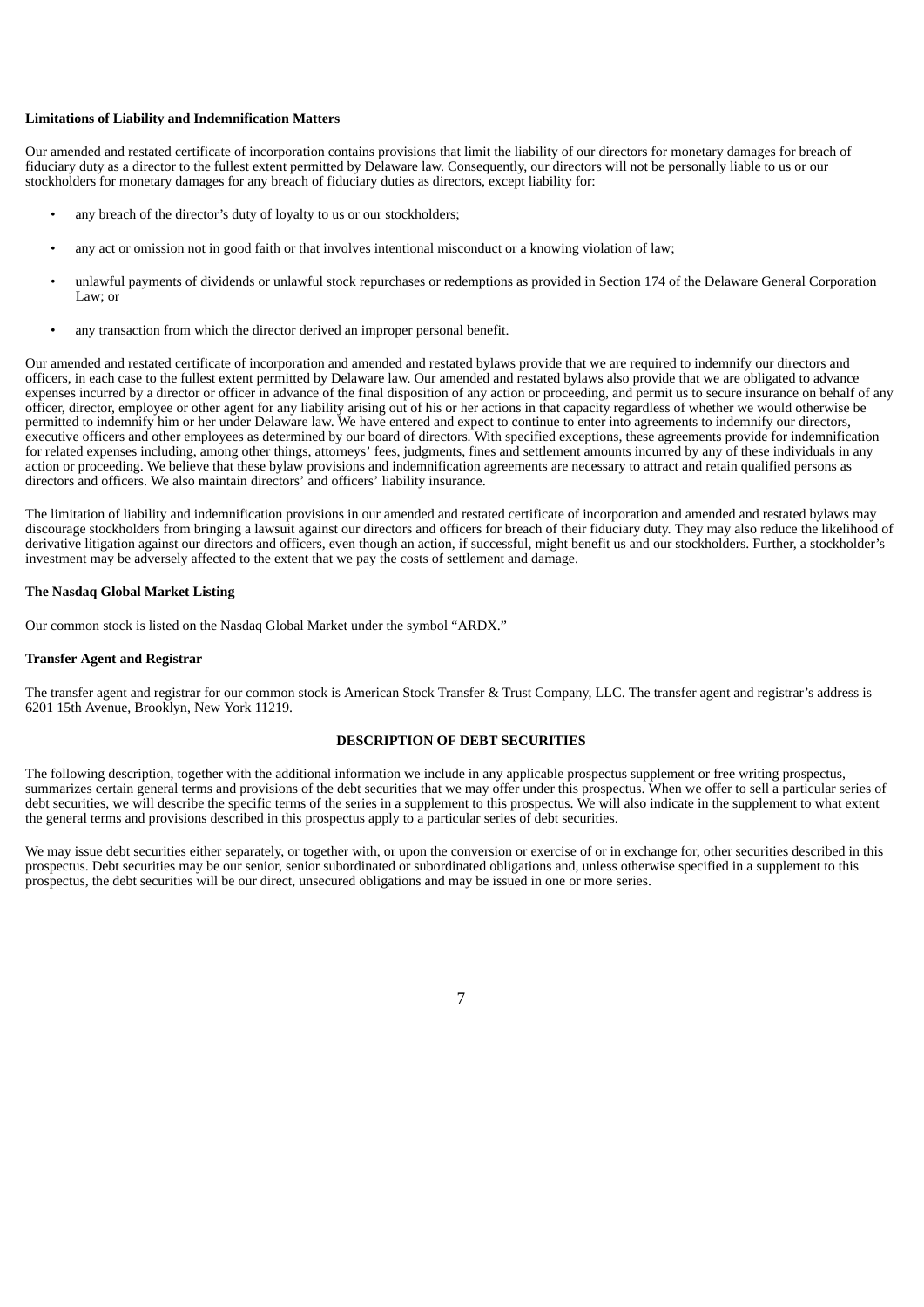The debt securities will be issued under an indenture between us and a third party to be identified therein. We have summarized select portions of the indenture below. The summary is not complete. The form of the indenture has been filed as an exhibit to the registration statement and you should read the indenture for provisions that may be important to you. In the summary below, we have included references to the section numbers of the indenture so that you can easily locate these provisions. Capitalized terms used in the summary and not defined herein have the meanings specified in the indenture.

As used in this section only, "Ardelyx," "we," "our" or "us" refer to Ardelyx, Inc. excluding our subsidiaries, unless expressly stated or the context otherwise requires.

## **General**

The terms of each series of debt securities will be established by or pursuant to a resolution of our board of directors and set forth or determined in the manner provided in a resolution of our board of directors, in an officer's certificate or by a supplemental indenture. (Section 2.2) The particular terms of each series of debt securities will be described in a prospectus supplement relating to such series (including any pricing supplement or term sheet).

We can issue an unlimited amount of debt securities under the indenture that may be in one or more series with the same or various maturities, at par, at a premium, or at a discount. (Section 2.1) We will set forth in a prospectus supplement (including any pricing supplement or term sheet) relating to any series of debt securities being offered, the aggregate principal amount and the following terms of the debt securities, if applicable:

- the title and ranking of the debt securities (including the terms of any subordination provisions);
- the price or prices (expressed as a percentage of the principal amount) at which we will sell the debt securities;
- any limit on the aggregate principal amount of the debt securities;
- the date or dates on which the principal of the securities of the series is payable;
- the rate or rates (which may be fixed or variable) per annum or the method used to determine the rate or rates (including any commodity, commodity index, stock exchange index or financial index) at which the debt securities will bear interest, the date or dates from which interest will accrue, the date or dates on which interest will commence and be payable and any regular record date for the interest payable on any interest payment date;
- the place or places where principal of, and interest, if any, on the debt securities will be payable (and the method of such payment), where the securities of such series may be surrendered for registration of transfer or exchange, and where notices and demands to us in respect of the debt securities may be delivered;
- the period or periods within which, the price or prices at which and the terms and conditions upon which we may redeem the debt securities;
- any obligation we have to redeem or purchase the debt securities pursuant to any sinking fund or analogous provisions or at the option of a holder of debt securities and the period or periods within which, the price or prices at which and in the terms and conditions upon which securities of the series shall be redeemed or purchased, in whole or in part, pursuant to such obligation;
- the dates on which and the price or prices at which we will repurchase debt securities at the option of the holders of debt securities and other detailed terms and provisions of these repurchase obligations;
- the denominations in which the debt securities will be issued, if other than denominations of \$1,000 and any integral multiple thereof;
- whether the debt securities will be issued in the form of certificated debt securities or global debt securities;
- the portion of principal amount of the debt securities payable upon declaration of acceleration of the maturity date, if other than the principal amount;
- the currency of denomination of the debt securities, which may be United States Dollars or any foreign currency, and if such currency of denomination is a composite currency, the agency or organization, if any, responsible for overseeing such composite currency;

8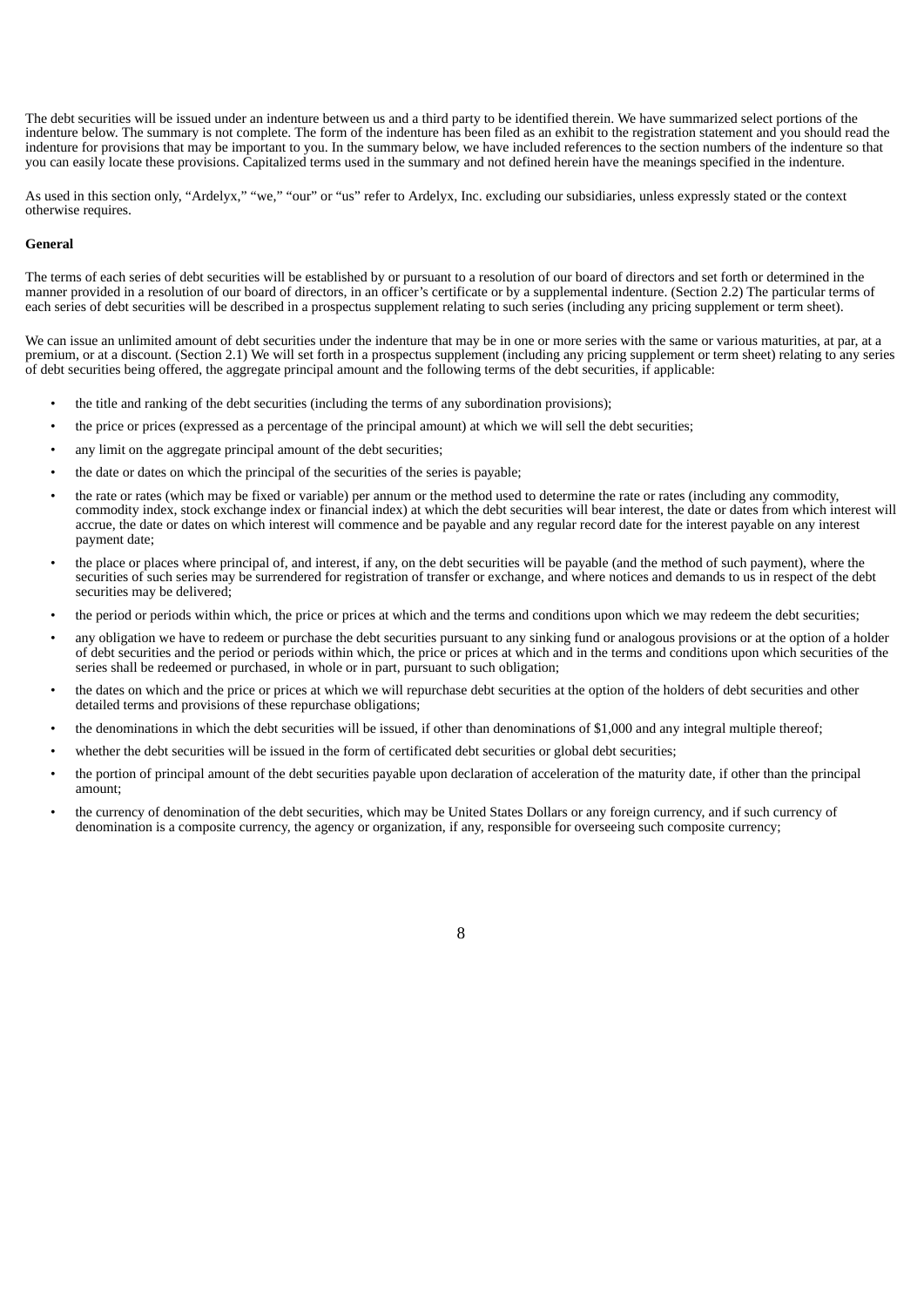- the designation of the currency, currencies or currency units in which payment of principal of, premium and interest on the debt securities will be made;
- if payments of principal of, premium or interest on the debt securities will be made in one or more currencies or currency units other than that or those in which the debt securities are denominated, the manner in which the exchange rate with respect to these payments will be determined;
- the manner in which the amounts of payment of principal of, premium, if any, or interest on the debt securities will be determined, if these amounts may be determined by reference to an index based on a currency or currencies or by reference to a commodity, commodity index, stock exchange index or financial index;
- any provisions relating to any security provided for the debt securities;
- any addition to, deletion of or change in the Events of Default described in this prospectus or in the indenture with respect to the debt securities and any change in the acceleration provisions described in this prospectus or in the indenture with respect to the debt securities;
- any addition to, deletion of or change in the covenants described in this prospectus or in the indenture with respect to the debt securities;
- any depositaries, interest rate calculation agents, exchange rate calculation agents or other agents with respect to the debt securities;
- the provisions, if any, relating to conversion or exchange of any debt securities of such series, including if applicable, the conversion or exchange price and period, provisions as to whether conversion or exchange will be mandatory, the events requiring an adjustment of the conversion or exchange price and provisions affecting conversion or exchange;
- any other terms of the debt securities, which may supplement, modify or delete any provision of the indenture as it applies to that series, including any terms that may be required under applicable law or regulations or advisable in connection with the marketing of the securities; and
- whether any of our direct or indirect subsidiaries will guarantee the debt securities of that series, including the terms of subordination, if any, of such guarantees. (Section 2.2)

We may issue debt securities that provide for an amount less than their stated principal amount to be due and payable upon declaration of acceleration of their maturity pursuant to the terms of the indenture. We will provide you with information on the federal income tax considerations and other special considerations applicable to any of these debt securities in the applicable prospectus supplement.

If we denominate the purchase price of any of the debt securities in a foreign currency or currencies or a foreign currency unit or units, or if the principal of and any premium and interest on any series of debt securities is payable in a foreign currency or currencies or a foreign currency unit or units, we will provide you with information on the restrictions, elections, general tax considerations, specific terms and other information with respect to that issue of debt securities and such foreign currency or currencies or foreign currency unit or units in the applicable prospectus supplement.

# **Transfer and Exchange**

Each debt security will be represented by either one or more global securities registered in the name of The Depository Trust Company, or the Depositary, or a nominee of the Depositary (we will refer to any debt security represented by a global debt security as a "book-entry debt security"), or a certificate issued in definitive registered form (we will refer to any debt security represented by a certificated security as a "certificated debt security") as set forth in the applicable prospectus supplement. Except as set forth under the heading "Global Debt Securities and Book-Entry System" below, book-entry debt securities will not be issuable in certificated form.

*Certificated Debt Securities*. You may transfer or exchange certificated debt securities at any office we maintain for this purpose in accordance with the terms of the indenture. (Section 2.4) No service charge will be made for any transfer or exchange of certificated debt securities, but we may require payment of a sum sufficient to cover any tax or other governmental charge payable in connection with a transfer or exchange. (Section 2.7)

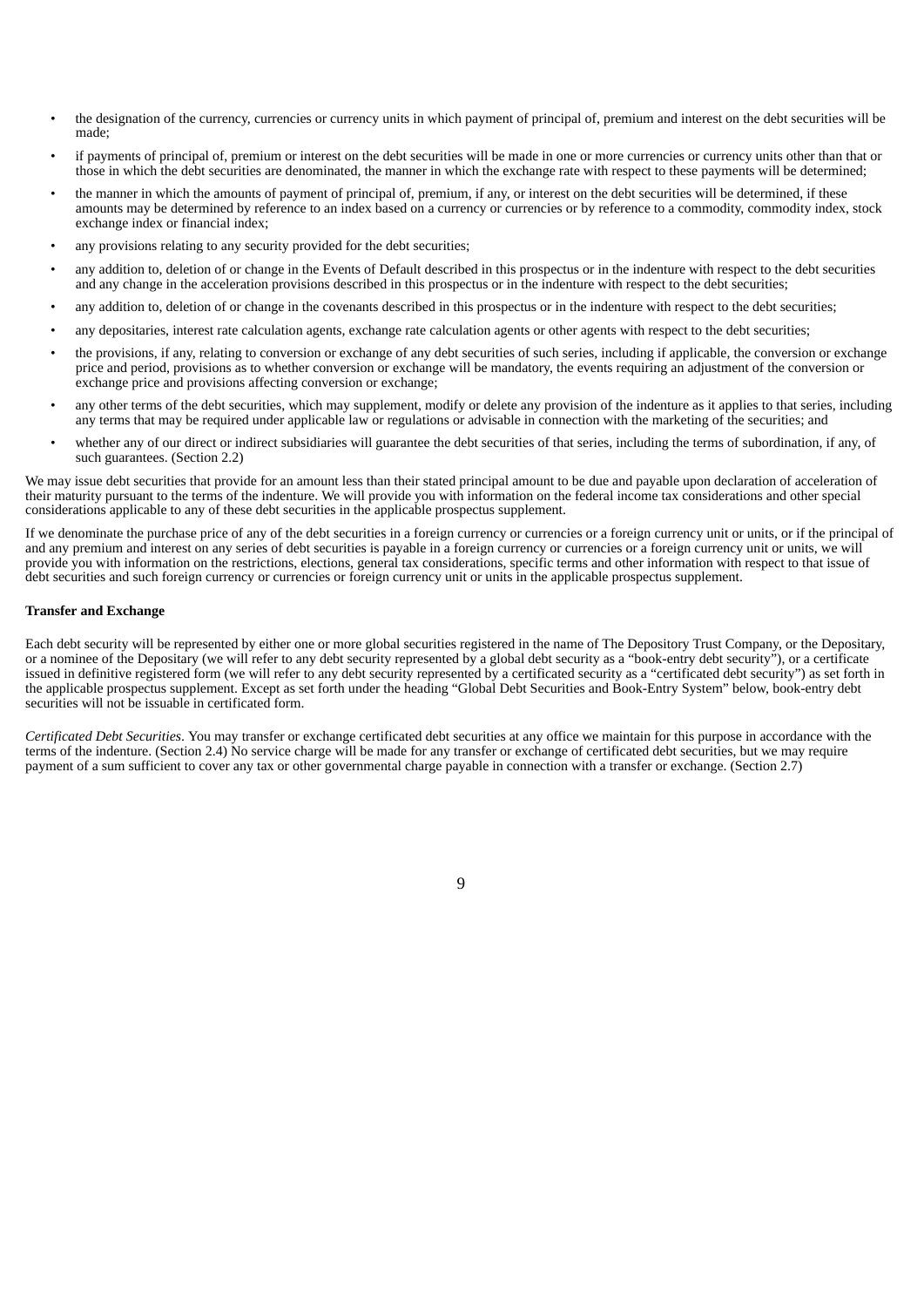You may effect the transfer of certificated debt securities and the right to receive the principal of, premium and interest on certificated debt securities only by surrendering the certificate representing those certificated debt securities and either reissuance by us or the trustee of the certificate to the new holder or the issuance by us or the trustee of a new certificate to the new holder.

*Global Debt Securities and Book-Entry System*. Each global debt security representing book-entry debt securities will be deposited with, or on behalf of, the Depositary, and registered in the name of the Depositary or a nominee of the Depositary. Please see "Global Securities."

### **Covenants**

We will set forth in the applicable prospectus supplement any restrictive covenants applicable to any issue of debt securities. (Article IV)

## **No Protection in the Event of a Change of Control**

Unless we state otherwise in the applicable prospectus supplement, the debt securities will not contain any provisions which may afford holders of the debt securities protection in the event we have a change in control or in the event of a highly leveraged transaction (whether or not such transaction results in a change in control) which could adversely affect holders of debt securities.

# **Consolidation, Merger and Sale of Assets**

We may not consolidate with or merge with or into, or convey, transfer or lease all or substantially all of our properties and assets to any person (a "successor person") unless:

- we are the surviving corporation or the successor person (if other than Ardelyx) is a corporation organized and validly existing under the laws of any U.S. domestic jurisdiction and expressly assumes our obligations on the debt securities and under the indenture; and
- immediately after giving effect to the transaction, no Default or Event of Default, shall have occurred and be continuing.

Notwithstanding the above, any of our subsidiaries may consolidate with, merge into or transfer all or part of its properties to us. (Section 5.1)

## **Events of Default**

"Event of Default" means with respect to any series of debt securities, any of the following:

- default in the payment of any interest upon any debt security of that series when it becomes due and payable, and continuance of such default for a period of 30 days (unless the entire amount of the payment is deposited by us with the trustee or with a paying agent prior to the expiration of the 30-day period);
- default in the payment of principal of any security of that series at its maturity;
- default in the performance or breach of any other covenant or warranty by us in the indenture (other than a covenant or warranty that has been included in the indenture solely for the benefit of a series of debt securities other than that series), which default continues uncured for a period of 60 days after we receive written notice from the trustee or Ardelyx and the trustee receive written notice from the holders of not less than 25% in principal amount of the outstanding debt securities of that series as provided in the indenture;
- certain voluntary or involuntary events of bankruptcy, insolvency or reorganization of Ardelyx; and
- any other Event of Default provided with respect to debt securities of that series that is described in the applicable prospectus supplement. (Section 6.1)

No Event of Default with respect to a particular series of debt securities (except as to certain events of bankruptcy, insolvency or reorganization) necessarily constitutes an Event of Default with respect to any other series of debt securities. (Section 6.1) The occurrence of certain Events of Default or an acceleration under the indenture may constitute an event of default under certain indebtedness of ours or our subsidiaries outstanding from time to time.

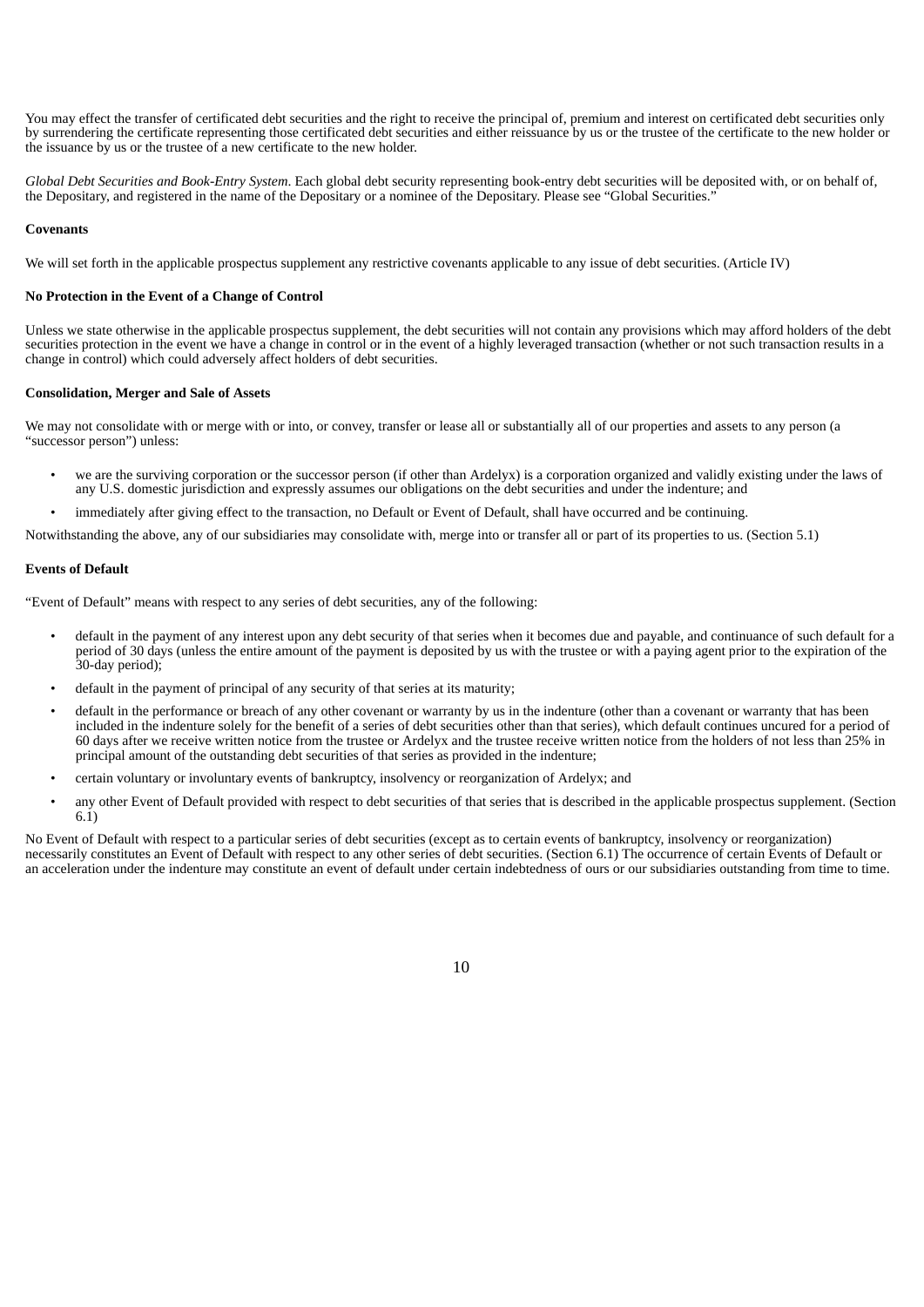We will provide the trustee written notice of any Default or Event of Default within 30 days of becoming aware of the occurrence of such Default or Event of Default, which notice will describe in reasonable detail the status of such Default or Event of Default and what action we are taking or propose to take in respect thereof. (Section 6.1)

If an Event of Default with respect to debt securities of any series at the time outstanding occurs and is continuing, then the trustee or the holders of not less than 25% in principal amount of the outstanding debt securities of that series may, by a notice in writing to us (and to the trustee if given by the holders), declare to be due and payable immediately the principal of (or, if the debt securities of that series are discount securities, that portion of the principal amount as may be specified in the terms of that series) and accrued and unpaid interest, if any, on all debt securities of that series. In the case of an Event of Default resulting from certain events of bankruptcy, insolvency or reorganization, the principal (or such specified amount) of and accrued and unpaid interest, if any, on all outstanding debt securities will become and be immediately due and payable without any declaration or other act on the part of the trustee or any holder of outstanding debt securities. At any time after a declaration of acceleration with respect to debt securities of any series has been made, but before a judgment or decree for payment of the money due has been obtained by the trustee, the holders of a majority in principal amount of the outstanding debt securities of that series may rescind and annul the acceleration if all Events of Default, other than the non-payment of accelerated principal and interest, if any, with respect to debt securities of that series, have been cured or waived as provided in the indenture. (Section 6.2) We refer you to the prospectus supplement relating to any series of debt securities that are discount securities for the particular provisions relating to acceleration of a portion of the principal amount of such discount securities upon the occurrence of an Event of Default.

The indenture provides that the trustee may refuse to perform any duty or exercise any of its rights or powers under the indenture unless the trustee receives indemnity satisfactory to it against any cost, liability or expense which might be incurred by it in performing such duty or exercising such right or power. (Section 7.1(e)) Subject to certain rights of the trustee, the holders of a majority in principal amount of the outstanding debt securities of any series will have the right to direct the time, method and place of conducting any proceeding for any remedy available to the trustee or exercising any trust or power conferred on the trustee with respect to the debt securities of that series. (Section 6.12)

No holder of any debt security of any series will have any right to institute any proceeding, judicial or otherwise, with respect to the indenture or for the appointment of a receiver or trustee, or for any remedy under the indenture, unless:

- that holder has previously given to the trustee written notice of a continuing Event of Default with respect to debt securities of that series; and
- the holders of not less than 25% in principal amount of the outstanding debt securities of that series have made written request, and offered indemnity or security satisfactory to the trustee, to the trustee to institute the proceeding as trustee, and the trustee has not received from the holders of not less than a majority in principal amount of the outstanding debt securities of that series a direction inconsistent with that request and has failed to institute the proceeding within 60 days. (Section 6.7)

Notwithstanding any other provision in the indenture, the holder of any debt security will have an absolute and unconditional right to receive payment of the principal of, premium and any interest on that debt security on or after the due dates expressed in that debt security and to institute suit for the enforcement of payment. (Section 6.8)

The indenture requires us, within 120 days after the end of our fiscal year, to furnish to the trustee a statement as to compliance with the indenture. (Section 4.3) If a Default or Event of Default occurs and is continuing with respect to the securities of any series and if it is known to a responsible officer of the trustee, the trustee shall mail to each securityholder of the securities of that series notice of a Default or Event of Default within 90 days after it occurs or, if later, after a responsible officer of the trustee has knowledge of such Default or Event of Default. The indenture provides that the trustee may withhold notice to the holders of debt securities of any series of any Default or Event of Default (except in payment on any debt securities of that series) with respect to debt securities of that series if the trustee determines in good faith that withholding notice is in the interest of the holders of those debt securities. (Section 7.5)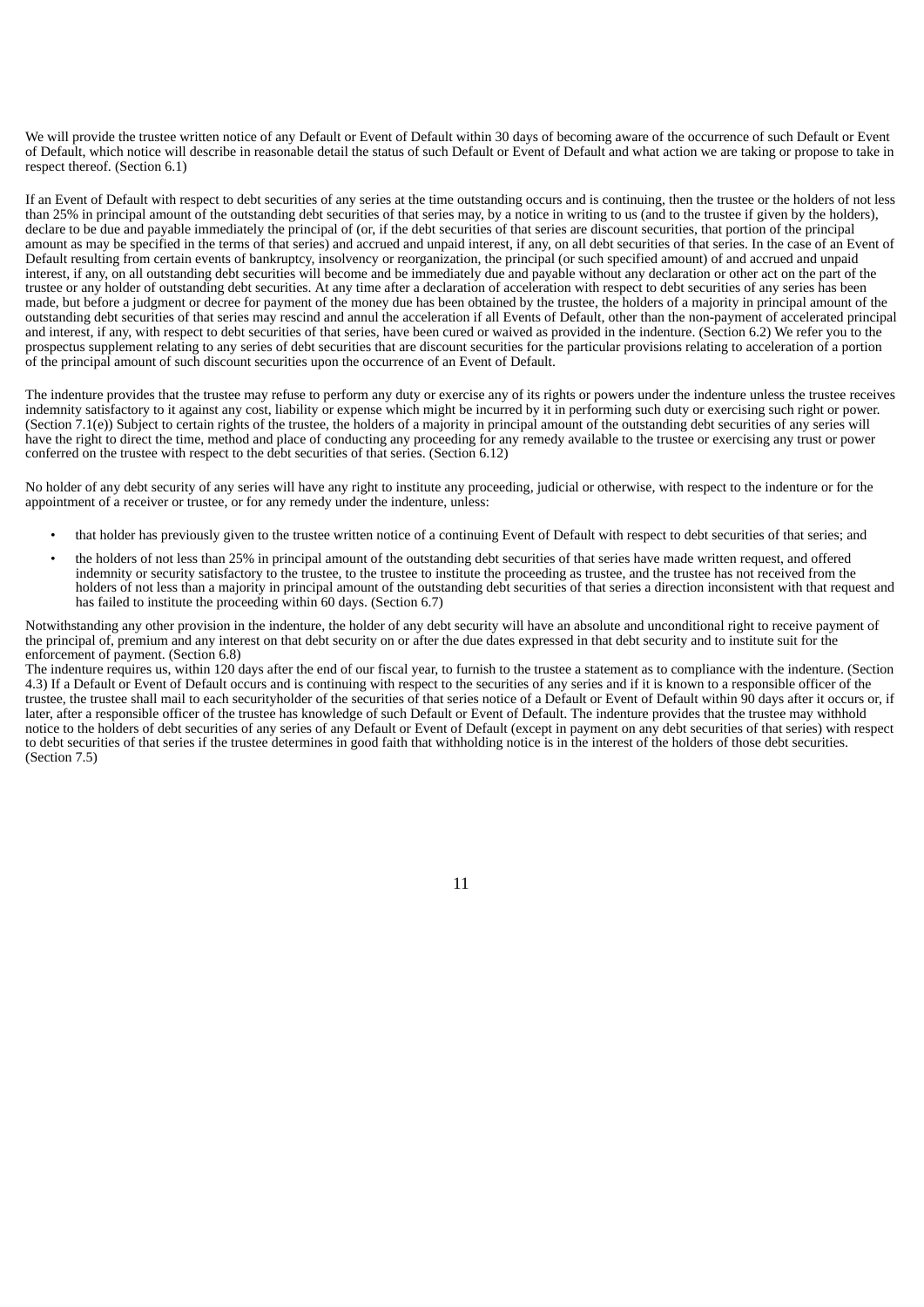# **Modification and Waiver**

We and the trustee may modify, amend or supplement the indenture or the debt securities of any series without the consent of any holder of any debt security:

- to cure any ambiguity, defect or inconsistency;
- to comply with covenants in the indenture described above under the heading "Consolidation, Merger and Sale of Assets";
- to provide for uncertificated securities in addition to or in place of certificated securities;
- to add guarantees with respect to debt securities of any series or secure debt securities of any series;
- to surrender any of our rights or powers under the indenture;
- to add covenants or events of default for the benefit of the holders of debt securities of any series;
- to comply with the applicable procedures of the applicable depositary;
- to make any change that does not adversely affect the rights of any holder of debt securities;
- to provide for the issuance of and establish the form and terms and conditions of debt securities of any series as permitted by the indenture;
- to effect the appointment of a successor trustee with respect to the debt securities of any series and to add to or change any of the provisions of the indenture to provide for or facilitate administration by more than one trustee; or
- to comply with requirements of the SEC in order to effect or maintain the qualification of the indenture under the Trust Indenture Act. (Section 9.1)

We may also modify and amend the indenture with the consent of the holders of at least a majority in principal amount of the outstanding debt securities of each series affected by the modifications or amendments. We may not make any modification or amendment without the consent of the holders of each affected debt security then outstanding if that amendment will:

- reduce the amount of debt securities whose holders must consent to an amendment, supplement or waiver;
- reduce the rate of or extend the time for payment of interest (including default interest) on any debt security;
- reduce the principal of or premium on or change the fixed maturity of any debt security or reduce the amount of, or postpone the date fixed for, the payment of any sinking fund or analogous obligation with respect to any series of debt securities;
- reduce the principal amount of discount securities payable upon acceleration of maturity;
- waive a default in the payment of the principal of, premium or interest on any debt security (except a rescission of acceleration of the debt securities of any series by the holders of at least a majority in aggregate principal amount of the then outstanding debt securities of that series and a waiver of the payment default that resulted from such acceleration);
- make the principal of or premium or interest on any debt security payable in currency other than that stated in the debt security;
- make any change to certain provisions of the indenture relating to, among other things, the right of holders of debt securities to receive payment of the principal of, premium and interest on those debt securities and to institute suit for the enforcement of any such payment and to waivers or amendments; or
- waive a redemption payment with respect to any debt security. (Section 9.3)

Except for certain specified provisions, the holders of at least a majority in principal amount of the outstanding debt securities of any series may on behalf of the holders of all debt securities of that series waive our compliance with provisions of the indenture. (Section 9.2) The holders of a majority in principal amount of the outstanding debt securities of any series may on behalf of the holders of all the debt securities of such series waive any past default

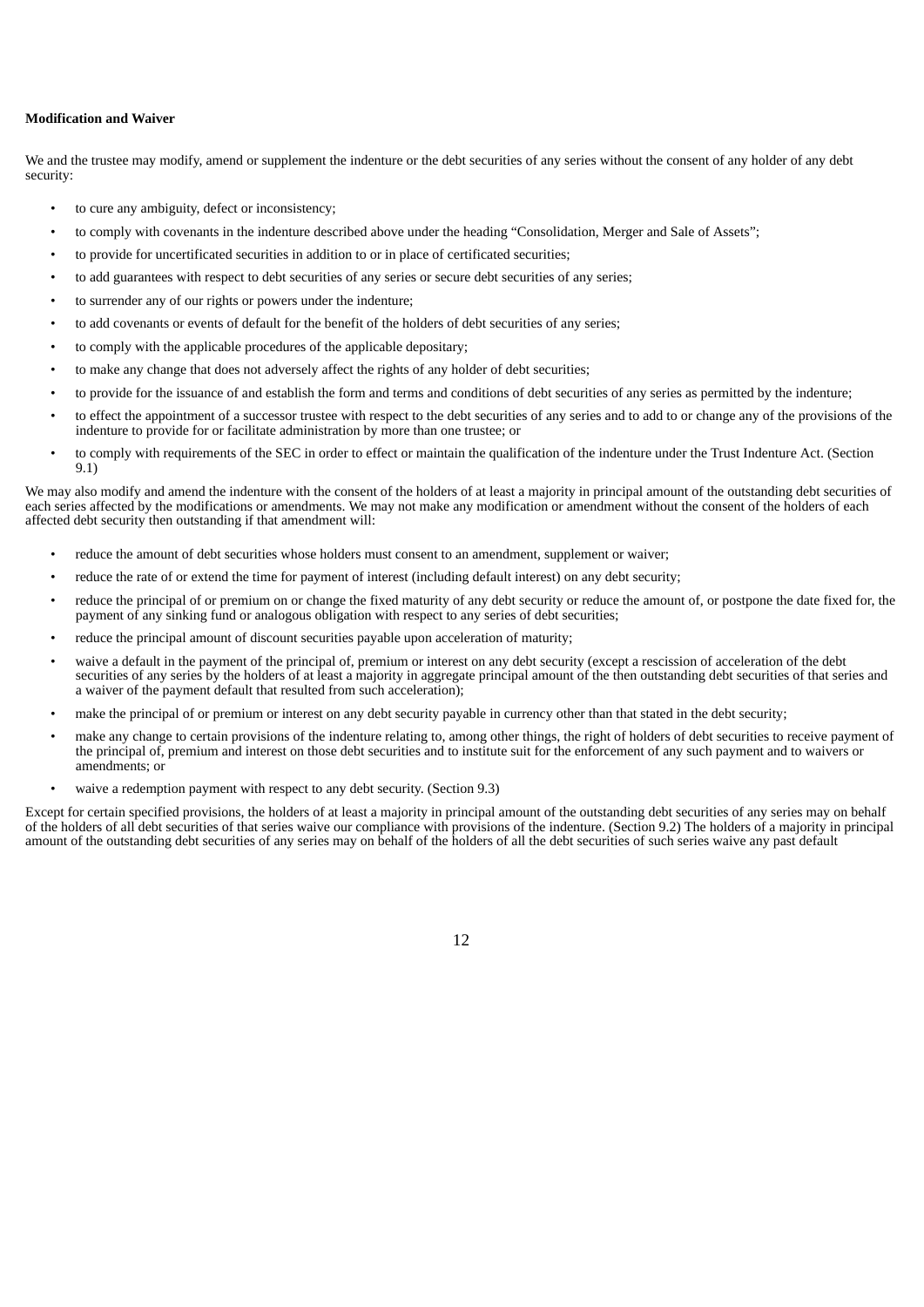under the indenture with respect to that series and its consequences, except a default in the payment of the principal of, premium or any interest on any debt security of that series; provided, however, that the holders of a majority in principal amount of the outstanding debt securities of any series may rescind an acceleration and its consequences, including any related payment default that resulted from the acceleration. (Section 6.13)

## **Defeasance of Debt Securities and Certain Covenants in Certain Circumstances**

*Legal Defeasance*. The indenture provides that, unless otherwise provided by the terms of the applicable series of debt securities, we may be discharged from any and all obligations in respect of the debt securities of any series (subject to certain exceptions). We will be so discharged upon the irrevocable deposit with the trustee, in trust, of money and/or U.S. government obligations or, in the case of debt securities denominated in a single currency other than U.S. Dollars, government obligations of the government that issued or caused to be issued such currency, that, through the payment of interest and principal in accordance with their terms, will provide money or U.S. government obligations in an amount sufficient in the opinion of a nationally recognized firm of independent public accountants or investment bank to pay and discharge each installment of principal, premium and interest on and any mandatory sinking fund payments in respect of the debt securities of that series on the stated maturity of those payments in accordance with the terms of the indenture and those debt securities.

This discharge may occur only if, among other things, we have delivered to the trustee an opinion of counsel stating that we have received from, or there has been published by, the United States Internal Revenue Service a ruling or, since the date of execution of the indenture, there has been a change in the applicable United States federal income tax law, in either case to the effect that, and based thereon such opinion shall confirm that, the holders of the debt securities of that series will not recognize income, gain or loss for United States federal income tax purposes as a result of the deposit, defeasance and discharge and will be subject to United States federal income tax on the same amounts and in the same manner and at the same times as would have been the case if the deposit, defeasance and discharge had not occurred. (Section 8.3)

*Defeasance of Certain Covenants*. The indenture provides that, unless otherwise provided by the terms of the applicable series of debt securities, upon compliance with certain conditions:

- we may omit to comply with the covenant described under the heading "Consolidation, Merger and Sale of Assets" and certain other covenants set forth in the indenture, as well as any additional covenants which may be set forth in the applicable prospectus supplement; and
- any omission to comply with those covenants will not constitute a Default or an Event of Default with respect to the debt securities of that series ("covenant defeasance").

The conditions include:

- depositing with the trustee money and/or U.S. government obligations or, in the case of debt securities denominated in a single currency other than U.S. Dollars, government obligations of the government that issued or caused to be issued such currency, that, through the payment of interest and principal in accordance with their terms, will provide money in an amount sufficient in the opinion of a nationally recognized firm of independent public accountants or investment bank to pay and discharge each installment of principal of, premium and interest on and any mandatory sinking fund payments in respect of the debt securities of that series on the stated maturity of those payments in accordance with the terms of the indenture and those debt securities; and
- delivering to the trustee an opinion of counsel to the effect that we have received from, or there has been published by, the United States Internal Revenue Service a ruling or, since the date of execution of the indenture, there has been a change in the applicable United States federal income tax law, in either case to the effect that, and based thereon such opinion shall confirm that, the beneficial owners of the debt securities of that series will not recognize income, gain or loss for United States federal income tax purposes as a result of the deposit and related covenant defeasance and will be subject to United States federal income tax on the same amounts and in the same manner and at the same times as would have been the case if the deposit and related covenant defeasance had not occurred. (Section 8.4)

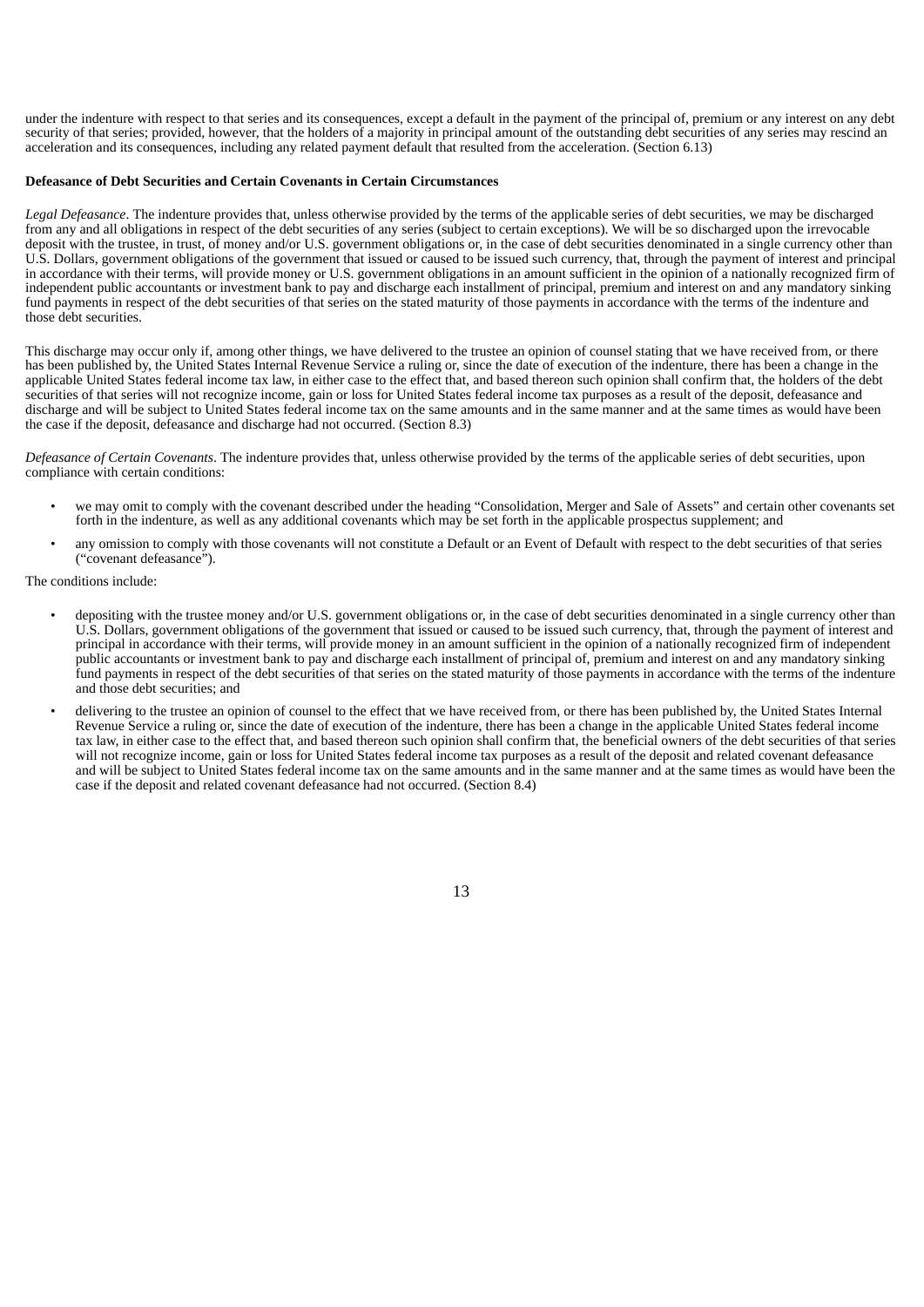## **No Personal Liability of Directors, Officers, Employees or Securityholders**

None of our past, present or future directors, officers, employees or securityholders, as such, will have any liability for any of our obligations under the debt securities or the indenture or for any claim based on, or in respect or by reason of, such obligations or their creation. By accepting a debt security, each holder waives and releases all such liability.

This waiver and release is part of the consideration for the issue of the debt securities. However, this waiver and release may not be effective to waive liabilities under U.S. federal securities laws, and it is the view of the SEC that such a waiver is against public policy.

#### **Governing Law**

The indenture and the debt securities, including any claim or controversy arising out of or relating to the indenture or the securities, will be governed by the laws of the State of New York.

The indenture will provide that we, the trustee and the holders of the debt securities (by their acceptance of the debt securities) irrevocably waive, to the fullest extent permitted by applicable law, any and all right to trial by jury in any legal proceeding arising out of or relating to the indenture, the debt securities or the transactions contemplated thereby.

The indenture will provide that any legal suit, action or proceeding arising out of or based upon the indenture or the transactions contemplated thereby may be instituted in the federal courts of the United States of America located in the City of New York or the courts of the State of New York in each case located in the City of New York, and we, the trustee and the holder of the debt securities (by their acceptance of the debt securities) irrevocably submit to the non-exclusive jurisdiction of such courts in any such suit, action or proceeding. The indenture will further provide that service of any process, summons, notice or document by mail (to the extent allowed under any applicable statute or rule of court) to such party's address set forth in the indenture will be effective service of process for any suit, action or other proceeding brought in any such court. The indenture will further provide that we, the trustee and the holders of the debt securities (by their acceptance of the debt securities) irrevocably and unconditionally waive any objection to the laying of venue of any suit, action or other proceeding in the courts specified above and irrevocably and unconditionally waive and agree not to plead or claim any such suit, action or other proceeding has been brought in an inconvenient forum. (Section 10.10)

## **DESCRIPTION OF WARRANTS**

<span id="page-28-0"></span>We may issue warrants for the purchase of shares of our common stock or preferred stock or of debt securities. We may issue warrants independently or together with other securities, and the warrants may be attached to or separate from any offered securities. Each series of warrants will be issued under a separate warrant agreement to be entered into between us and the investors or a warrant agent. The following summary of material provisions of the warrants and warrant agreements are subject to, and qualified in their entirety by reference to, all the provisions of the warrant agreement and warrant certificate applicable to a particular series of warrants. The terms of any warrants offered under a prospectus supplement may differ from the terms described below. We urge you to read the applicable prospectus supplement and any related free writing prospectus, as well as the complete warrant agreements and warrant certificates that contain the terms of the warrants.

The particular terms of any issue of warrants will be described in the prospectus supplement relating to the issue. Those terms may include:

- the number of shares of common stock or preferred stock purchasable upon the exercise of warrants to purchase such shares and the price at which such number of shares may be purchased upon such exercise;
- the designation, stated value and terms (including, without limitation, liquidation, dividend, conversion and voting rights) of the series of preferred stock purchasable upon exercise of warrants to purchase preferred stock;
- the principal amount of debt securities that may be purchased upon exercise of a debt warrant and the exercise price for the warrants, which may be payable in cash, securities or other property;

14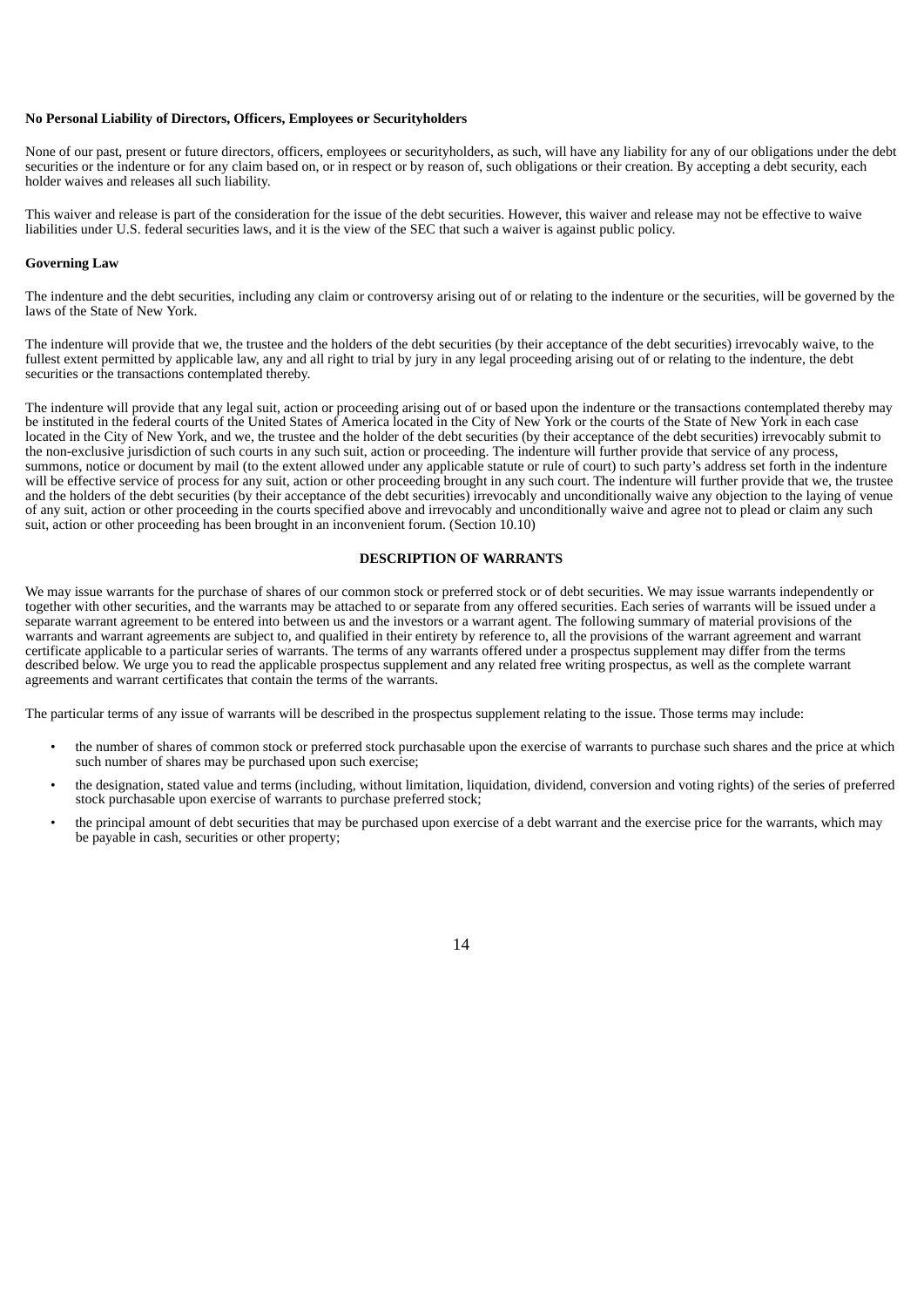- the date, if any, on and after which the warrants and the related debt securities, preferred stock or common stock will be separately transferable;
- the terms of any rights to redeem or call the warrants;
- the date on which the right to exercise the warrants will commence and the date on which the right will expire;
- United States Federal income tax consequences applicable to the warrants; and

• any additional terms of the warrants, including terms, procedures, and limitations relating to the exchange, exercise and settlement of the warrants.

Holders of equity warrants will not be entitled to:

- vote, consent or receive dividends;
- receive notice as stockholders with respect to any meeting of stockholders for the election of our directors or any other matter; or
- exercise any rights as stockholders of Ardelyx.

Each warrant will entitle its holder to purchase the principal amount of debt securities or the number of shares of preferred stock or common stock at the exercise price set forth in, or calculable as set forth in, the applicable prospectus supplement. Unless we otherwise specify in the applicable prospectus supplement, holders of the warrants may exercise the warrants at any time up to the specified time on the expiration date that we set forth in the applicable prospectus supplement. After the close of business on the expiration date, unexercised warrants will become void.

A holder of warrant certificates may exchange them for new warrant certificates of different denominations, present them for registration of transfer and exercise them at the corporate trust office of the warrant agent or any other office indicated in the applicable prospectus supplement. Until any warrants to purchase debt securities are exercised, the holder of the warrants will not have any rights of holders of the debt securities that can be purchased upon exercise, including any rights to receive payments of principal, premium or interest on the underlying debt securities or to enforce covenants in the applicable indenture. Until any warrants to purchase common stock or preferred stock are exercised, the holders of the warrants will not have any rights of holders of the underlying common stock or preferred stock, including any rights to receive dividends or payments upon any liquidation, dissolution or winding up on the common stock or preferred stock, if any.

# **DESCRIPTION OF UNITS**

<span id="page-29-0"></span>We may issue units consisting of any combination of the other types of securities offered under this prospectus in one or more series. We may evidence each series of units by unit certificates that we will issue under a separate agreement. We may enter into unit agreements with a unit agent. Each unit agent will be a bank or trust company that we select. We will indicate the name and address of the unit agent in the applicable prospectus supplement relating to a particular series of units.

The following description, together with the additional information included in any applicable prospectus supplement, summarizes the general features of the units that we may offer under this prospectus. You should read any prospectus supplement and any free writing prospectus that we may authorize to be provided to you related to the series of units being offered, as well as the complete unit agreements that contain the terms of the units. Specific unit agreements will contain additional important terms and provisions and we will file as an exhibit to the registration statement of which this prospectus is a part, or will incorporate by reference from another report that we file with the SEC, the form of each unit agreement relating to units offered under this prospectus.

If we offer any units, certain terms of that series of units will be described in the applicable prospectus supplement, including, without limitation, the following, as applicable:

- the title of the series of units;
- identification and description of the separate constituent securities comprising the units;

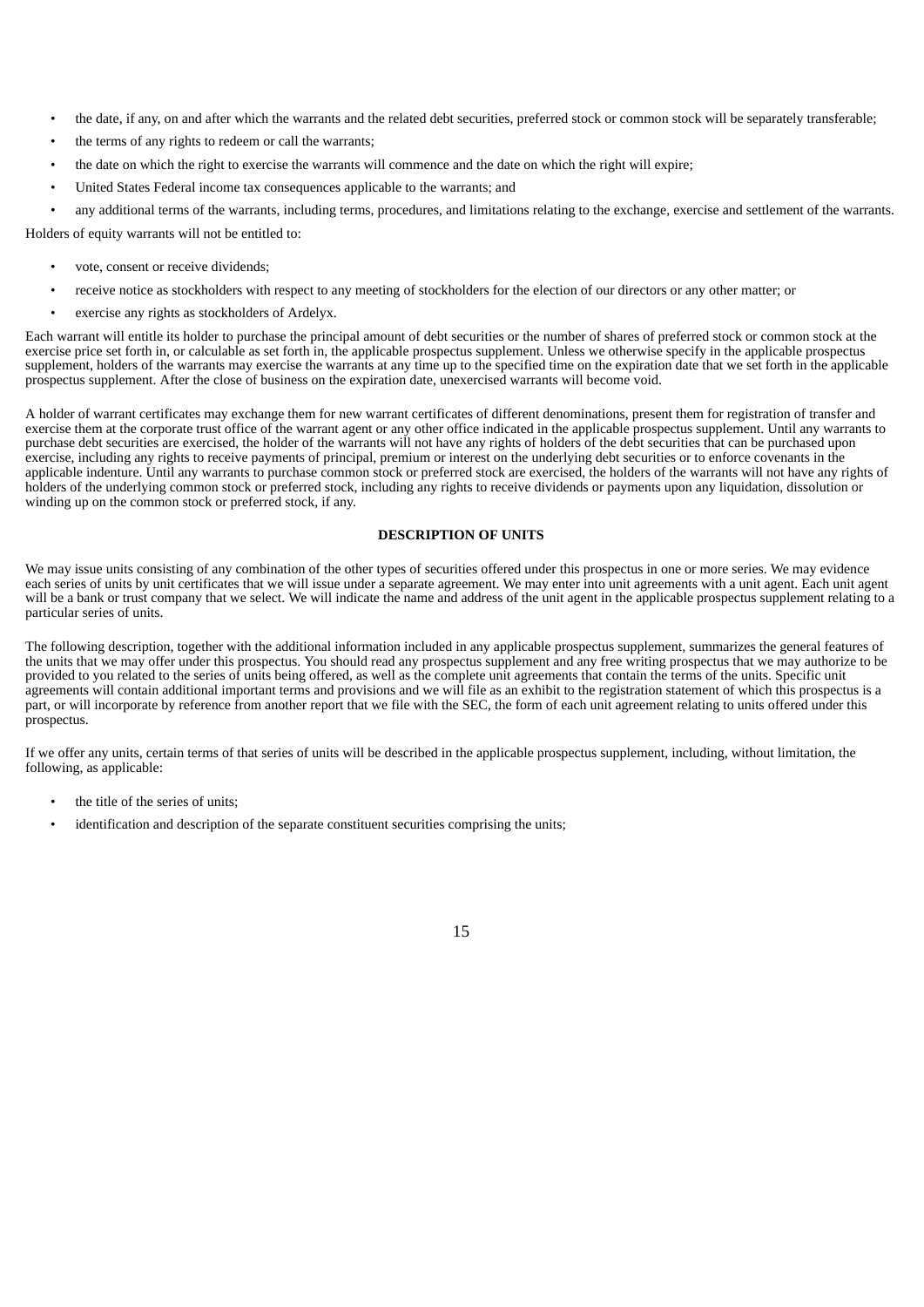- the price or prices at which the units will be issued;
- the date, if any, on and after which the constituent securities comprising the units will be separately transferable;
- a discussion of certain United States federal income tax considerations applicable to the units; and
- any other terms of the units and their constituent securities.

## **GLOBAL SECURITIES**

## <span id="page-30-0"></span>**Book-Entry, Delivery and Form**

Unless we indicate differently in any applicable prospectus supplement, the securities initially will be issued in book-entry form and represented by one or more global notes or global securities, or, collectively, global securities. The global securities will be deposited with, or on behalf of, The Depository Trust Company, New York, New York, as depositary, or DTC, and registered in the name of Cede & Co., the nominee of DTC. Unless and until it is exchanged for individual certificates evidencing securities under the limited circumstances described below, a global security may not be transferred except as a whole by the depositary to its nominee or by the nominee to the depositary, or by the depositary or its nominee to a successor depositary or to a nominee of the successor depositary.

DTC has advised us that it is:

- a limited-purpose trust company organized under the New York Banking Law;
- a "banking organization" within the meaning of the New York Banking Law;
- a member of the Federal Reserve System;
- a "clearing corporation" within the meaning of the New York Uniform Commercial Code; and
- a "clearing agency" registered pursuant to the provisions of Section 17A of the Exchange Act.

DTC holds securities that its participants deposit with DTC. DTC also facilitates the settlement among its participants of securities transactions, such as transfers and pledges, in deposited securities through electronic computerized book-entry changes in participants' accounts, thereby eliminating the need for physical movement of securities certificates. "Direct participants" in DTC include securities brokers and dealers, including underwriters, banks, trust companies, clearing corporations and other organizations. DTC is a wholly-owned subsidiary of The Depository Trust & Clearing Corporation, or DTCC. DTCC is the holding company for DTC, National Securities Clearing Corporation and Fixed Income Clearing Corporation, all of which are registered clearing agencies. DTCC is owned by the users of its regulated subsidiaries. Access to the DTC system is also available to others, which we sometimes refer to as indirect participants, that clear through or maintain a custodial relationship with a direct participant, either directly or indirectly. The rules applicable to DTC and its participants are on file with the SEC.

Purchases of securities under the DTC system must be made by or through direct participants, which will receive a credit for the securities on DTC's records. The ownership interest of the actual purchaser of a security, which we sometimes refer to as a beneficial owner, is in turn recorded on the direct and indirect participants' records. Beneficial owners of securities will not receive written confirmation from DTC of their purchases. However, beneficial owners are expected to receive written confirmations providing details of their transactions, as well as periodic statements of their holdings, from the direct or indirect participants through which they purchased securities. Transfers of ownership interests in global securities are to be accomplished by entries made on the books of participants acting on behalf of beneficial owners. Beneficial owners will not receive certificates representing their ownership interests in the global securities, except under the limited circumstances described below.

To facilitate subsequent transfers, all global securities deposited by direct participants with DTC will be registered in the name of DTC's partnership nominee, Cede & Co., or such other name as may be requested by an authorized representative of DTC. The deposit of securities with DTC and their registration in the name of Cede & Co. or such other nominee will not change the beneficial ownership of the securities. DTC has no knowledge of the actual beneficial owners of the securities. DTC's records reflect only the identity of the direct participants to whose

16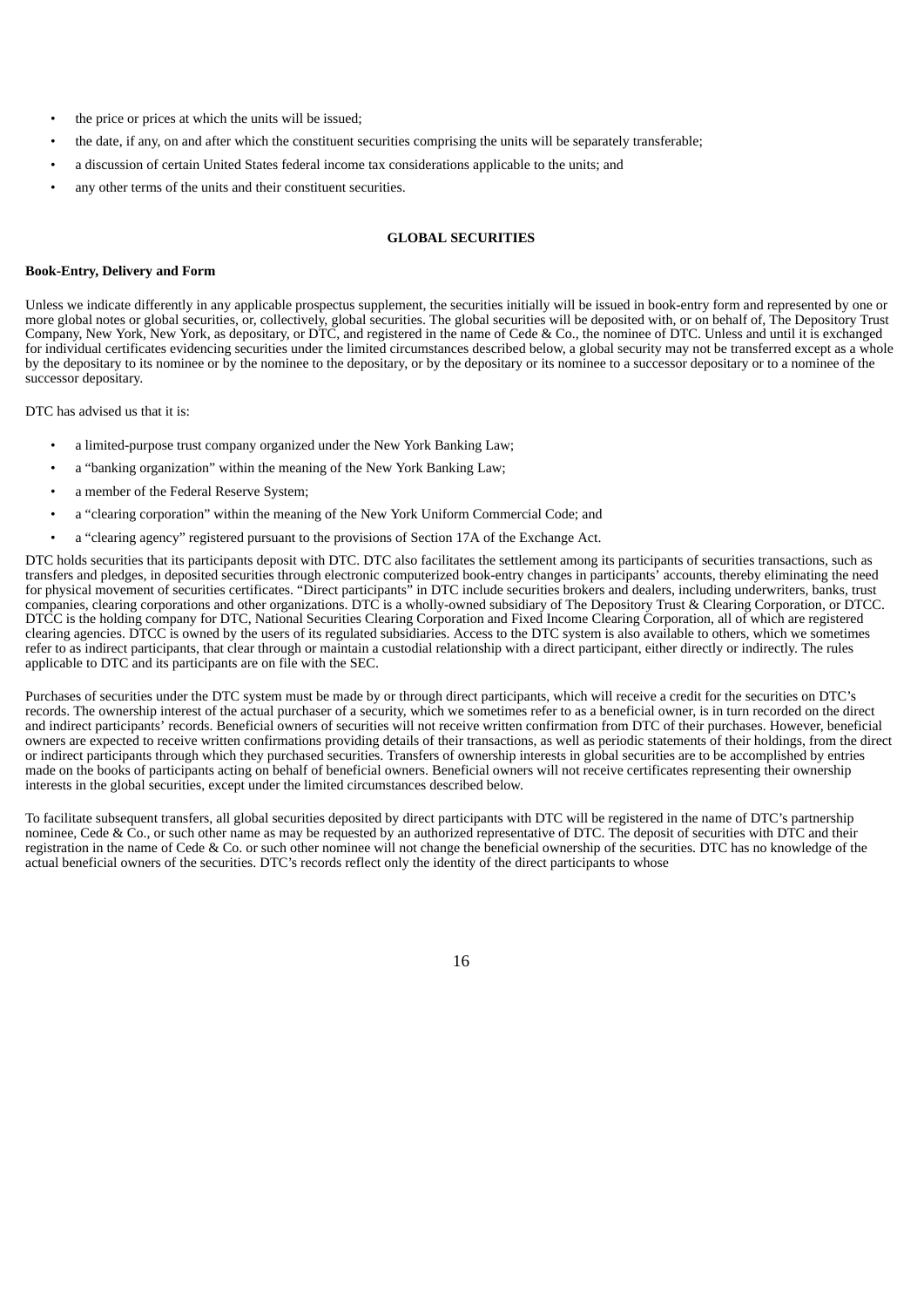accounts the securities are credited, which may or may not be the beneficial owners. The participants are responsible for keeping account of their holdings on behalf of their customers.

So long as the securities are in book-entry form, you will receive payments and may transfer securities only through the facilities of the depositary and its direct and indirect participants. We will maintain an office or agency in the location specified in the prospectus supplement for the applicable securities, where notices and demands in respect of the securities and the indenture may be delivered to us and where certificated securities may be surrendered for payment, registration of transfer or exchange.

Conveyance of notices and other communications by DTC to direct participants, by direct participants to indirect participants and by direct participants and indirect participants to beneficial owners will be governed by arrangements among them, subject to any legal requirements in effect from time to time.

Redemption notices will be sent to DTC. If less than all of the securities of a particular series are being redeemed, DTC's practice is to determine by lot the amount of the interest of each direct participant in the securities of such series to be redeemed.

Neither DTC nor Cede & Co. (or such other DTC nominee) will consent or vote with respect to the securities. Under its usual procedures, DTC will mail an omnibus proxy to us as soon as possible after the record date. The omnibus proxy assigns the consenting or voting rights of Cede & Co. to those direct participants to whose accounts the securities of such series are credited on the record date, identified in a listing attached to the omnibus proxy.

So long as securities are in book-entry form, we will make payments on those securities to the depositary or its nominee, as the registered owner of such securities, by wire transfer of immediately available funds. If securities are issued in definitive certificated form under the limited circumstances described below and unless if otherwise provided in the description of the applicable securities herein or in the applicable prospectus supplement, we will have the option of making payments by check mailed to the addresses of the persons entitled to payment or by wire transfer to bank accounts in the United States designated in writing to the applicable trustee or other designated party at least 15 days before the applicable payment date by the persons entitled to payment, unless a shorter period is satisfactory to the applicable trustee or other designated party.

Redemption proceeds, distributions and dividend payments on the securities will be made to Cede & Co., or such other nominee as may be requested by an authorized representative of DTC. DTC's practice is to credit direct participants' accounts upon DTC's receipt of funds and corresponding detail information from us on the payment date in accordance with their respective holdings shown on DTC records. Payments by participants to beneficial owners will be governed by standing instructions and customary practices, as is the case with securities held for the account of customers in bearer form or registered in "street name." Those payments will be the responsibility of participants and not of DTC or us, subject to any statutory or regulatory requirements in effect from time to time. Payment of redemption proceeds, distributions and dividend payments to Cede & Co., or such other nominee as may be requested by an authorized representative of DTC, is our responsibility, disbursement of payments to direct participants is the responsibility of DTC, and disbursement of payments to the beneficial owners is the responsibility of direct and indirect participants.

Except under the limited circumstances described below, purchasers of securities will not be entitled to have securities registered in their names and will not receive physical delivery of securities. Accordingly, each beneficial owner must rely on the procedures of DTC and its participants to exercise any rights under the securities and the indenture.

The laws of some jurisdictions may require that some purchasers of securities take physical delivery of securities in definitive form. Those laws may impair the ability to transfer or pledge beneficial interests in securities.

DTC may discontinue providing its services as securities depositary with respect to the securities at any time by giving reasonable notice to us. Under such circumstances, in the event that a successor depositary is not obtained, securities certificates are required to be printed and delivered.

As noted above, beneficial owners of a particular series of securities generally will not receive certificates representing their ownership interests in those securities. However, if: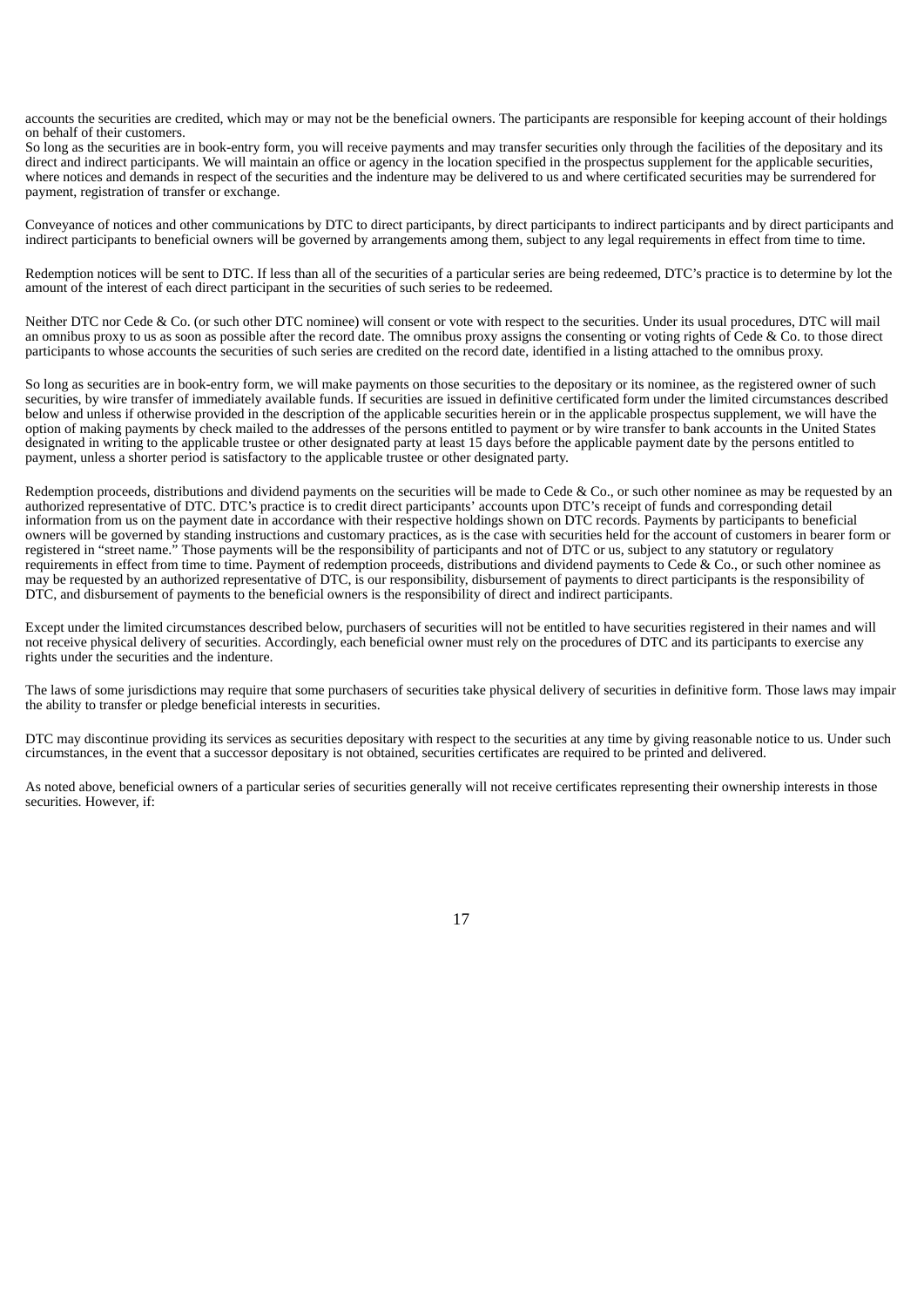- DTC notifies us that it is unwilling or unable to continue as a depositary for the global security or securities representing such series of securities or if DTC ceases to be a clearing agency registered under the Exchange Act at a time when it is required to be registered and a successor depositary is not appointed within 90 days of the notification to us or of our becoming aware of  $\overline{DTC}$ 's ceasing to be so registered, as the case may be;
- we determine, in our sole discretion, not to have such securities represented by one or more global securities; or
- an Event of Default has occurred and is continuing with respect to such series of securities,

we will prepare and deliver certificates for such securities in exchange for beneficial interests in the global securities. Any beneficial interest in a global security that is exchangeable under the circumstances described in the preceding sentence will be exchangeable for securities in definitive certificated form registered in the names that the depositary directs. It is expected that these directions will be based upon directions received by the depositary from its participants with respect to ownership of beneficial interests in the global securities.

We have obtained the information in this section and elsewhere in this prospectus concerning DTC and DTC's book-entry system from sources that are believed to be reliable, but we take no responsibility for the accuracy of this information.

# *Euroclear and Clearstream*

If so provided in the applicable prospectus supplement, you may hold interests in a global security through Clearstream Banking S.A., which we refer to as "Clearstream," or Euroclear Bank S.A./N.V., as operator of the Euroclear System, which we refer to as "Euroclear," either directly if you are a participant in Clearstream or Euroclear or indirectly through organizations which are participants in Clearstream or Euroclear. Clearstream and Euroclear will hold interests on behalf of their respective participants through customers' securities accounts in the names of Clearstream and Euroclear, respectively, on the books of their respective U.S. depositaries, which in turn will hold such interests in customers' securities accounts in such depositaries' names on DTC's books.

Clearstream and Euroclear are securities clearance systems in Europe. Clearstream and Euroclear hold securities for their respective participating organizations and facilitate the clearance and settlement of securities transactions between those participants through electronic book-entry changes in their accounts, thereby eliminating the need for physical movement of certificates.

Payments, deliveries, transfers, exchanges, notices and other matters relating to beneficial interests in global securities owned through Euroclear or Clearstream must comply with the rules and procedures of those systems. Transactions between participants in Euroclear or Clearstream, on one hand, and other participants in DTC, on the other hand, are also subject to DTC's rules and procedures.

Investors will be able to make and receive through Euroclear and Clearstream payments, deliveries, transfers and other transactions involving any beneficial interests in global securities held through those systems only on days when those systems are open for business. Those systems may not be open for business on days when banks, brokers and other institutions are open for business in the United States.

Cross-market transfers between participants in DTC, on the one hand, and participants in Euroclear or Clearstream, on the other hand, will be effected through DTC in accordance with the DTC's rules on behalf of Euroclear or Clearstream, as the case may be, by their respective U.S. depositaries; however, such cross-market transactions will require delivery of instructions to Euroclear or Clearstream, as the case may be, by the counterparty in such system in accordance with the rules and procedures and within the established deadlines (European time) of such system. Euroclear or Clearstream, as the case may be, will, if the transaction meets its settlement requirements, deliver instructions to its U.S. depositary to take action to effect final settlement on its behalf by delivering or receiving interests in the global securities through DTC, and making or receiving payment in accordance with normal procedures for sameday fund settlement. Participants in Euroclear or Clearstream may not deliver instructions directly to their respective U.S. depositaries.

Due to time zone differences, the securities accounts of a participant in Euroclear or Clearstream purchasing an interest in a global security from a direct participant in DTC will be credited, and any such crediting will be reported

18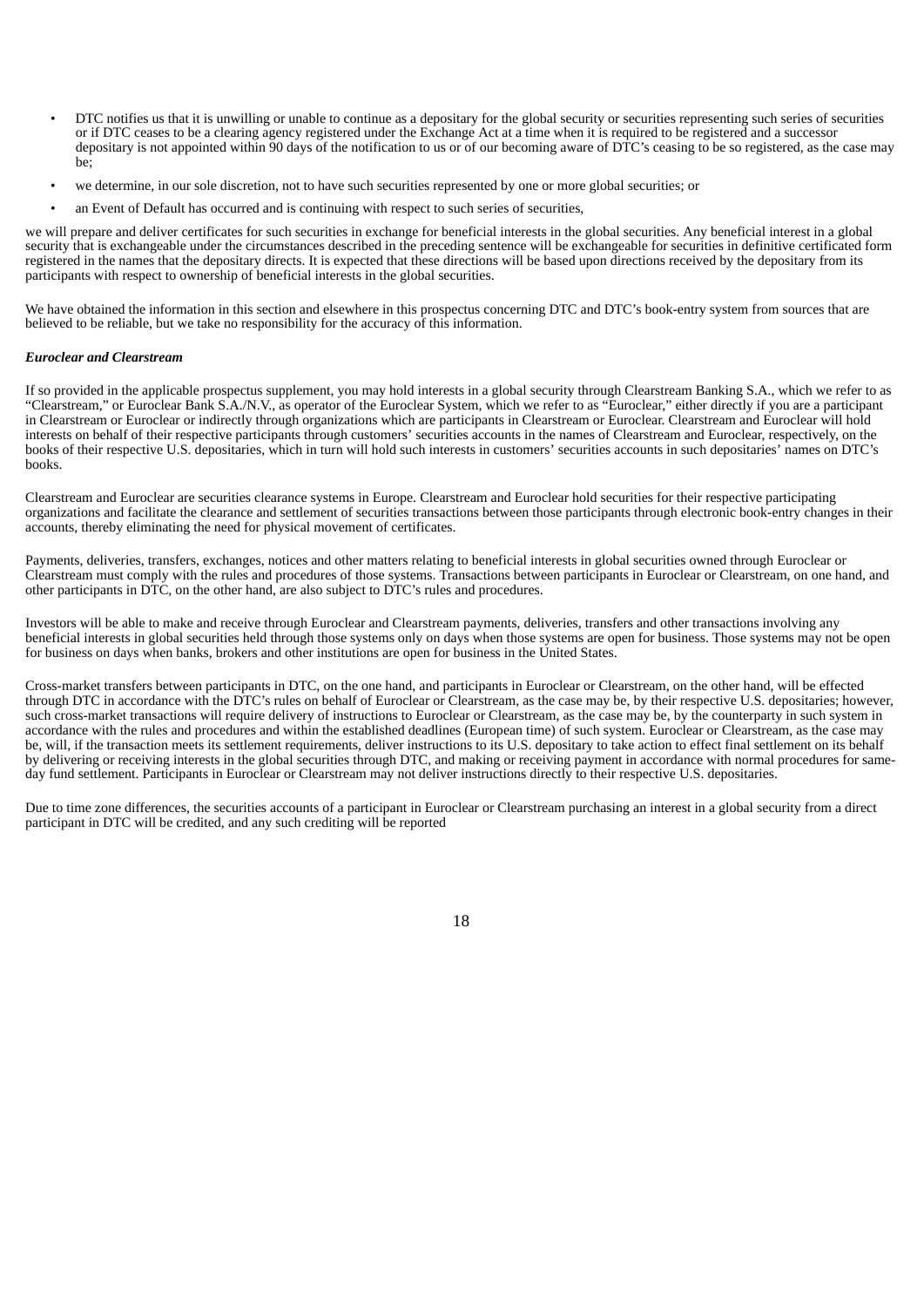to the relevant participant in Euroclear or Clearstream, during the securities settlement processing day (which must be a business day for Euroclear or Clearstream) immediately following the settlement date of DTC. Cash received in Euroclear or Clearstream as a result of sales of interests in a global security by or through a participant in Euroclear or Clearstream to a direct participant in DTC will be received with value on the settlement date of DTC but will be available in the relevant Euroclear or Clearstream cash account only as of the business day for Euroclear or Clearstream following DTC's settlement date.

### *Other*

The information in this section of this prospectus concerning DTC, Clearstream, Euroclear and their respective book-entry systems has been obtained from sources that we believe to be reliable, but we do not take responsibility for this information. This information has been provided solely as a matter of convenience. The rules and procedures of DTC, Clearstream and Euroclear are solely within the control of those organizations and could change at any time. Neither we nor the trustee nor any agent of ours or of the trustee has any control over those entities and none of us takes any responsibility for their activities. You are urged to contact DTC, Clearstream and Euroclear or their respective participants directly to discuss those matters. In addition, although we expect that DTC, Clearstream and Euroclear will perform the foregoing procedures, none of them is under any obligation to perform or continue to perform such procedures and such procedures may be discontinued at any time. Neither we nor any agent of ours will have any responsibility for the performance or nonperformance by DTC, Clearstream and Euroclear or their respective participants of these or any other rules or procedures governing their respective operations.

## **PLAN OF DISTRIBUTION**

<span id="page-33-0"></span>We may sell the securities from time to time pursuant to underwritten public offerings, "at the market offerings," negotiated transactions, block trades or a combination of these methods or through underwriters or dealers, through agents and/or directly to one or more purchasers. The securities may be distributed from time to time in one or more transactions:

- at a fixed price or prices, which may be changed;
- at market prices prevailing at the time of sale;
- at prices related to such prevailing market prices; or
- at negotiated prices.

Each time that we sell securities covered by this prospectus, we will provide a prospectus supplement or supplements that will describe the method of distribution and set forth the terms and conditions of the offering of such securities, including the offering price of the securities and the proceeds to us, if applicable.

Offers to purchase the securities being offered by this prospectus may be solicited directly. Agents may also be designated to solicit offers to purchase the securities from time to time. Any agent involved in the offer or sale of our securities will be identified in a prospectus supplement.

If a dealer is utilized in the sale of the securities being offered by this prospectus, the securities will be sold to the dealer, as principal. The dealer may then resell the securities to the public at varying prices to be determined by the dealer at the time of resale.

If an underwriter is utilized in the sale of the securities being offered by this prospectus, an underwriting agreement will be executed with the underwriter at the time of sale and the name of any underwriter will be provided in the prospectus supplement that the underwriter will use to make resales of the securities to the public. In connection with the sale of the securities, we or the purchasers of securities for whom the underwriter may act as agent, may compensate the underwriter in the form of underwriting discounts or commissions. The underwriter may sell the securities to or through dealers, and those dealers may receive compensation in the form of discounts, concessions or commissions from the underwriters and/or commissions from the purchasers for which they may act as agent. Unless otherwise indicated in a prospectus supplement, an agent will be acting on a best efforts basis and a dealer will purchase securities as a principal, and may then resell the securities at varying prices to be determined by the dealer.

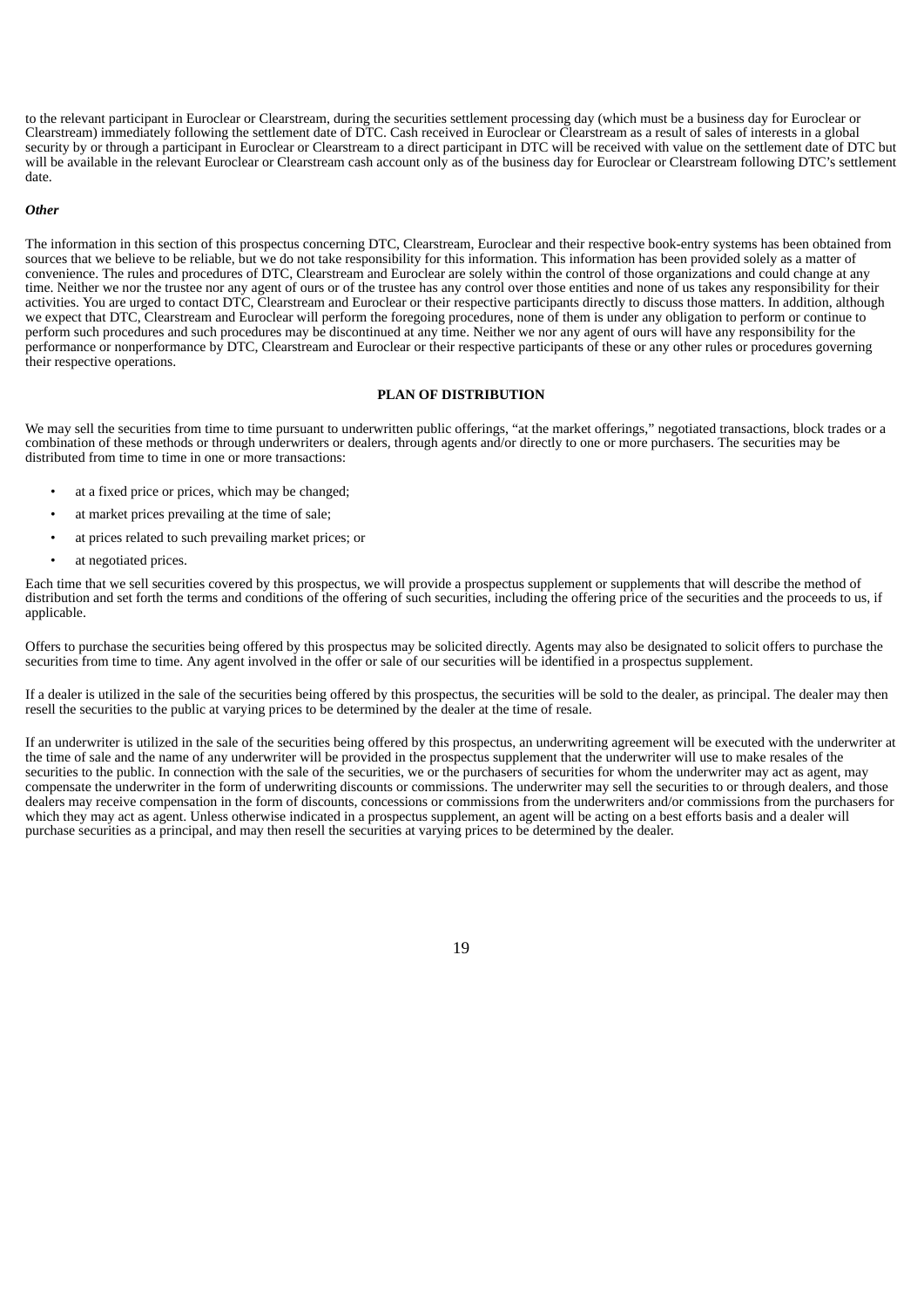Any compensation paid to underwriters, dealers or agents in connection with the offering of the securities, and any discounts, concessions or commissions allowed by underwriters to participating dealers will be provided in the applicable prospectus supplement. Underwriters, dealers and agents participating in the distribution of the securities may be deemed to be underwriters within the meaning of the Securities Act, and any discounts and commissions received by them and any profit realized by them on resale of the securities may be deemed to be underwriting discounts and commissions. We may enter into agreements to indemnify underwriters, dealers and agents against civil liabilities, including liabilities under the Securities Act, or to contribute to payments they may be required to make in respect thereof and to reimburse those persons for certain expenses.

Any common stock or preferred stock will be listed on the Nasdaq Global Market, but any other securities may or may not be listed on a national securities exchange. To facilitate the offering of securities, certain persons participating in the offering may engage in transactions that stabilize, maintain or otherwise affect the price of the securities. This may include over-allotments or short sales of the securities, which involve the sale by persons participating in the offering of more securities than were sold to them. In these circumstances, these persons would cover such over-allotments or short positions by making purchases in the open market or by exercising their over-allotment option, if any. In addition, these persons may stabilize or maintain the price of the securities by bidding for or purchasing securities in the open market or by imposing penalty bids, whereby selling concessions allowed to dealers participating in the offering may be reclaimed if securities sold by them are repurchased in connection with stabilization transactions. The effect of these transactions may be to stabilize or maintain the market price of the securities at a level above that which might otherwise prevail in the open market. These transactions may be discontinued at any time.

If indicated in the applicable prospectus supplement, underwriters or other persons acting as agents may be authorized to solicit offers by institutions or other suitable purchasers to purchase the securities at the public offering price set forth in the prospectus supplement, pursuant to delayed delivery contracts providing for payment and delivery on the date or dates stated in the prospectus supplement. These purchasers may include, among others, commercial and savings banks, insurance companies, pension funds, investment companies and educational and charitable institutions. Delayed delivery contracts will be subject to the condition that the purchase of the securities covered by the delayed delivery contracts will not at the time of delivery be prohibited under the laws of any jurisdiction in the United States to which the purchaser is subject. The underwriters and agents will not have any responsibility with respect to the validity or performance of these contracts.

We may engage in at the market offerings into an existing trading market in accordance with Rule 415(a)(4) under the Securities Act. In addition, we may enter into derivative transactions with third parties, or sell securities not covered by this prospectus to third parties in privately negotiated transactions. If the applicable prospectus supplement so indicates, in connection with those derivatives, the third parties may sell securities covered by this prospectus and the applicable prospectus supplement, including in short sale transactions. If so, the third party may use securities pledged by us or borrowed from us or others to settle those sales or to close out any related open borrowings of stock, and may use securities received from us in settlement of those derivatives to close out any related open borrowings of stock. The third party in such sale transactions will be an underwriter and, if not identified in this prospectus, will be named in the applicable prospectus supplement (or a post-effective amendment). In addition, we may otherwise loan or pledge securities to a financial institution or other third party that in turn may sell the securities short using this prospectus and an applicable prospectus supplement. Such financial institution or other third party may transfer its economic short position to investors in our securities or in connection with a concurrent offering of other securities.

The specific terms of any lock-up provisions in respect of any given offering will be described in the applicable prospectus supplement.

The underwriters, dealers and agents may engage in transactions with us, or perform services for us, in the ordinary course of business for which they receive compensation.

## **LEGAL MATTERS**

<span id="page-34-1"></span><span id="page-34-0"></span>Latham & Watkins LLP will pass upon certain legal matters relating to the issuance and sale of the securities offered hereby on behalf of Ardelyx, Inc. Additional legal matters may be passed upon for us or any underwriters, dealers or agents by counsel that we will name in the applicable prospectus supplement.